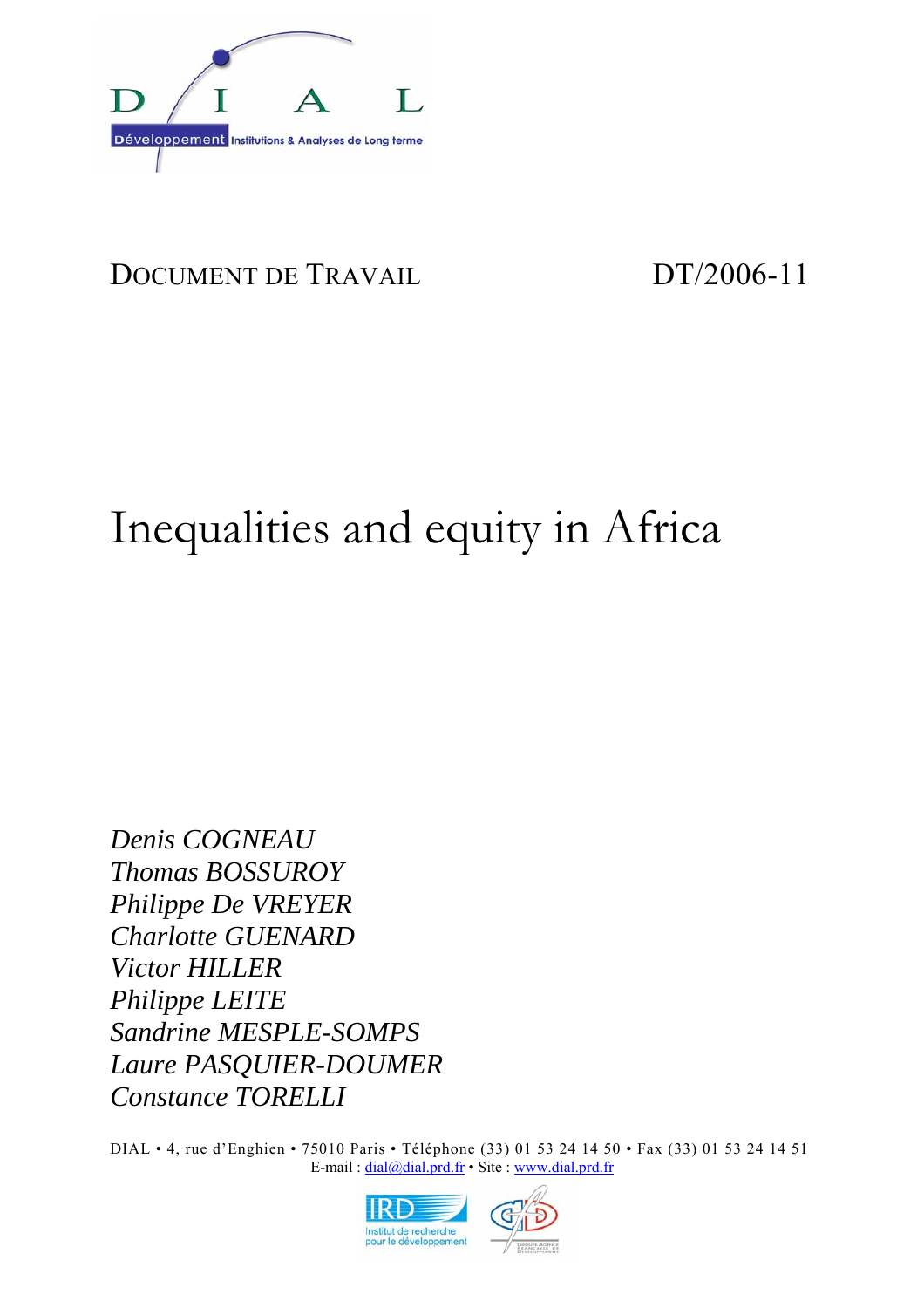#### **INEQUALITIES AND EQUITY IN AFRICA1**

Denis Cogneau IRD, DIAL, Paris cogneau@dial.prd.fr

Philippe De Vreyer Université Lille-II, DIAL, Paris devreyer@dial.prd.fr

Victor Hiller Université Paris-I hiller@univ-paris1.fr

Sandrine Mesplé-Somps IRD, DIAL, Paris mesple@dial.prd.fr

Thomas Bossuroy EHESS, DIAL, Paris bossuroy@dial.prd.fr

Charlotte Guénard Université Paris-I, IEDES, DIAL, Paris guenard@dial.prd.fr

Phillippe Leite EHESS, DIAL, Paris pleite@worldbank.org

Laure Pasquier-Doumer IEP, DIAL, Paris laure.pasquier@poledakar.org

Constance Torelli INSEE, DIAL, Paris torelli@dial.prd.fr

**Document de travail DIAL**  Juillet 2006

#### **ABSTRACT**

A new analysis of large-sample surveys in five comparable Sub-Saharan African countries allows measuring for the first time inequality of opportunity in Africa, aside inequality of resources and of living standards. We confirm the prevalence of high levels of inequality among the region's countries. Yet we also find considerable differences in the structures of this inequality. Furthermore, intergenerational educational and occupational mobility and the equality of opportunity for income between social origins are quite definitely greater in countries where income inequality is lower, such as Ghana and Uganda, than in higher-inequality countries such as Côte d'Ivoire, Guinea and Madagascar.

**Key Words:** Income inequality, equality of opportunity, intergenerational mobility, Africa.

#### **RESUME**

Une exploitation nouvelle d'enquêtes à large échantillon concernant cinq pays d'Afrique subsaharienne permet pour la première fois de mesurer l'inégalité des chances en Afrique, à côté des inégalités de ressources et de conditions de vie. Nous confirmons l'existence d'inégalités prononcées au sein des pays de cette région, mais nous révélons aussi de fortes différences dans les structures de ces inégalités. L'essentiel de ces différences provient des écarts de revenu entre l'agriculture et les autres secteurs, et de l'échelle des rémunérations non agricoles. Au Ghana ou en Ouganda, la mobilité intergénérationnelle scolaire et professionnelle et l'égalité des chances devant le revenu entre les différentes origines sociales sont nettement plus fortes que dans les pays plus inégalitaires que sont la Côte d'Ivoire, la Guinée et Madagascar.

**Mots-clefs** : Inégalités de revenu, Égalité des chances, Mobilité intergénérationnelle, Afrique.

**JEL Code** : **D31, D63, J62, O15.**

l 1 This research received funding from the Agence Française de Développement (AFD) Research Department. We would like to thank Jean-David Naudet, in particular, for his assistance. The authors alone are responsible for the findings put forward.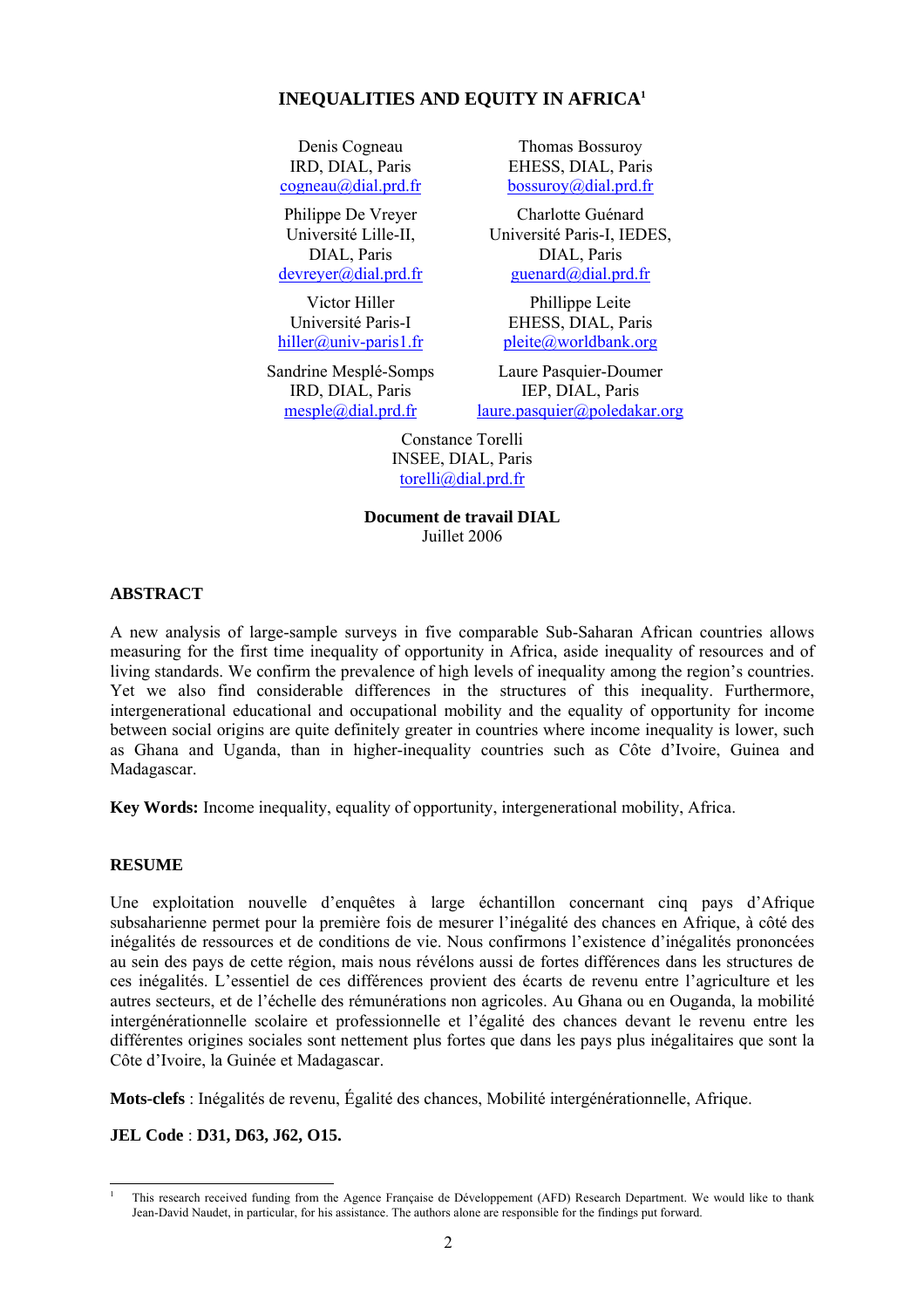## **Contents**

| 1. |                                                                                                |  |
|----|------------------------------------------------------------------------------------------------|--|
|    |                                                                                                |  |
|    |                                                                                                |  |
|    |                                                                                                |  |
| 2. |                                                                                                |  |
|    |                                                                                                |  |
|    |                                                                                                |  |
|    |                                                                                                |  |
| 3. |                                                                                                |  |
|    |                                                                                                |  |
|    |                                                                                                |  |
|    |                                                                                                |  |
|    |                                                                                                |  |
|    |                                                                                                |  |
|    |                                                                                                |  |
|    |                                                                                                |  |
|    |                                                                                                |  |
|    |                                                                                                |  |
|    |                                                                                                |  |
|    |                                                                                                |  |
|    |                                                                                                |  |
|    | Appendix 6 : A simple decomposition of cross-sectional and longitudinal income inequalities 36 |  |

## **List of tables**

| Table 1:     |                                                                                       |  |
|--------------|---------------------------------------------------------------------------------------|--|
| Table $2$ :  |                                                                                       |  |
| Table $3$ :  |                                                                                       |  |
| Table $4$ :  |                                                                                       |  |
| Table $5$ :  |                                                                                       |  |
| Table $6:$   |                                                                                       |  |
| Table $7$ :  | Inequalities in years of schooling in five African countries around 1990 and 2000  11 |  |
| Table $8:$   | Per capita income inequalities between agricultural and other households 13           |  |
| Table $9:$   | Decomposition of the Gini index by sources of income (per capita household income) 14 |  |
| Table $10$ : |                                                                                       |  |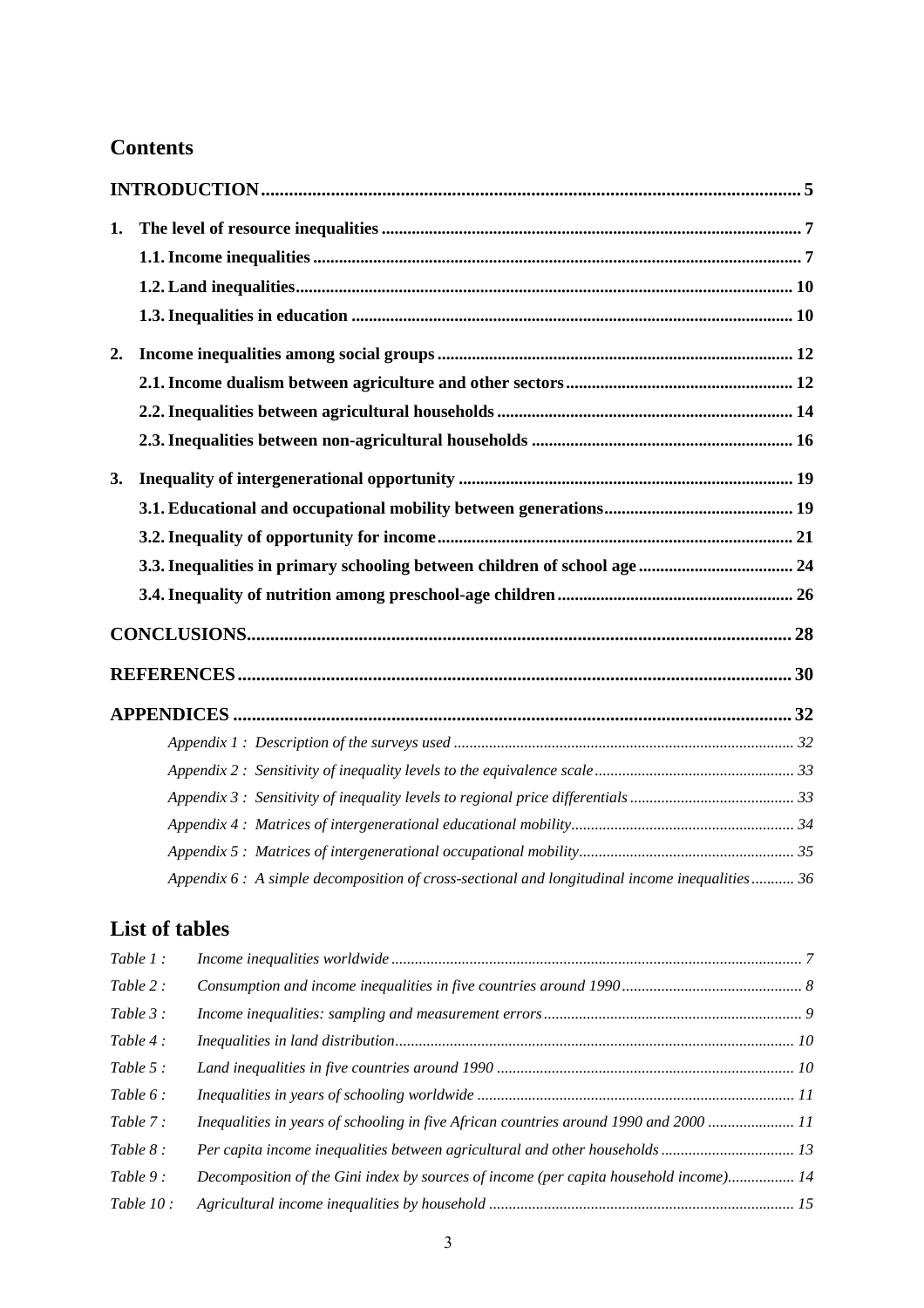| Table $11$ : | Decomposition of non-agricultural income inequalities (per capita) by head of household's |    |
|--------------|-------------------------------------------------------------------------------------------|----|
| Table 12:    |                                                                                           |    |
| Table $13$ : |                                                                                           |    |
| Table $14$ : |                                                                                           |    |
| Table $15$ : | Decomposition of per capita income inequalities between men aged 22 and over: the role of | 22 |
| Table $16$ : | Decomposition of per capita income inequalities between men aged 22 and over: access to   | 22 |
| Table $17$ : | Decomposition of per capita income inequalities between men aged 22 and over: the role of | 23 |
| Table 18:    |                                                                                           |    |
| Table $19:$  | Probability of school attendance before nine years old by gender, parental resources and  |    |
| Table $20$ : |                                                                                           |    |
| Table $21$ : |                                                                                           |    |
|              |                                                                                           |    |
|              | Table A2 2: Indices of inequalities of income deflated by a regional price level index 33 |    |

# **List of figures**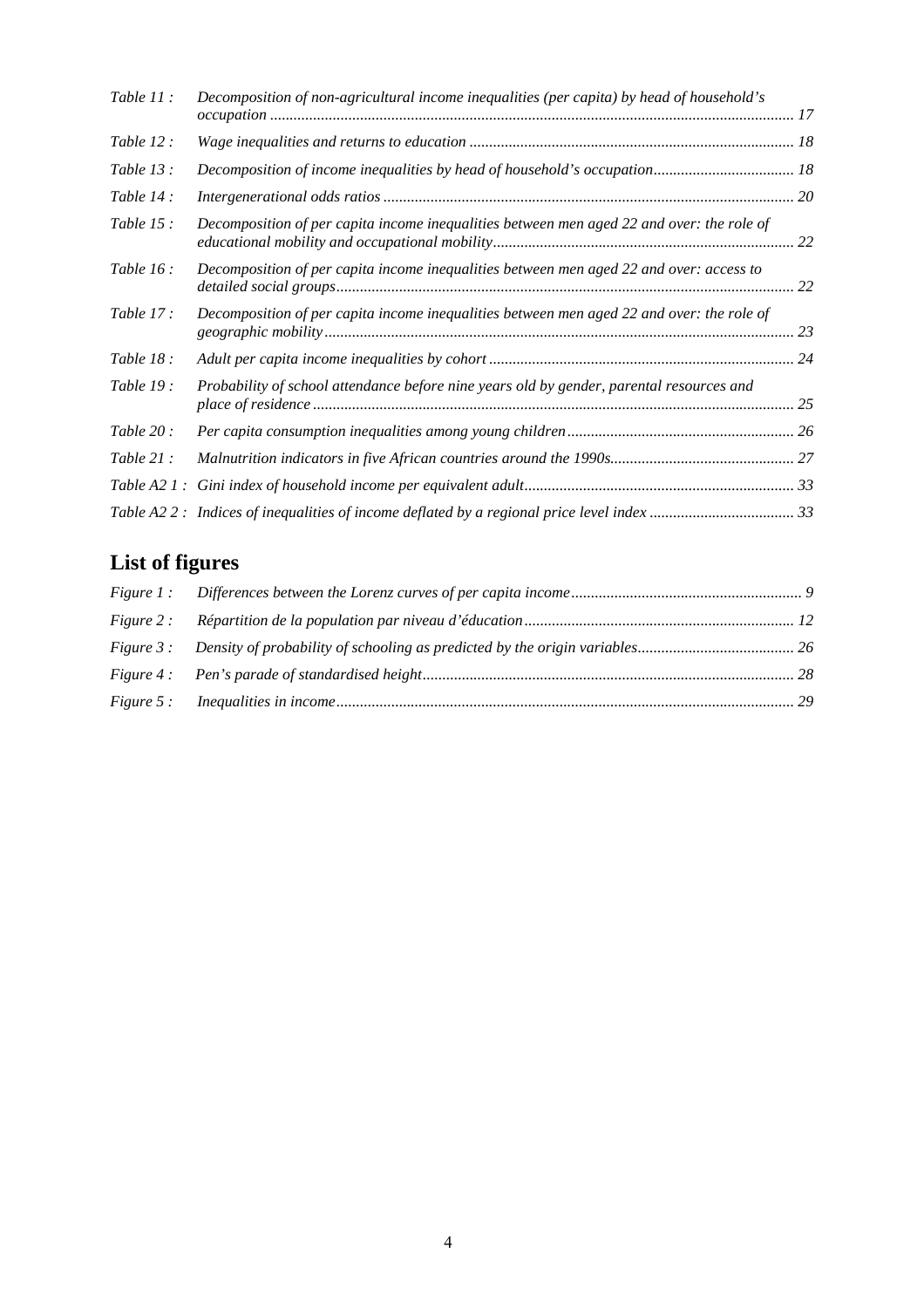#### **INTRODUCTION**

The first compilation of international income inequality statistics covering a significant number of Sub-Saharan African countries was published ten years ago. It showed this subcontinent to be essentially as inegalitarian as Latin America, a region long known to have a high level of inequality (Deininger and Squire, 1996). However, misgivings about household survey quality mean that the idea of a high-inequality Africa is still subject to caution, aside from in the specific cases of South Africa and Zimbabwe (former Southern Rhodesia) where apartheid has long made for a glaring level of inequality. The historical models used to understand the formation of inequalities in Latin America and the Caribbean can, to a certain extent, be transposed to these two countries. Yet in the rest of Africa where European settlement was less extensive – with the exception of the intermediate cases of Angola and Kenya – there is still little understanding of why inequality should be greater than in South Asia and South-East Asia where European colonisation often lasted at least as long and bore the same features, especially in terms of extracting natural resources and tax revenues. The fact that there is no immediate explanatory model also makes it fairly hard to accept the idea of a high-inequality Africa. Another widely held belief is that African societies tend towards informal solidarity within large groups, which can fill the gap in the absence of State redistribution.

The paper sets out to make a detailed analysis of five of these societies, focusing on inequalities of income and other resources required for economic activity such as land, education and health. The aim of this essentially descriptive exercise is to make a certain number of observations regarding the level and structures of the inequalities. It is innovative in that it makes the first ever comparative and controlled measurement of the extent of the intergenerational transmission of resources and its contribution to the observed inequalities. This was made possible by having large-sample surveys covering a wide range of variables providing information on the social origins of the individuals interviewed: parents' education and occupation and place of birth. This angle on inequalities dictated the countries and surveys chosen since, to our knowledge, very few representative national surveys contain this type of information. Furthermore, these data are old in that they respect the format of the "integrated" surveys, to use the terminology of the World Bank statisticians who designed the Living Standard Measurement Surveys system. Surveys with smaller questionnaires have since been preferred for reasons of cost and feasibility. We hence decided to use five surveys covering a period ranging from the mid-1980s (1985-1988 for the four Côte d'Ivoire surveys) to the mid-1990s (1994 for the most recent survey on Guinea). There is nothing wrong with analysing these fairly old surveys in that we are considering here the long-term structures of inequality rather than their short-term determinants, placing the emphasis on factors of intergenerational persistence in particular. Moreover, all five countries selected following our data search present interesting properties from the point of view of this work. The countries in question are Côte d'Ivoire from 1985 to 1988, Ghana in 1987, Guinea in 1994, Madagascar in 1993 and Uganda in 1992. These countries have certain characteristics in common: they are of average size<sup>2</sup>, do not have large mining resources and make most of their income from agricultural exports. However, the main features of the five countries' colonial and postcolonial histories are quite different. Three were colonised by the French and two by the British in the late 19<sup>th</sup> century. However, the three former French colonies took different roads following independence. Côte d'Ivoire remained in the bosom of the franc zone and established itself as the main partner of the former colonial power in Africa. Guinea, on the other hand, chose to break with the past and introduce a form of socialist government. Madagascar, also outside the franc zone and its macroeconomic constraints, displayed a combination of the two ways of doing things: with initially close ties with the former coloniser followed by a break and a socialist-based government from 1975 through to the early 1990s. Ghana and Uganda had turbulent histories with political conflicts and severe macroeconomic crises through to the mid-1980s. Yet they share with Madagascar the fact that they are built on the foundations of the pre-colonial kingdoms (Ashanti, Buganda and Imerina).

The outline and main findings of this paper are as follow.

l 2 In 1985-1988, Côte d'Ivoire had approximately 10 million inhabitants, Ghana had 14 million in 1987-1988, Guinea 6 million in 1994, Madagascar 12 million in 1993 and Uganda 18 million in 1992. The countries' surface areas are respectively 325, 239, 246, 587 and 241 thousand km².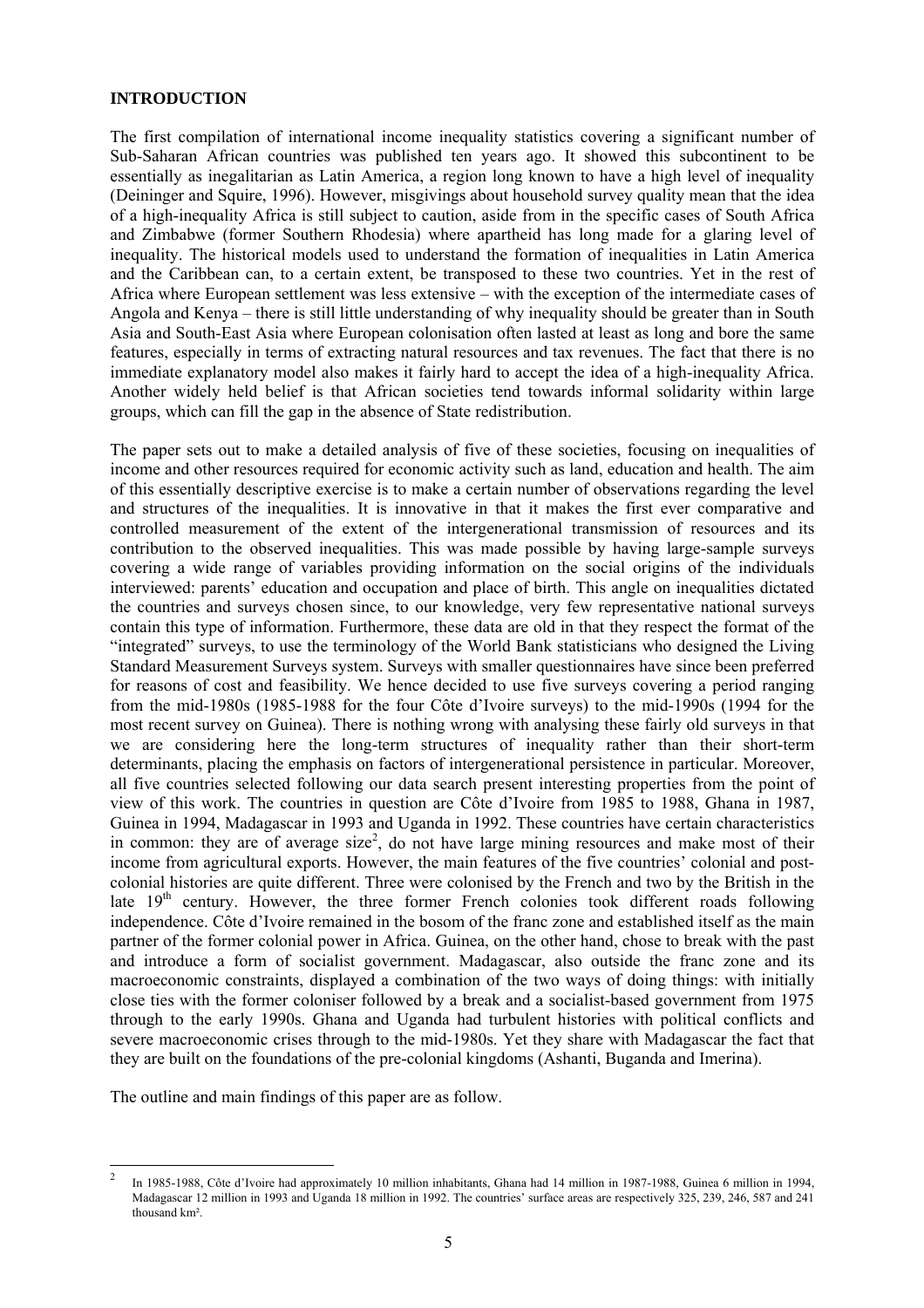The first section takes a snapshot of the *level of inequalities* in the five countries and compares this with international statistics on inequality taken from the World Bank's 2006 report on equity (World Bank, 2005). The variables we use for the five countries are all meticulously reconstructed from the raw survey data using a uniform methodology for ease of comparison. They show that the main stylised facts established by the international statistics for Africa as a whole are consistent with the findings obtained for the five countries studied here. Africa has a high level of income inequality comparable with that of the Latin American countries. However, the level of land inequality is low and similar to that found in the low-inequality Asian countries. Lastly, Africa's educational inequalities are the highest in the world, even though they are only slightly higher than in South Asia. The many robustness tests conducted show that, of the five countries studied, Ghana has by far the lowest income inequality while Guinea has the highest inequality. Uganda comes in second place in the ranking of the five countries. The two former British colonies therefore appear to have lower levels of inequality than the three former French colonies, for the periods studied.

The second section confirms and rounds out these findings with a study of *cross-sectional inequalities* between the main social groups defined by economic activity. This study reveals the crucial role played by income dualism between agriculture and the other sectors. However, in keeping with the land inequality finding, there is barely any difference between the countries when it comes to inequalities within the agricultural sector. Lastly, in the non-agricultural sector, earnings differentials between occupational categories and returns to education in wage-earning activities are higher in the former French colonies. Hence the dualism of income between agriculture and the other sectors and the spread of the non-agricultural wage scale would seem to suffice to explain the main differences between the five countries analysed. Ghana stands out for a particularly small spread of wages across all activities while its neighbour, Côte d'Ivoire, has the largest spread.

The third section looks at *longitudinal inequalities* between adults and children. For the adults, it presents measurements of the extent of educational and occupational mobility from generation to generation and indicators of the inequality of opportunity for income for the five countries. It shows that the countries with the lowest cross-sectional income inequalities, Ghana and Uganda, have the most fluid intergenerational mobility and the lowest income inequalities between individuals of different social origins. Inequality of economic opportunity is much more significant in the former French colonies, especially among the generations born after independence. Madagascar displays the highest level of persistent positions with the longest-standing social rigidity from this point of view. Turning to the children, we analyse educational inequalities before the age of nine based on the child's gender, parental resources and place of residence. Madagascar and especially Guinea stand out from the other three countries for their huge disparities in educational opportunities. Last but not least, malnutrition inequalities are identified as being particularly high in Madagascar.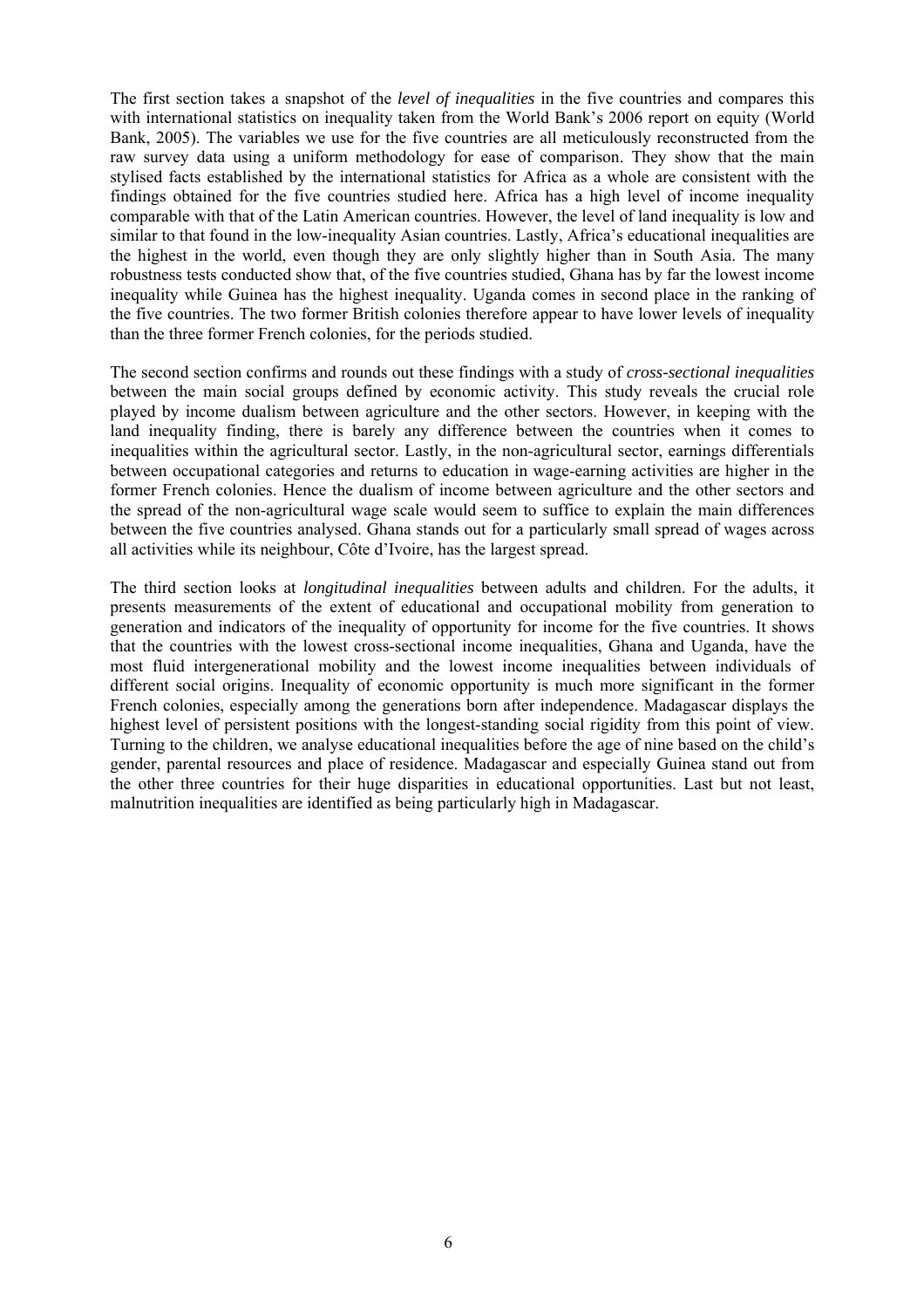#### **1. THE LEVEL OF RESOURCE INEQUALITIES**

This section presents the level of income, land and educational inequalities in the five African countries studied by placing them in the broader context of international inequality statistics.

#### **1.1. Income inequalities**

The international statistics show Sub-Saharan Africa to be the subcontinent with the highest income inequalities, behind Latin America and the Caribbean (Table  $1$ )<sup>3</sup>.

#### **Table 1 : Income inequalities worldwide**

|                                    | Gini index | $GE(0)$ * | $90^{th}/10^{th}$<br>percentile<br>ratio |
|------------------------------------|------------|-----------|------------------------------------------|
| Middle East and North Africa       | 0.37       | 0.25      | 5.12                                     |
| Sub-Saharan Africa                 | 0.46       | 0.31      | 6.63                                     |
| <b>Latin America and Caribbean</b> | 0.50       | 0.50      | 14.42                                    |
| South Asia                         | 0.33       | 0.18      | 4.12                                     |
| East Asia and Pacific              | 0.39       | 0.25      | 4.92                                     |
| Europe and Central Asia            | 0.31       | 0.16      | 4.17                                     |
| High-income OECD                   | 0.31       | 0.17      | 4.09                                     |

Source : World Bank, 2005.

Note : Samples vary by country depending on the column; per capita income or consumption inequality.

Méthode: Regional means unweighted by the countries' population.

\* : Mean log deviation.

 $\overline{a}$ 

We focus here on five Sub-Saharan African countries for which we have representative national surveys with large household samples covering dates around 1990 (see the introduction and Appendix 1). A common variable construction methodology is used to make more controlled comparisons than those using the international databases $4$ .

Table 2 compares the results of our calculations with the Gini consumption and income inequality coefficients given in the United Nations WIDER database for the same surveys.<sup>5</sup>. This comparison highlights just how sensitive the findings are to the methodologies used to construct the variables. In the WIDER database, two different sources can give two extremely different levels of inequality even though they use the same concepts and the same basic data.<sup>6</sup>. It is reassuring to see that our calculations fall consistently between the WIDER estimates. The main instance of marked divergence between the WIDER data and our calculations concerns income inequalities in Madagascar, where 0.10 Gini coefficient points separate the two estimates.

<sup>3</sup> International statistics base most of the estimates for Africa on per capita consumption while most of the estimates for Latin America are based on per capita income. Table 1 does not take this difference into account and therefore overestimates the deviation between the two subcontinents.

Appendices not included in this short version of the paper explain the choices made to construct the consumption and income variables. They are available from the authors.

Table 2 shows first of all that the per capita consumption aggregates derived from our analysis of the surveys rank the five countries in the same order as the average of the estimates available for per capita GDP, regardless of whether these aggregates are converted into current dollars for the year in question or into international dollars. Côte d'Ivoire shows up as the richest country from 1985 to 1988, followed by Ghana, Guinea, Uganda and Madagascar. The available estimates of per capita GDP in international dollars are the most uncertain for Guinea due mainly to the uncertainty of price collection. Note that the purchasing power parity exchange rate for 1994 is very low in the Penn World Tables 6.1, where it is valued at just 18% of the official exchange rate.

This holds true even when only data with quality rating 1 or 2 is used, as in Table 2.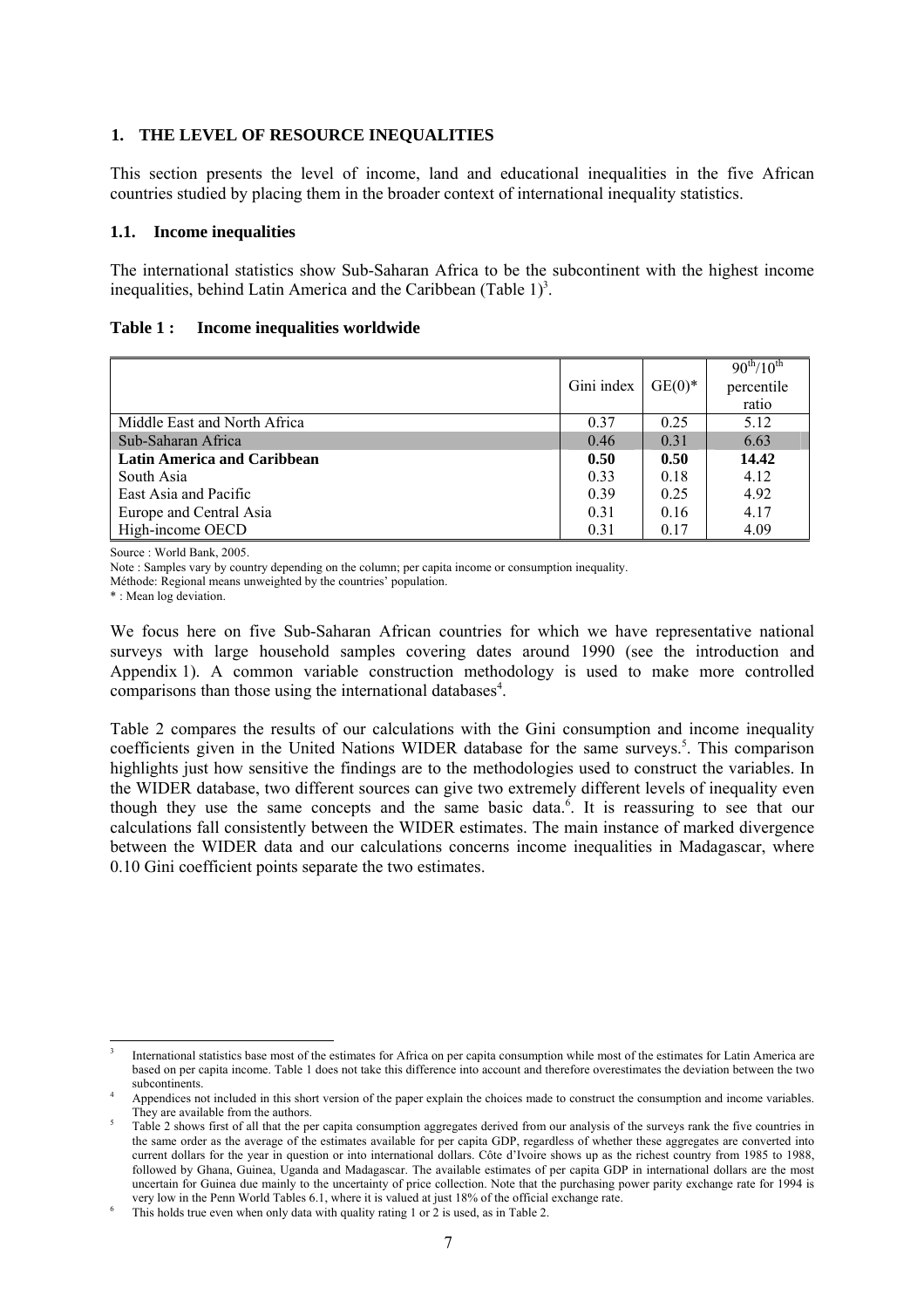#### **Table 2 : Consumption and income inequalities in five countries around 1990**

|            | Per<br>capita<br>GDP in<br>interna- |                    | Per cap.<br>consump. in<br>internat.<br>(current \$) | Per capita        |                                            | Gini coefficient<br>Per capita |                         | $90^{th}/10^{th}$<br>percentile<br>ratio<br>Per cap. | Per cap. |
|------------|-------------------------------------|--------------------|------------------------------------------------------|-------------------|--------------------------------------------|--------------------------------|-------------------------|------------------------------------------------------|----------|
|            | Years                               | tional \$          |                                                      | consumption       |                                            | income                         |                         | cons.                                                | inc.     |
|            |                                     |                    |                                                      |                   | Author                                     |                                | Author                  |                                                      |          |
|            |                                     |                    | Authors'<br>calculations                             | <b>WIDER</b>      | $\mathrm{s}^{\prime}$<br>calcu-<br>lations | <b>WIDER</b>                   | s'<br>calcu-<br>lations | Authors' calculations                                |          |
| Côte       | 1985-                               | $1724^{a*}$        | $1517^{\circ}$                                       | $0.39^{d*}$       | 0.42                                       |                                | 0.56                    | 6.0                                                  | 11.4     |
| d'Ivoire   | 1988                                | $1952^{b*}$        | $(678^{**})$                                         | $0.49^{e*}$       |                                            |                                |                         |                                                      |          |
| Ghana      | 1988                                | $1035^{\rm a}$     | $770^{\circ}$                                        | $0.35^{d}$        | 0.36                                       | $0.51^d$                       | 0.46                    | 4.9                                                  | 9.1      |
|            |                                     | 997 <sup>b</sup>   | (308)                                                |                   |                                            |                                |                         |                                                      |          |
| Guinea     | 1994                                | $514^a$            | $1372^{\circ}$                                       | $0.55^{\rm d}$    | 0.48                                       |                                | 0.59                    | 9.5                                                  | 15.4     |
|            |                                     | $2063^b$           | (251)                                                |                   |                                            |                                |                         |                                                      |          |
| Madagascar | 1993                                | 709 <sup>a</sup>   | $303^{\circ}$                                        | $0.49^d$          | 0.47                                       | $0.63^d$                       | 0.53                    | 8.2                                                  | 11.0     |
|            |                                     | 780 <sup>b</sup>   | (102)                                                |                   |                                            |                                |                         |                                                      |          |
| Uganda     | 1992                                | $574$ <sup>a</sup> | $464^{\circ}$                                        | $0.39^{d}$        | 0.44                                       | $0.52^d$                       | 0.49                    | 6.3                                                  | 7.7      |
|            |                                     | $614^b$            | (113)                                                | $0.48^\mathrm{e}$ |                                            |                                |                         |                                                      |          |

Sources: a: source Maddison, OECD 2003.

b: source Penn World Tables 6.1.

c: source Penn World Tables 6.1: PPP level of consumption for the reference year.

d: source WIDER/UN (quality rating 1 or 2) & Deininger & Squire, World Bank 2004.

e: source WIDER/UN (quality rating 1 or 2) & World Bank Poverty Monitoring Database 2002.

For the authors' calculations: large-sample surveys as described in Appendix 1.

\*: Four-year average (Côte d'Ivoire)

l

\*\*: 1988 official exchange rate (the other years are expressed in 1988 CFA francs)

Method: Per capita consumption or income inequalities between individuals (between households weighted by household size). Our consumption aggregate excludes durables and health expenditure. Our income aggregate excludes income from the sale of livestock, durables and real estate.

In any case, the estimates obtained for the five countries confirm the high level of consumption and income inequalities in the Sub-Saharan African countries, even outside the highest-inequality countries such as South Africa and Zimbabwe. The per capita income inequality estimates, which are more comparable with the Latin American data, place Ghana at the average level for Sub-Saharan Africa and the four other countries above this average. Assuming that the measurement error biases are not much greater, the consumption and income inequalities in these five countries come out as being among the highest in the world.<sup>7</sup>

Ghana nevertheless has the lowest *income inequalities*, followed by Uganda, Madagascar and lastly Côte d'Ivoire and Guinea.<sup>8</sup> This ranking is borne out by the Lorenz curves<sup>9</sup> and is robust to the measurement errors (Table 3). Consideration of the demographic structure of the households (equivalence scales, Appendix 2) tends to reveal convergence between the respective positions of Uganda and Madagascar. Lastly, Côte d'Ivoire's position is fairly sensitive to deviations in regional price levels, and it is ranked closer to Madagascar when this factor is taken into consideration (Appendix 3).

The most robust ranking of the five countries therefore appears to be that which classes Ghana as the lowest-inequality country and Guinea as the highest, with the respective ranks of the other three countries being less robust. The WIDER databases also place Ghana and Guinea at opposite ends of the scale. Between these two extremes, Uganda is found to have the lowest inequality, with a position

<sup>7</sup> The microeconomic income and expenditure data are affected by large measurement errors. When these errors are distributed like white noise, they exaggerate the level of inequality measured. However, other equally valid arguments can explain an underestimation: failing to declare high incomes at their full value, sampling biases at the top and bottom of the distribution, absence of expatriates, etc. See S. Mesplé-Somps and C. Guénard (2004) for a detailed study of the cases of Côte d'Ivoire and Madagascar. 8

A similar ranking is found for consumption inequalities, excepting Côte d'Ivoire, which comes out as more egalitarian from this point of view. Being the richest country of the five studied, especially during these relatively buoyant years (1985-1988), it is understandable that its savings rate should be both higher and rise in keeping with income. Moreover, our definition of consumption is limited to the satisfaction of current needs (excluding spending on health and durables).

However, the Lorenz curves find no distinction between Ghana and Uganda for the 50% poorest (no strict dominance, see Figure 1).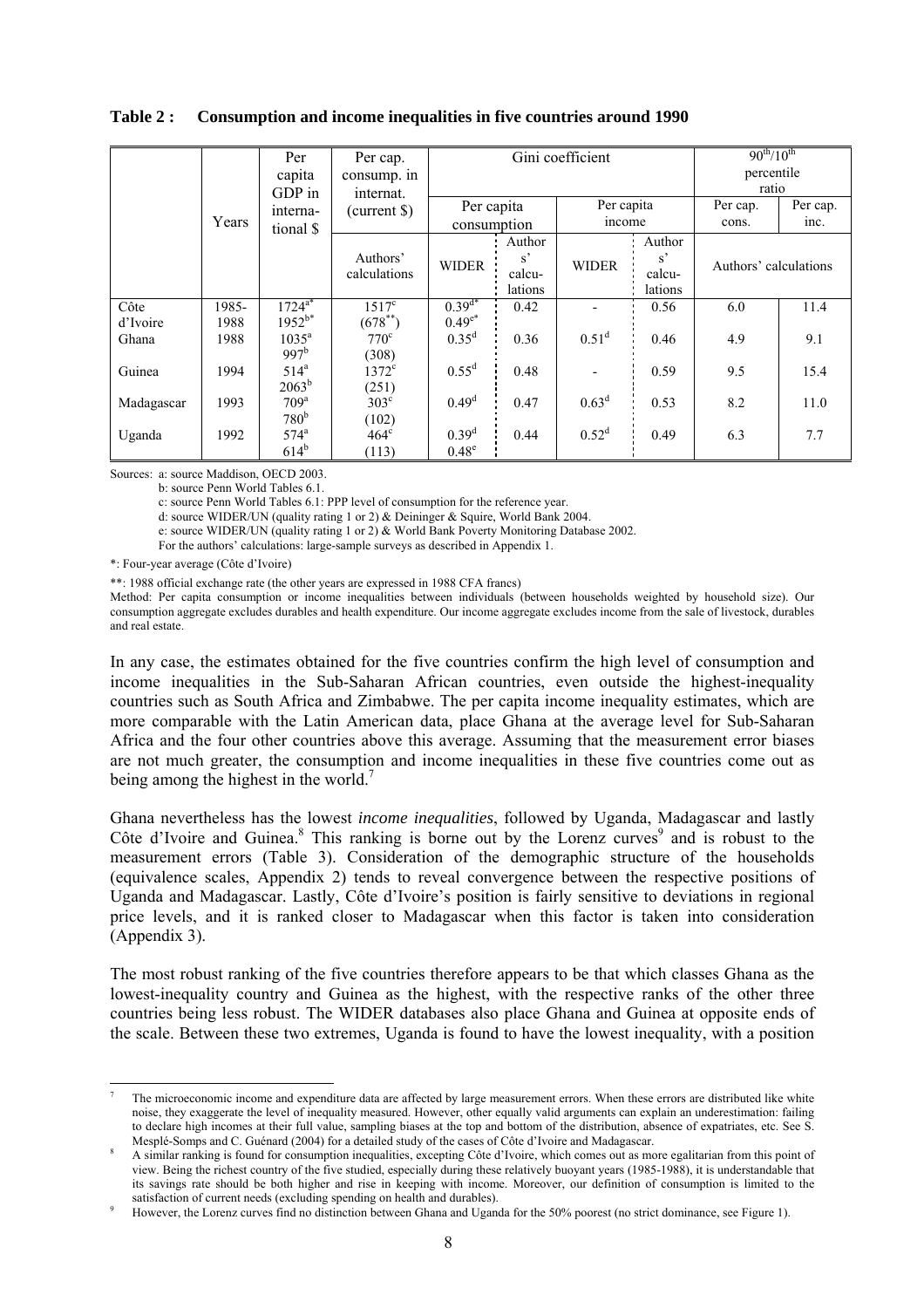closer to Ghana, while Madagascar is closer to Guinea. Côte d'Ivoire is the most ambiguous case, with consumption inequalities nearing those of Ghana and income inequalities similar to Guinea.



**Figure 1 : Differences between the Lorenz curves of per capita income** 

Note : The Lorenz curve for Ghana is taken as the reference

|               |           |      | Gini index   |        | Theil index  |            |  |
|---------------|-----------|------|--------------|--------|--------------|------------|--|
|               |           |      | Estimate     |        | Estimate     |            |  |
|               | Years     | N    | [95% CI]     | ME 20% | [95% CI]     | $-$ ME 20% |  |
| Côte d'Ivoire | 1985-1988 | 3964 | 0.56         | 0.39   | 0.67         | 0.54       |  |
|               |           |      | [0.55; 0.58] |        | [0.61; 0.72] |            |  |
|               |           |      |              |        |              |            |  |
| Ghana         | 1988      | 3113 | 0.46         | 0.28   | 0.40         | 0.30       |  |
|               |           |      | [0.45; 0.48] |        | [0.37; 0.43] |            |  |
|               |           |      |              |        |              |            |  |
| Guinea        | 1994      | 4376 | 0.59         | 0.36   | 0.70         | 0.57       |  |
|               |           |      | [0.58; 0.60] |        | [0.65; 0.74] |            |  |
|               |           |      |              |        |              |            |  |
| Madagascar    | 1993      | 4396 | 0.53         | 0.31   | 0.57         | 0.45       |  |
|               |           |      | [0.51; 0.54] |        | [0.52; 0.62] |            |  |
|               |           |      |              |        |              |            |  |
| Uganda        | 1992      | 9846 | 0.49         | 0.33   | 0.50         | 0.41       |  |
|               |           |      | [0.48; 0.50] |        | [0.45; 0.54] |            |  |

**Table 3 : Income inequalities: sampling and measurement errors** 

In square brackets: 95% confidence intervals obtained with 100 bootstrap replications.

ME 20%: Index corrected by the influence of white noise measurement errors representing 20% of the total variance, approximations by Chesher and Schluter (2002).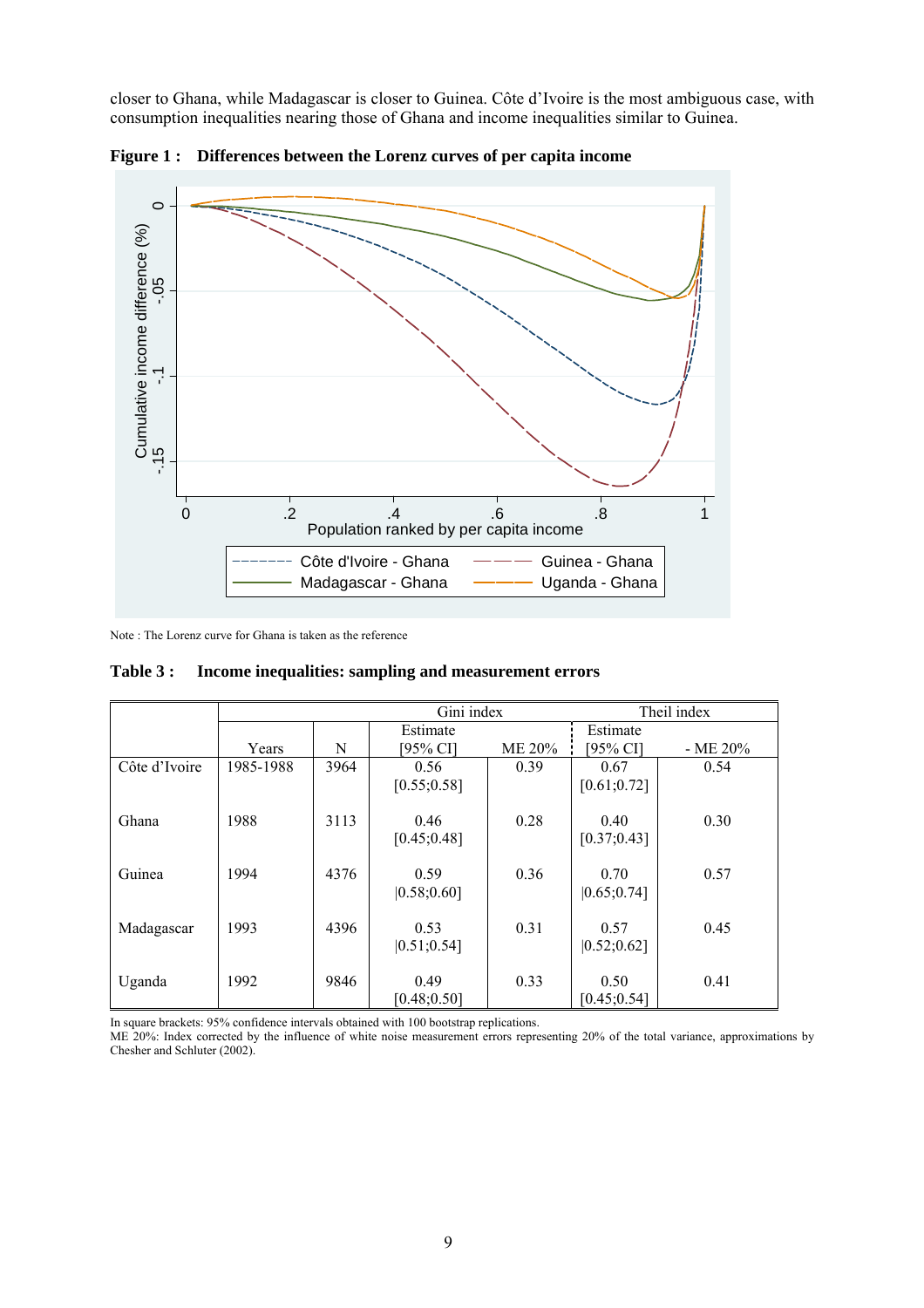#### **1.2. Land inequalities**

A great deal has been written about the structures of inequality in Latin America<sup>10</sup>. One of the basic characteristics brought up in this regard is the extent of the inequality of land distribution (Table 4). This characteristic is also found in the highest-inequality countries of Africa: South Africa, Zimbabwe and even Kenya. The international data show that, aside from in these three countries, land distribution inequality is no greater in Africa than in Asia.

#### **Table 4 : Inequalities in land distribution**

|                                    | Gini coefficient of |
|------------------------------------|---------------------|
|                                    | land distribution   |
| Middle East and North Africa       | 0.67                |
| Sub-Saharan Africa                 | 0.56                |
| <b>Latin America and Caribbean</b> | 0.78                |
| South Asia                         | 0.58                |
| East Asia and Pacific              | 0.51                |
| Europe and Central Asia            | 0.74                |
| High-income OECD                   | 0.57                |

Method: national means unweighted by the population.

Source: World Bank 2005 supplemented by Deininger & Olinto 2000.

Our own calculations confirm the relatively low level of land distribution inequalities (Table 5). We feel that the quality of the data on land plot surface areas is inadequate for a detailed ranking of land distribution inequalities between the countries.

#### **Table 5 : Land inequalities in five countries around 1990**

|               | Gini coefficient of<br>land distribution |                           |      |  |  |
|---------------|------------------------------------------|---------------------------|------|--|--|
|               | Authors' calculations<br>Other sources   |                           |      |  |  |
|               |                                          | Land farmed<br>Land owned |      |  |  |
| Côte d'Ivoire | $0.42^{\rm a}$                           | 0.47                      | 0.44 |  |  |
| Ghana         | $0.53^{\rm a}$                           | 0.56                      | 0.52 |  |  |
| Guinea        | $0.45^{\rm a}$                           |                           | 0.55 |  |  |
| Madagascar    |                                          | 0.51<br>0.52              |      |  |  |
| Uganda        | $0.57^{\rm a}/0.59^{\rm b}$              | 0.45<br>0.47              |      |  |  |

a: source Deininger & Olinto (2000): Côte d'Ivoire 1974, Madagascar 1960, Uganda 1963

b: source World Bank 2005, for 1991

 $\overline{a}$ 

c: source Frankema (2005), various years

#### **1.3. Inequalities in education**

However, Sub-Saharan Africa does emerge as the subcontinent with the highest quantitative inequalities in education, alongside South Asia (Table 6). We know this characteristic to be more or less directly related to average educational development, illustrated here by the mean years of schooling received by the working-age population.

<sup>10</sup> For this continent, see in particular: Ferranti, Perry, Ferreira and Walton, 2004.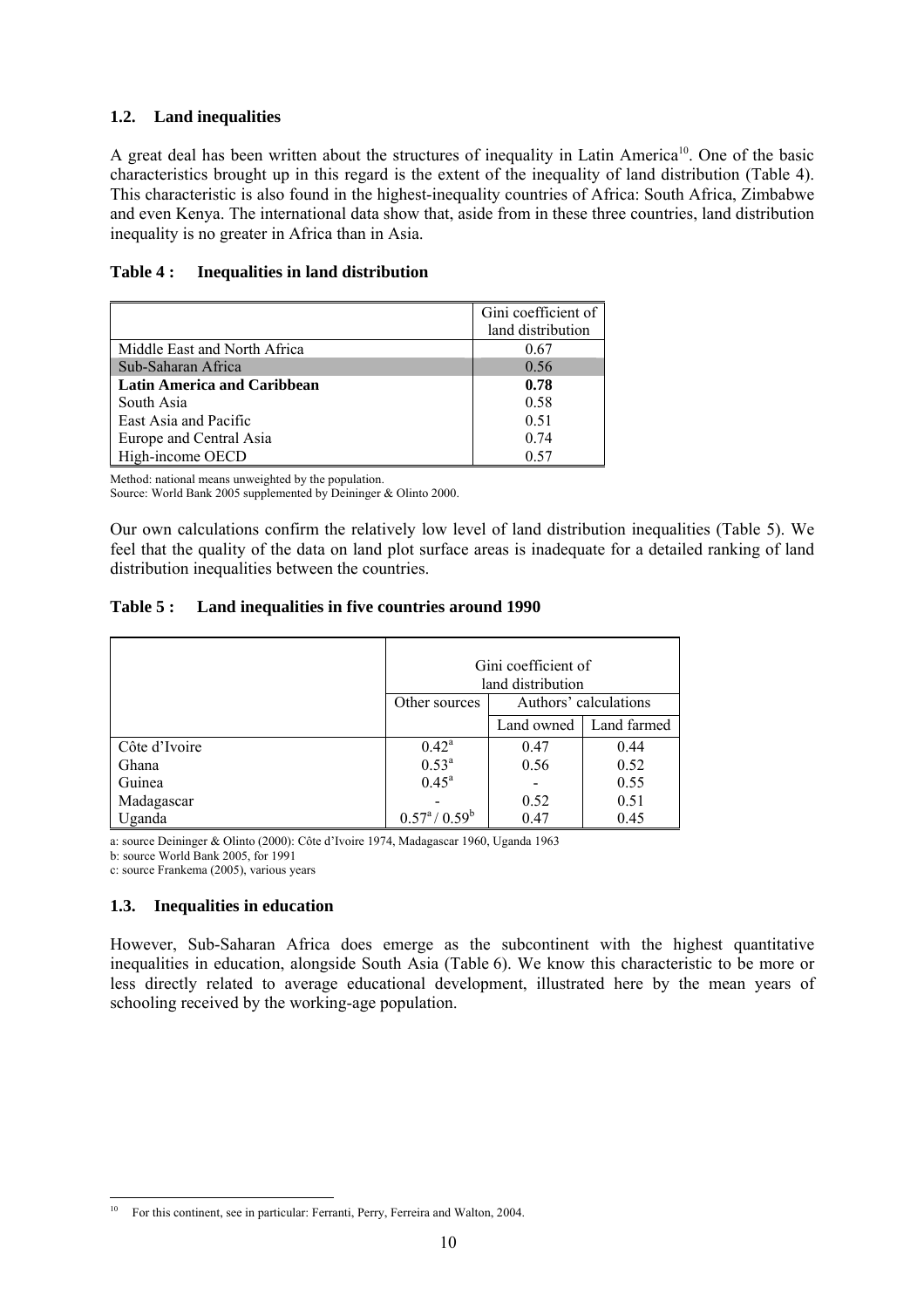#### **Table 6 : Inequalities in years of schooling worldwide**

|                              | Mean years   | Gini        |
|------------------------------|--------------|-------------|
|                              | of schooling | coefficient |
| Middle East and North Africa | 5.9          | 0.55        |
| <b>Sub-Saharan Africa</b>    | 4.3          | 0.59        |
| Latin America and Caribbean  | 7.8          | 0.34        |
| South Asia                   | 4.8          | 0.57        |
| East Asia and Pacific        | 6.2          | 0.41        |
| Europe and Central Asia      | 10.5         | 0.19        |
| High-income OECD             | 11.5         | 017         |

Coverage: "Population that probably completed their schooling"

Method: National means unweighted by the population

Source: 2006 World Development Report

Here again, our calculations for the five countries confirm this diagnosis (Table 7).<sup>11</sup> At the same time, they find a great deal of diversity across the five countries. Guinea in 1994 was the least advanced in terms of schooling, but also had the most uneven distribution of years of schooling. Côte d'Ivoire in the late 1980s is just behind Guinea from these two points of view. Ghana in 1988, Madagascar in 1993 and Uganda in 1992 are closer to the continental mean. Schooling in these countries is both broader based and better distributed.

Figure 2 shows the breakdown of the population aged 22 and over by level of education in the five countries covered by the study. Each level corresponds to the school level attained in terms of the last year of schooling successfully completed. The countries divide clearly into two groups: Côte d'Ivoire and Guinea have an extremely high proportion (over 70%) of uneducated individuals. At the other end of the scale, Madagascar and Uganda have much higher levels of education. The same trend can be observed from the breakdown by gender and by area of residence.

|                  | Survey years |              |                    | Mean years<br>of schooling |                 | Gini coefficient<br>of years of schooling |  |
|------------------|--------------|--------------|--------------------|----------------------------|-----------------|-------------------------------------------|--|
|                  | 2006 WDR :   | Our database | 2006<br><b>WDR</b> | Authors'<br>calculations   | <b>2006 WDR</b> | Authors'<br>calculations                  |  |
| Côte<br>d'Ivoire | 1998-99      | 1985-88      | 3.4                | 2.1                        | 0.68            | 0.80                                      |  |
| Ghana            | 1998-99      | 1988         | 6.6                | 4.8                        | 0.46            | 0.59                                      |  |
| Guinea           | 1999         | 1994         | 2.0                | 1.6                        | 0.84            | 0.87                                      |  |
| Madagascar       | 2001         | 1993         | 6.3                | 3.8                        | 0.31            | 0.56                                      |  |
| Uganda           | 1995         | 1992         | 4.2                | 3.9                        | 0.50            | 0.57                                      |  |

#### **Table 7 : Inequalities in years of schooling in five African countries around 1990 and 2000**

Coverage: Population that probably completed their schooling (2006 WDR), population aged 22 and over (authors' calculations).

l 11 However, it is hard to compare the 2006 WDR data with our calculations for different years. This comparison appears to suggest that Ghana and Madagascar made considerable progress with education in the 1990s. Care should be taken with the Madagascan data: see D. Cogneau *et al.*, 2003. The developments observed in Ghana from 1988 to 1992 are not really compatible with the high level found in 1999.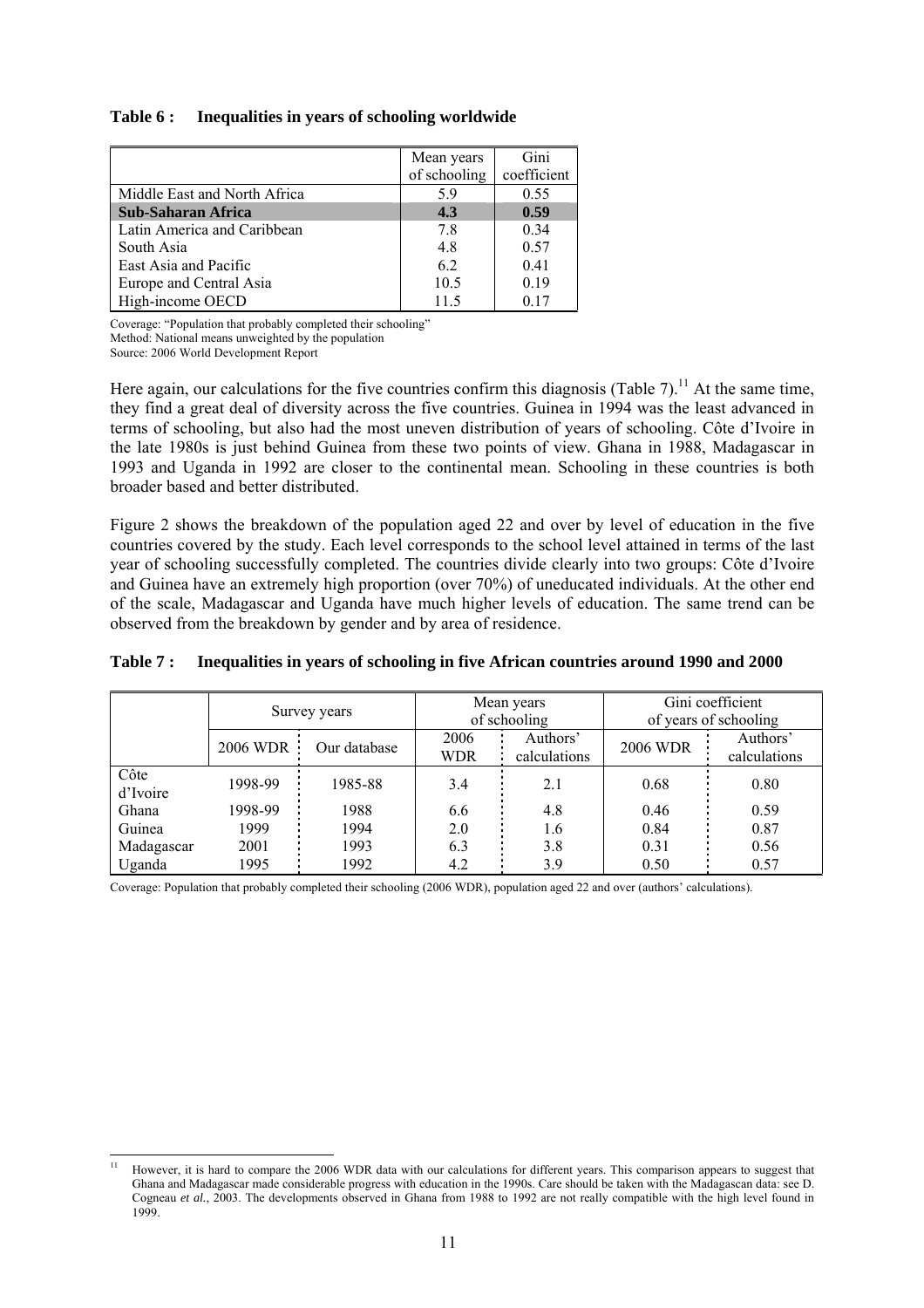#### **Figure 2 : Breakdown of the population by levels of education**



Ghana is in an intermediate position. Compared with Madagascar and Uganda, it has a higher proportion (approximately 55%) of individuals who never attended primary school. However, most of those with schooling did reach middle school level, which is more like an upper primary level in this case. In fact, for the generations concerned, the Ghanaian education system offered much longer schooling than elsewhere based on the "6-4-5-2" format: six years in primary school, four in middle school, five years in secondary school and two pre-university years (lower sixth and upper sixth). Individuals could pass an exam to go directly from primary to secondary school, cutting out middle school. However, since primary school had no system of repeating a failed year, half of the individuals (those who had at least reached middle school) had at least completed these six years of schooling. Most of the other half had never attended school, with only a small minority having left school at primary level. This system was reformed in 1987 and changed to the "6-3-3" format. In Madagascar and Uganda, however, two-thirds of individuals aged 22 and over had successfully completed one year of primary education, but very few had completed all five (Madagascar, "5-4-3") or seven (Uganda, "7-4-2") years of this level.

Obviously, these differences in the spread and breakdown of the number of years of schooling say nothing about the quality of the education received.

#### **2. INCOME INEQUALITIES AMONG SOCIAL GROUPS**

This section studies cross-sectional income inequalities within and between major social groups: between farmers and non-farmers, within the agricultural category, and between non-agricultural groups. It uses the classic decomposition of Theil's index into between-group and within-group components. It also uses the breakdown of the Gini index by income sources introduced by Pyatt *et al.* (1980).

#### **2.1. Income dualism between agriculture and other sectors**

Agriculture accounts for over half of all employment in Sub-Saharan Africa. As regards our five countries, 56% of the population in Côte d'Ivoire live in a household whose head is a farmer, 59% in Ghana, 62% in Guinea and over 70% in Madagascar and Uganda (Table 8). Per capita income differentials between agricultural and non-agricultural households, as defined by the head of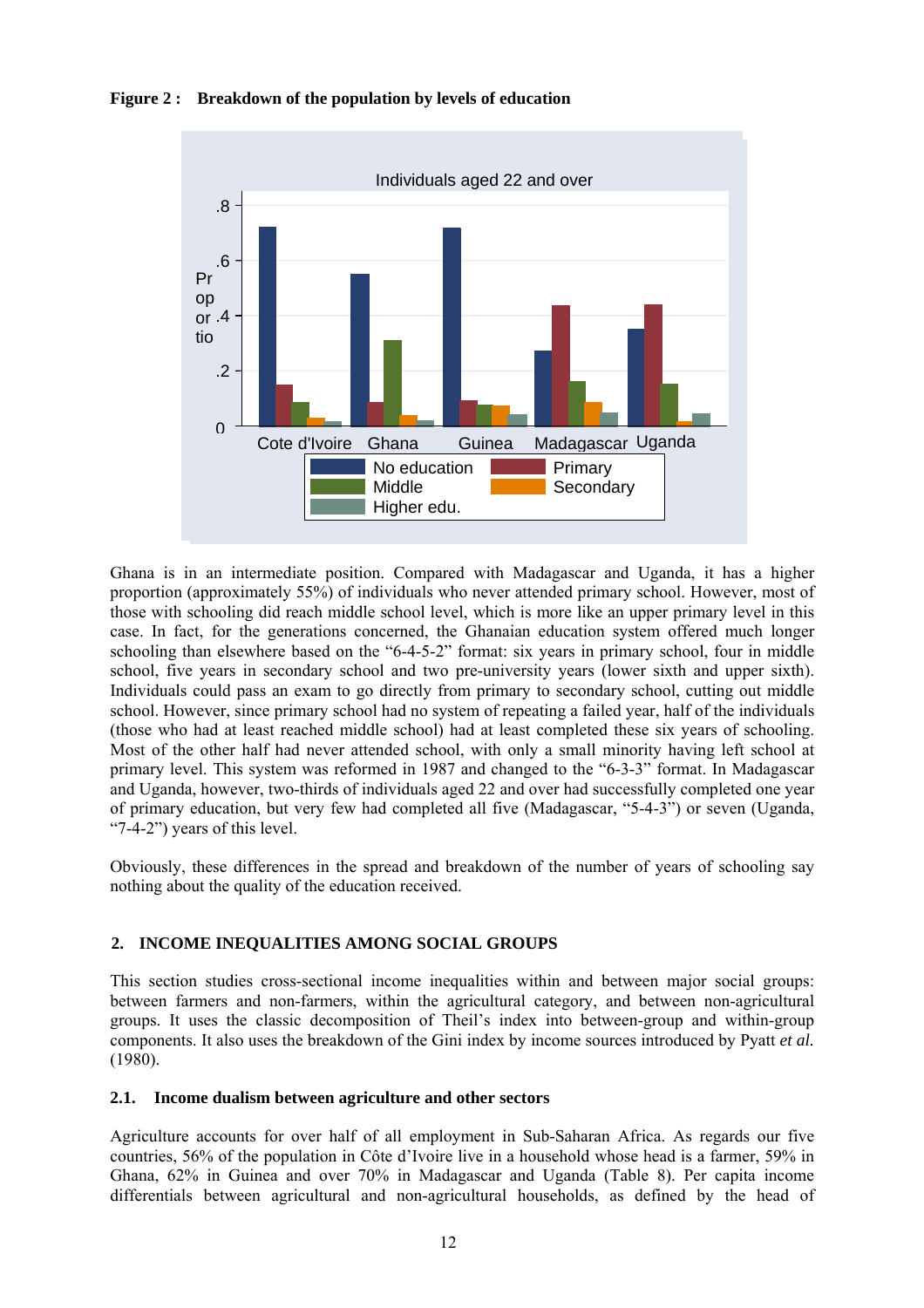household's main occupation, are particular disparate. They constitute a strong explanatory factor for the level of total inequalities, in keeping with the finding put forward by Bourguignon and Morrisson (1998) based on international data. The countries fall into the same ranking by both level of income inequalities and level of dualism: Ghana, Uganda, Madagascar, Côte d'Ivoire and Guinea.

Income dualism is virtually nonexistent in Ghana: per capita income in non-agricultural households is just 11% higher than in agricultural households. At the other end of the scale, the average per capita income of non-agricultural households in Guinea is 3.6 times higher than the average income of agricultural households. For Guinea, this average income deviation alone explains 28% of the Theil index of income inequality. In Côte d'Ivoire, the income ratio is 2.4 and 15% of the Theil index of income inequality is due to between-group inequality. Madagascar and Uganda present similar figures.

|                                      | Côte     |       |        | <b>Madagas</b> |        |
|--------------------------------------|----------|-------|--------|----------------|--------|
| Main occupation of head of household | d'Ivoire | Ghana | Guinea | car            | Uganda |
| Proportion of the population $(\% )$ |          |       |        |                |        |
| Agricultural                         | 57       | 59    | 62     | 75             | 70     |
| Non agricultural <sup>*</sup>        | 43       | 41    | 38     | 25             | 30     |
| Av. income/Av. agri. income $(\% )$  |          |       |        |                |        |
| Agricultural                         | 100      | 100   | 100    | 100            | 100    |
| Non agricultural <sup>*</sup>        | 244      | 111   | 360    | 209            | 166    |
|                                      |          |       |        |                | S      |
| <b>Gini income coefficient</b>       | 0.56     | 0.46  | 0.59   | 0.53           | 0.49   |
| Agricultural                         | 0.41     | 0.45  | 0.48   | 0.49           | 0.46   |
| Non agricultural <sup>*</sup>        | 0.59     | 0.48  | 0.53   | 0.52           | 0.50   |
| Decomposition of the Theil index of  |          |       |        |                |        |
| income                               | 0.67     | 0.40  | 0.70   | 0.57           | 0.50   |
| Theil agri./non agri. $(%)$          | 15       | 3     | 28     | 11             | 6      |

#### **Table 8 : Per capita income inequalities between agricultural and other households**

Coverage: The entire household population

\*: Including households whose head is out of the labour force

Another way of addressing income dualism is to break down income inequalities by source, differentiating for each household the income from agricultural activities, the income from nonagricultural activities and other unearned income (Table 9). This type of breakdown avoids the assumption that households have just one activity, which is implicit when individuals are ranked by the head of household's main occupation.

Agricultural income represents the largest proportion of all income (43%) in Ghana. Conversely, it accounts for the smallest share of total income (21%) in Guinea. In Madagascar and Uganda, which both have the same high proportion of farmers in the total population, agricultural income makes up approximately 40% of disposable income. Lastly, agricultural income in Côte d'Ivoire accounts for just one-third of all income (part (1) of Table 9).

In general, agricultural income inequalities are smaller than non-agricultural income inequalities, as can be seen in part (2) of Table 9. Non-agricultural earnings are particularly diverse: they comprise the profits of small and medium-sized enterprises, individual earnings from small informal-sector activities conducted as the main or secondary occupation, and wages earned at various skills levels.

This diversity and the correlation with the total income scale give these types of earnings the property of dispersing the income scale while the other sources tend to concentrate it. The marginal contribution presented in part (4) of the table expresses this property: it corresponds to the relative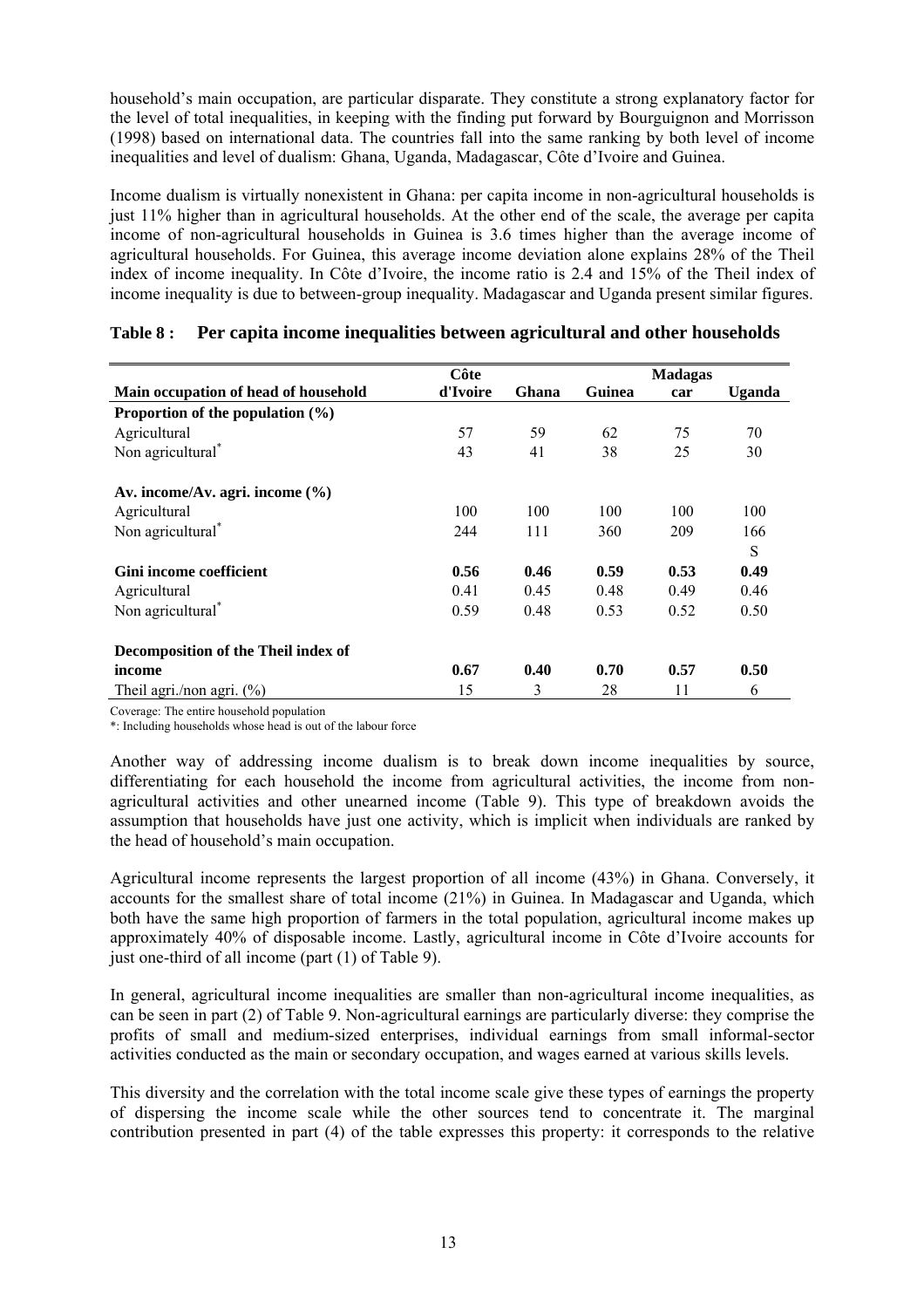effect of a marginal increase in income from each source on the Gini index.<sup>12</sup> A 1% increase in agricultural income would reduce the Gini index by  $-0.4\%$  to  $-0.19\%$  while a 1% increase in nonagricultural income would have an inegalitarian effect of between 0.14% and 0.21%. The differences between the marginal contributions of each source of income are obviously the smallest in Ghana, where dualism is less significant.

| Table 9: Decomposition of the Gini index by sources of income (per capita household |
|-------------------------------------------------------------------------------------|
| income)                                                                             |

|                                                               | Côte     |       |        |                   |               |
|---------------------------------------------------------------|----------|-------|--------|-------------------|---------------|
|                                                               | d'Ivoire | Ghana | Guinea | <b>Madagascar</b> | <b>Uganda</b> |
| <b>Gini</b> index                                             | 0.56     | 0.46  | 0.59   | 0.53              | 0.49          |
| $(1)$ Share in income $(\% )$                                 |          |       |        |                   |               |
| Agricultural income <sup>a</sup>                              | 30       | 43    | 21     | 42                | 42            |
| Non-agricultural income <sup>b</sup>                          | 59       | 49    | 68     | 46                | 46            |
| Others <sup>c</sup>                                           | 12       | 8     | 11     | 12                | 12            |
| (2) Gini index for each of the income components              |          |       |        |                   |               |
| Agricultural income <sup>a</sup>                              | 0.48     | 0.52  | 0.52   | 0.53              | 0.44          |
| Non-agricultural income <sup>b</sup>                          | 0.66     | 0.60  | 0.66   | 0.67              | 0.66          |
| Others <sup>c</sup>                                           | 0.60     | 0.73  | 0.62   | 0.73              | 0.58          |
| (3) Relative "contribution" to inequalities $(\% )$           |          |       |        |                   |               |
| Agricultural income <sup>a</sup>                              | 14       | 39    | 7      | 25                | 26            |
| Non-agricultural income <sup>b</sup>                          | 79       | 55    | 86     | 66                | 65            |
| Others <sup>c</sup>                                           | 7        | 6     | 7      | 9                 | 9             |
| (4) Marginal "contribution" to inequalities $(\% ) = (3)-(1)$ |          |       |        |                   |               |
| Agricultural income <sup>a</sup>                              | $-16$    | $-4$  | $-14$  | $-19$             | $-19$         |
| Non-agricultural income <sup>b</sup>                          | 21       | 14    | 18     | 20                | 18            |
| Others <sup>c</sup>                                           | -5       | $-2$  | -5     | $-3$              | $-3$          |

Coverage: Households.

a: Including for own consumption of agricultural produce (excluding livestock).

b: Earnings of wage-earners, self-employed professionals, home helps, independent workers and entrepreneurs whether as main or secondary activities.

c: The "others" row is made up of private and public transfers (including educational grants) and imputed rents ascribed to housing owners.

A good part of the difference between Ghana and the other countries is therefore due to the low level of dualism between farmers and non-farmers observed in the country in 1987-1988.

The rest of this section looks at inequalities between agricultural households and within nonagricultural households in an attempt to find other explanatory factors for the differences in inequality levels found so far.

#### **2.2. Inequalities between agricultural households**

In all the countries, income inequalities between agricultural households are lower than the inequalities found between the other households. Moreover, the differences between the five countries are relatively minor from this point of view (Table 8). Madagascar and Guinea appear to have the highest inequalities within the agricultural sector (Gini coefficient of 0.49).

 $12$ 12 Insofar as this increase is small enough not to give rise to a re-ranking of the households and therefore a change of correlation coefficient between source and total income.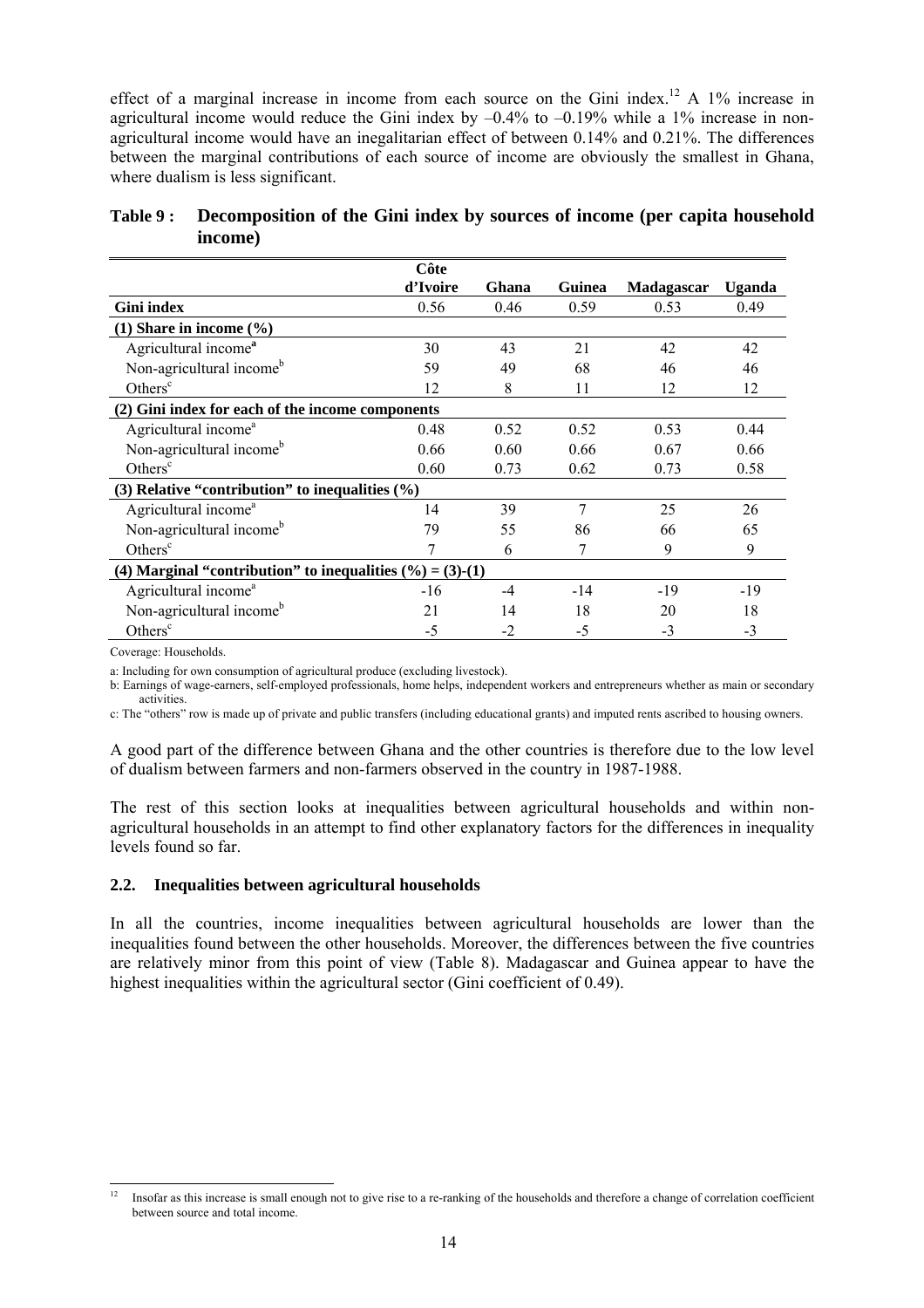A simple equation is estimated to endeavour to explain the agricultural income logarithm by available manpower, area of land farmed, working capital, the head of household's level of education, specialisation in certain export crops, and a series of regional dummy variables (Table 10).

|                                                | Côte d'Ivoire | Ghana      | Guinea     | Madagascar | Uganda                   |
|------------------------------------------------|---------------|------------|------------|------------|--------------------------|
| Theil index                                    | 0.37          | 0.47       | 0.49       | 0.49       | 0.30                     |
| Agricultural income equation $\ell$ (ln annual |               |            |            |            |                          |
| agricultural income)                           |               |            |            |            |                          |
| Constant                                       | 11.849**      | 9.985**    | $11.690**$ | $11.159**$ | 11.494**                 |
| Log of household size                          | $0.391**$     | $0.457**$  | $0.378**$  | $0.337**$  | $0.470**$                |
| Quartile of farmed land                        |               |            |            |            |                          |
|                                                | Ref.          | Ref.       | Ref.       | Ref.       | $\overline{\phantom{a}}$ |
| 2                                              | $0.277**$     | $0.315**$  | $0.228*$   | $0.185*$   |                          |
| 3                                              | $0.414**$     | $0.656**$  | $0.468**$  | $0.495**$  | $\overline{a}$           |
| 4                                              | $0.656**$     | $0.958**$  | $0.618**$  | $0.657**$  | $\blacksquare$           |
| Quartile of farm workers (in value)            |               |            |            |            |                          |
| 1 (no farm workers)                            | Ref.          | Ref.       | Ref.       | Ref.       | Ref.                     |
| 2                                              |               |            | $0.218*$   | $0.205**$  | $0.137**$                |
| 3                                              |               |            | 0.144      | $0.323**$  | $0.273**$                |
| 4                                              | $0.174**$     | $0.308*$   | $0.301**$  | $0.517**$  | $0.528**$                |
| Head of household without education            | Ref.          | Ref.       | Ref.       | Ref.       | Ref.                     |
| Head with at least primary education           | 0.096         | 0.014      | $-0.121$   | $0.221**$  | $0.170**$                |
| Main cash crops                                |               |            |            |            |                          |
| Cocoa                                          | $0.237**$     | $0.329**$  |            |            |                          |
| Coffee                                         | $0.091*$      | 0.495      | $0.447**$  | $0.425**$  | $0.180**$                |
| Cotton                                         | $-0.190**$    | $-0.156$   |            |            | $0.142**$                |
| Tobacco                                        |               |            |            |            | $0.185**$                |
| Sugar cane                                     |               |            |            | $-0.085$   |                          |
| Vanilla                                        |               |            |            | $0.441**$  |                          |
| Groundnuts                                     |               |            | $-0.001$   |            |                          |
| <b>Bananas</b>                                 |               |            | 0.054      |            |                          |
| Regions <sup>3</sup>                           |               |            |            |            |                          |
|                                                | $-1.419$      | Ref.       | 0.138      | $-0.093$   | $0.467**$                |
| 2                                              | $-0.480**$    | $-0.326**$ | $-0.242*$  | $0.402**$  | $0.244**$                |
| 3                                              | $-0.055$      | $-0.357*$  | $-0.478**$ | 0.075      | $0.547**$                |
| 4                                              | $-0.279**$    | 0.155      | $-0.294**$ | Ref.       | Ref.                     |
| 5                                              | Ref.          | $-0.260*$  | Ref.       | $0.657**$  |                          |
| 6                                              |               | $-0.093$   |            |            |                          |
|                                                |               | $0.281*$   |            |            |                          |
| No. of observations                            | 2108          | 1123       | 1212       | 2323       | 5167                     |
| R <sub>2</sub>                                 | 0.28          | 0.31       | 0.22       | 0.24       | 0.31                     |
| % of total Theil index explained by the        |               |            |            |            |                          |
| income equation                                | 25.9          | 28.1       | 18.1       | 38.1       | 25.0                     |

**Table 10 : Agricultural income inequalities by household** 

\* significatif à 5 %; \*\* significatif à 1 %.

1. Champ : ménages dont l'activité principale du chef de ménage est l'agriculture.

2 .Revenus agricoles = vente de produits agricoles + autoconsommation

3. Définitions des régions :

| Côte d'Ivoire  | Ghana   | Guinea              | Madagascar    | <b>Uganda</b> |
|----------------|---------|---------------------|---------------|---------------|
| Abidian        | Western | Conakry             | Antananarivo  | Central       |
| Other towns    | Central | Lower Guinea        | West coast    | West          |
| Eastern forest | Accra   | Middle Guinea       | East coast    | East          |
| Western forest | Eastern | <b>Upper Guinea</b> | South central | North         |
| Savannah       | Volta   | Forest              | South coast   |               |
|                | Ashanti |                     | North coast   |               |

The estimation shows that farm size differentials (land area and available manpower) alone account for over 50% of the variance explained by these six variables<sup>13</sup>. The number of agricultural workers adds its effect to these size differentials.

The head of household's level of education only has a significant impact on agricultural productivity in Madagascar and Uganda, where it remains nonetheless limited. Approximately two-thirds of the

 $13\,$ 13 This variable could not be included in the agricultural earnings equation for Uganda, since farmed surface areas in this country are only available for a sub-sample of agricultural households (8%).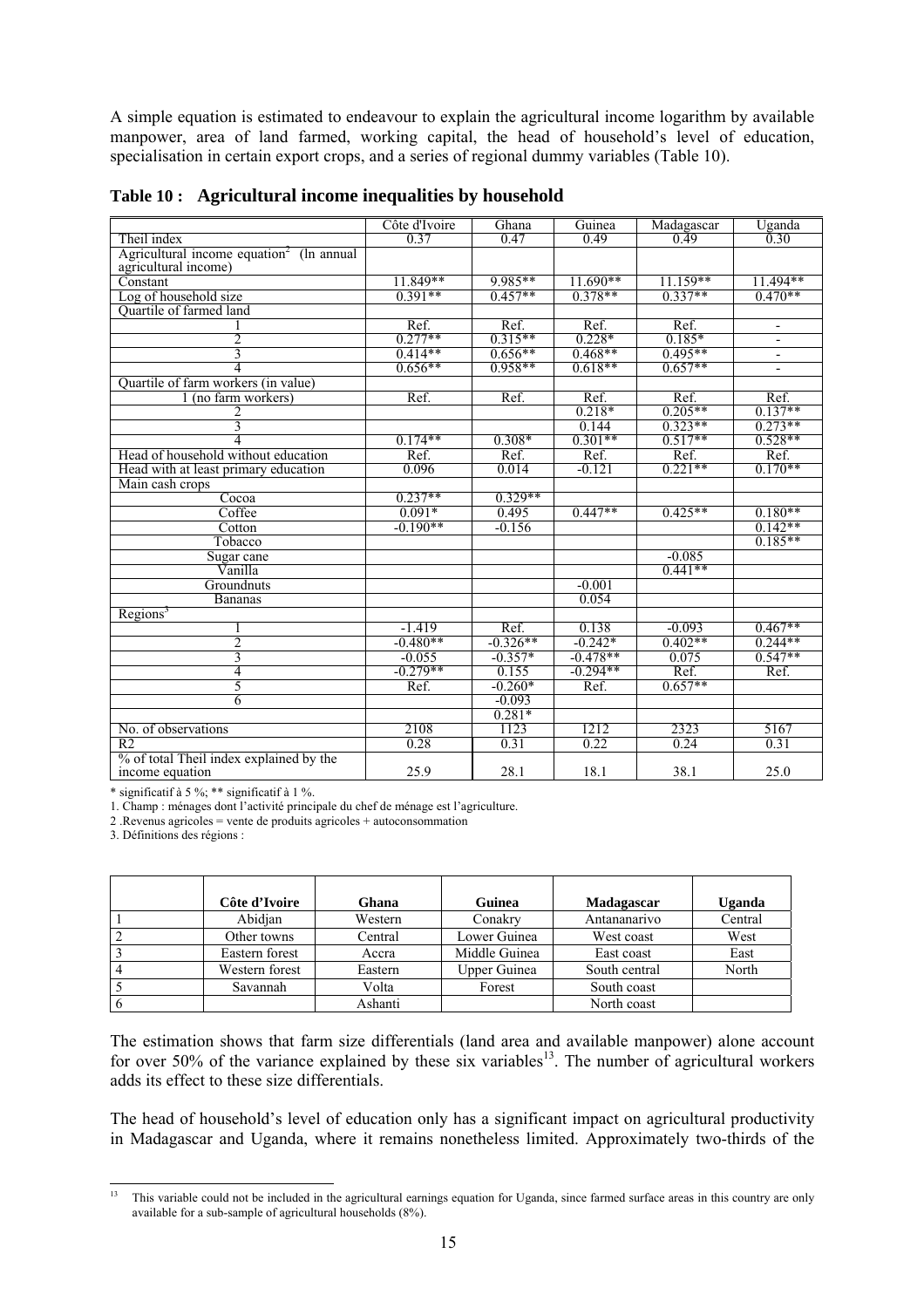agricultural heads of household had been to school in these two countries, as opposed to less than 20% in Côte d'Ivoire and 10% in Guinea. In Ghana, 55% of agricultural heads of household had received schooling, although the level of education does not appear to improve agricultural productivity. As we shall see later, this low return on education in Ghana is not specific to the agricultural sector.

The production of export crops generally generates higher earnings, except in the case of cotton in Côte d'Ivoire and Ghana. The Ugandan cotton farmers appear to be better off, but most of them are in the North where average incomes are by and large lower regardless of whether cotton or solely food crops are grown. Despite the consideration of these elements of specialisation, geographic location still plays a role in the agricultural income disparities observed in each of the countries. Other things being equal, agricultural productivity is lower on the Southern Coast of Madagascar, in the Centre and the North (Volta) of Ghana, and in the North of Uganda. However, the savannah zone of Côte d'Ivoire does not seem to be at any more of a disadvantage aside from the surcharge on cotton production.

Yet however interesting the inequalities within the agricultural sector may be per se, this is not where we should look for a source of substantial inequality deviations between the five countries.

#### **2.3. Inequalities between non-agricultural households**

As already noted, inequalities within non-agricultural households are higher than within agricultural households in all the countries. Per capita income inequalities appear to be by far the highest in Côte d'Ivoire (Theil coefficient of 0.68), followed by Madagascar, Guinea, Uganda (0.55, 0.54 and 0.53 respectively) and lastly Ghana (0.44) (Table 11). The reason for the high level of income inequalities in Côte d'Ivoire is thought to be, aside from agricultural dualism, high inequalities within the nonagricultural groups. However, it is hard to capture all of this income, especially household earnings from independent activities.<sup>14</sup>

Measuring inequalities between social groups gives rise to occupation and status classification problems in addition to income measurement difficulties. It hence proved hard to define an entirely satisfactory and homogeneous occupational or status-based ranking of the countries. These classification problems explain part of the differences between countries in the breakdown by occupation of heads of non-agricultural households. Even the division between wage-earners and the self-employed is not easy to make in a uniform manner, especially at the low-skills levels. For example, many manual and non-manual employees receive individualised remuneration and there is no way of knowing for sure whether this is not rather a form of self-employment more comparable with independent workers without employees. Moreover, the definitions of the skills levels for the wage-earning occupations (executives, intermediate professions, non-manual employees and manual employees) are not very sound. Labour force participation rates also vary with, in particular, a high proportion of heads of household declared as being out of the labour force in Guinea (20%) and Côte d'Ivoire (18%).

The decomposition of per capita income inequalities by the head of household's occupation nevertheless finds that Côte d'Ivoire has the widest deviations between social groups (between Theil is 11% of total Theil index). These deviations go a long way to explaining the inequalities outside the agricultural sector in Côte d'Ivoire. Guinea also displays not-inconsiderable deviations beween social groups  $(9\%)$ .

Mincer hourly wage equations were estimated (Table 12) for a more detailed study of wage inequalities. The samples used cover all individuals over 22 years old who declare individualised nonagricultural earnings from their main activity<sup>15</sup>. Whereas Table 11 presents households' per capita earnings, this table analyses individual wage rates.

l See S. Mesplé-Somps and C. Guénard, 2004. The solution of using the current consumption aggregate to observe these inequalities partially reduces the measurement errors, but also risks selectively underestimating the level of inequalities for the richer countries such as Côte d'Ivoire.

Here again, the differences between the surveys mean that coverage is not perfectly homogeneous.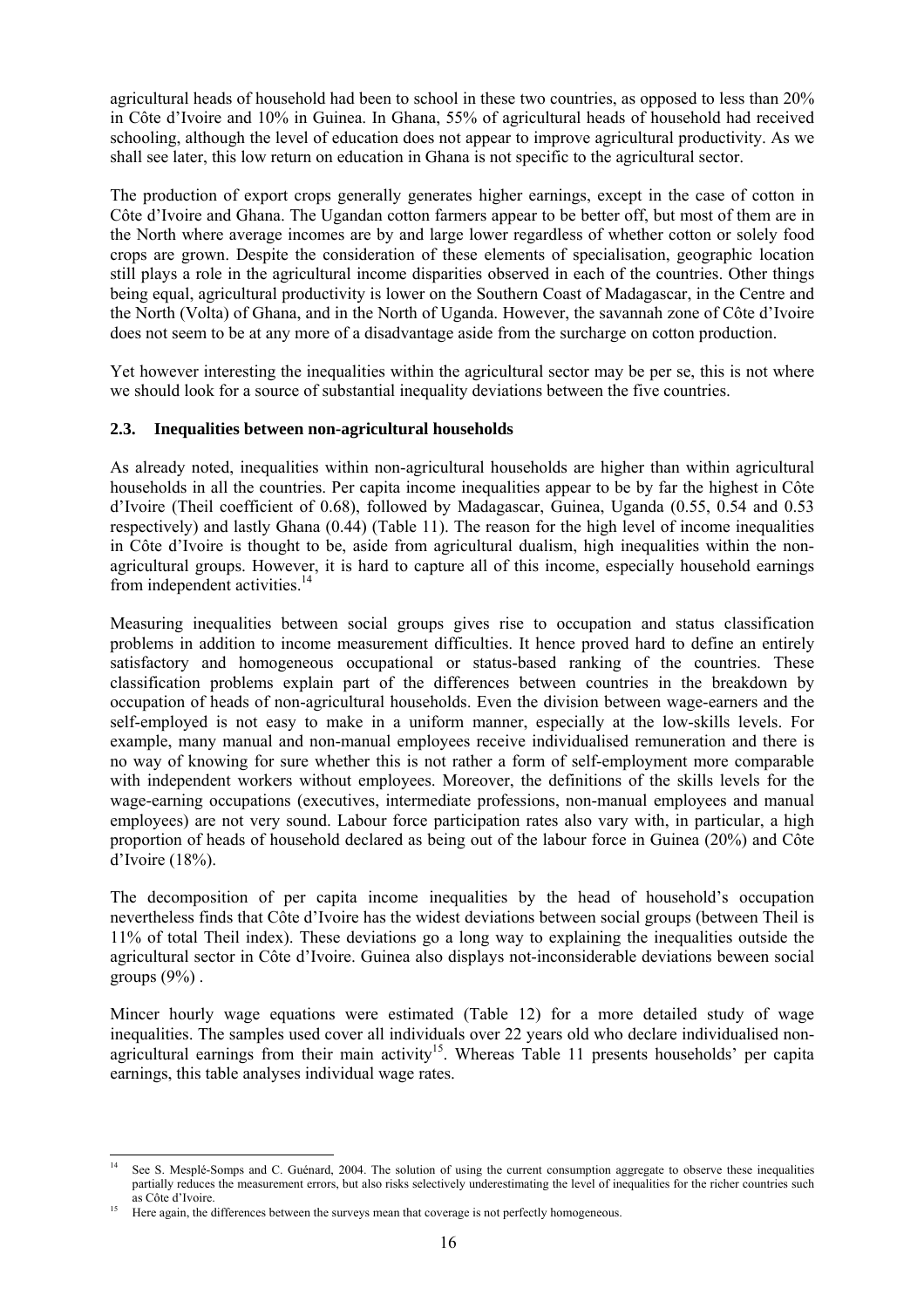|                                    | Côte d'Ivoire | Ghana          | Guinea         | Madagascar | Uganda         |
|------------------------------------|---------------|----------------|----------------|------------|----------------|
| % of the population*               |               |                |                |            |                |
| Senior executive                   | 2             | 2              | $\overline{c}$ | $\theta$   | 5              |
| Intermediate profession            | 28            | 17             | 11             | 23         | 17             |
| Manual and non-manual employee     | 26            | 32             | 14             | 41         | 26             |
| Self-employed 2 or more employees  | 5             | 5              | 7              | 2          | 9              |
| Self-employed 1-2 employees        | 7             | 13             | 8              | 8          | 13             |
| Self-employed 0 employees          | 10            | 18             | 36             | 8          | 13             |
| Self-employed ? employees          | 4             | $\overline{2}$ | $\overline{2}$ |            | $\overline{c}$ |
| Unemployed/Out of the labour force | 18            | 11             | 20             | 11         | 15             |
| Group/average income $(\% )$       |               |                |                |            |                |
| Senior executive                   | 305           | 169            | 140            | 186        | 130            |
| Intermediate profession            | 99            | 113            | 133            | 135        | 112            |
| Manual and non-manual employee     | 71            | 95             | 98             | 103        | 107            |
| Self-employed 2 or more employees  | 164           | 108            | 148            | 62         | 107            |
| Self-employed 1-2 employees        | 153           | 102            | 129            | 55         | 100            |
| Self-employed 0 employees          | 114           | 109            | 102            | 57         | 80             |
| Self-employed? employees           | 133           | 58             | 103            | 77         | 151            |
| Unemployed/Out of the labour force | 64            | 65             | 48             | 99         | 72             |
| Theil index of income              | 0.68          | 0.44           | 0.53           | 0.55       | 0.54           |
| Theil interoccupational $(\%)$     | 11            | 4              | 9              | 6          | 3              |

**Table 11 : Decomposition of non-agricultural income inequalities (per capita) by head of household's occupation** 

Coverage: Households whose head is not a farmer.

\*: % of individuals whose head of household works in the given occupation

Table 12 shows first of all that it is only in Uganda that, other things being equal, civil servants' wages are lower than other employees by approximately 20%. In Côte d'Ivoire the differential is not significant. In other countries, civil servants are better paid: They earn about 40% more in Madagascar, as opposed to 14% in Ghana and 18% in Guinea. Moreover, female employees earn lower hourly wages than men in Côte d'Ivoire, Madagascar and Uganda.

Education is the determining variable in the wage scale in each of the countries, although its influence varies widely from country to country. Côte d'Ivoire has the highest returns at all levels. Madagascar follows closely behind with returns to secondary and higher education just below those of Côte d'Ivoire. Guinea comes in third place, with fairly high and significant returns to primary education. Returns to secondary and higher education cannot be accurately estimated in Guinea since too few employees in the sample have a level higher than primary. The estimate made nevertheless suggests that Guinea is also in an intermediate position between Côte d'Ivoire and Madagascar on one side and Uganda and Ghana on the other. However, it is worth noting that Guinea has the highest returns to age. Returns to education appear to be much lower in the two former British colonies than in the former French colonies (see also Cogneau, 2003). Returns to age (experience and seniority) are also lower in the former British colonies.

Note that the same observations hold true when the analysis is limited to public-sector employees.<sup>16</sup> This suggests that these wage scale differences are due at least in part to "wage standards" set by the public institutions.

l 16 Findings not presented, but available on request. Public-sector employees account for 25% to 50% of the total sample of employees, depending on the country.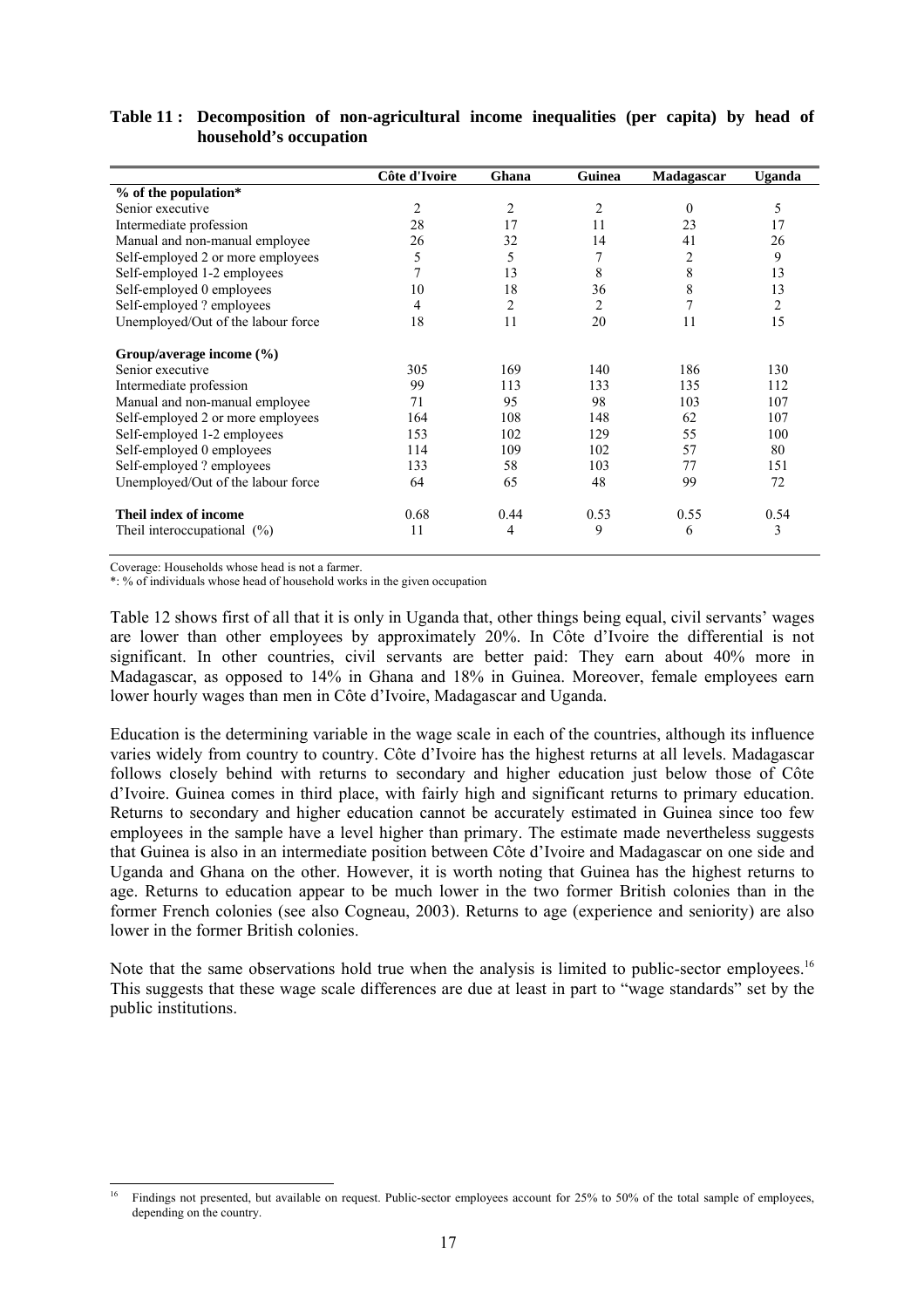|                                | Côte d'Ivoire | Ghana     | <b>Guinea</b> | Madagascar | Uganda     |
|--------------------------------|---------------|-----------|---------------|------------|------------|
| Theil index                    | 0.87          | 0.46      | 0.37          | 0.43       | 1.08       |
| Wage equation (In hourly wage) |               |           |               |            |            |
| Constant                       | $3.656**$     | $2.786**$ | 4.860**       | 3.489**    | $4.378**$  |
| Male                           | Ref.          | Ref.      | Ref.          | Ref.       | Ref.       |
| Female                         | $-0.376**$    | $-0.048$  | $-0.081$      | $-0.238**$ | $-0.183**$ |
| Age                            | 0.080         | $0.040*$  | $0.094**$     | $0.082**$  | $0.041**$  |
| Age squared                    | $-0.001$      | $-0.000*$ | $-0.001**$    | $-0.001**$ | $-0.001**$ |
| Private employee               | Ref.          | Ref.      | Ref.          | Ref.       | Ref.       |
| Public employee                | $-0.131$      | $0.138*$  | $0.161*$      | $0.427**$  | $-0.182**$ |
| Level of education             |               |           |               |            |            |
| None                           | Ref.          | Ref.      | Ref.          | Ref.       | Ref.       |
| Primary                        | $0.580**$     | $-0.194$  | $0.336**$     | $0.416**$  | 0.010      |
| Middle school                  | $0.855**$     | 0.161     | $0.496**$     | $0.739**$  | $0.359**$  |
| Secondary                      | $1.443**$     | $0.506**$ | $0.981**$     | $1.178**$  | $0.554**$  |
| University                     | $2.340**$     | $0.751**$ | $1.127**$     | $1.540**$  | $0.800**$  |
| Place of residence             |               |           |               |            |            |
| Rural                          | $-0.822**$    | 0.074     | $-0.282$      | $-0.069$   | $-0.290**$ |
| Capital                        | $-0.225*$     | $-0.097$  | $-0.095$      | $-0.000$   | $0.310**$  |
| Other                          | Ref.          | Ref.      | Ref.          | Ref.       | Ref.       |
|                                |               |           |               |            |            |
| No. of observations            | 1042          | 897       | 1251          | 1834       | 2066       |
| R <sub>2</sub>                 | 0.23          | 0.10      | 0.31          | 0.40       | 0.18       |
| % of total Theil index         |               |           |               |            |            |
| explained by the               |               |           |               |            |            |
| income equation                | 37            | 14        | 26            | 44         | 12         |

\* significant at the 5% level; \*\* significant at the 1% level,

Coverage: Individuals aged 22 and over declaring individualised non-agricultural remuneration for their main activity

These differences in returns to education and experience tally with the previous observation of a more compressed non-agricultural earnings scale in the two former British colonies. In the case of Côte d'Ivoire and Guinea, the higher returns to education combine with particularly pronounced inequalities in the distribution of education (see above, Table 7). These two elements together make for greater inequalities in the non-agricultural sector, especially in Côte d'Ivoire where returns to education are the highest and are not offset, as in Guinea, by high returns to experience and seniority. These nonagricultural inequalities play an especially important role in Côte d'Ivoire, which has the largest nonagricultural population.

To sum up, and despite the measurement and classification problems mentioned, Ghana continues to stand out from the other countries for its atypical income equality. It has the lowest income deviations between social groups, first and foremost between farmers and non-farmers, but also between nonagricultural categories. Table 13 sums up the impact of these deviations. It uses a simple reweighting technique to show that the difference between Ghana and the other countries is due to income mean differences, rather than differences in the structure of the population by social groups.

| Table 13: Decomposition of income inequalities by head of household's occupation |  |  |  |
|----------------------------------------------------------------------------------|--|--|--|
|                                                                                  |  |  |  |

|                                   | Côte d'Ivoire | Ghana | Guinea | Madagascar | Uganda |
|-----------------------------------|---------------|-------|--------|------------|--------|
| $A:$ Theil index                  | 0.67          | 0.40  | 0.70   | 0.57       | 0.50   |
| B: Theil interoccupational $(\%)$ | 22            |       | 33     |            |        |
| $A-B$                             |               |       |        |            |        |
| With Ghana's structure:*          |               |       |        |            |        |
| Theil index                       | 0.68          | 0.40  | 0.67   | 0.60       | 0.51   |
| Theil interoccupational $(\%)$    | 23            |       | 35     | 14         |        |

Coverage: Population of households

Note: The occupations defined for this inequality decomposition are the same as in Table 11, plus farmers.

\*: Data reweighted such that the composition of the population by head of household's occupation is the same as in Ghana.

Compared with Ghana, Uganda shows greater income dualism between agriculture and the other sectors, and slightly higher returns to education. Madagascar follows. It is striking to note the strong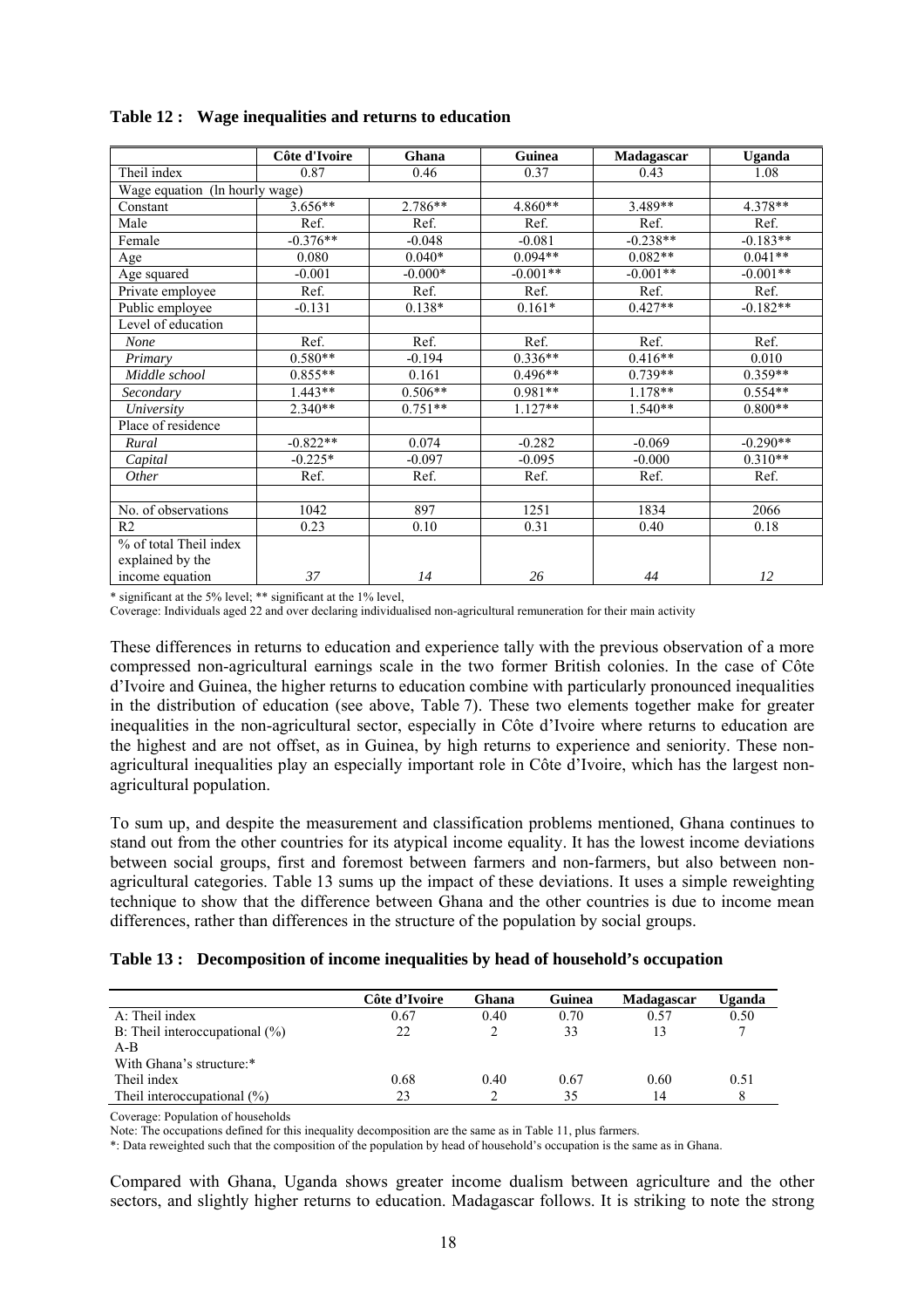similarity between Uganda and Madagascar as regards the weight of agriculture and the distribution of education. However, Madagascar displays slightly higher agricultural dualism, a slightly more unequal distribution of land, and higher returns to education. These three factors are probably behind the ranking of Madagascar above Uganda in terms of inequalities.

The two former French colonies of West Africa are similar even though their post-colonial histories are different. Both have large income differentials separating the social groups. And both have a high level of dualism and low educational development generating high educational inequalities. Dualism plays a decisive role in Guinea, where the ratio of agricultural to non-agricultural income is nearly one to four and where agricultural employment is slightly higher. It alone accounts for 28% of the per capita income inequalities. However, inequalities between non-agricultural social groups are less marked in Guinea than in Côte d'Ivoire. Given that the urban economy in Guinea is largely informal, educational inequalities and returns to education play a relatively smaller role than in Côte d'Ivoire. This latter country combines strong dualism to the detriment of agriculture with high social group inequalities in the non-agricultural world, which are closely connected with the decisive role of education in this country sometimes called the "republic of good students".

Last but not least, it is striking to see the extent to which remuneration schedules differ between Côte d'Ivoire and its neighbour Ghana, whereas employment structures and standards of living are very similar. This striking contrast between the two countries had been already noted by Glewwe and Twum-Baah (1991).

#### **3. INEQUALITY OF INTERGENERATIONAL OPPORTUNITY**

This section compares the cross-sectional income inequalities studied above with longitudinal inequalities due to intergenerational mobility. It first presents the intergenerational school and occupational mobility differences between the five countries. It then uses the Theil index of income decompositions again, evaluating the respective weight of inequalities between social groups and longitudinal inequalities between social origins. These latter inequalities reflect the inequality of opportunity for income due to different probabilities of access to social positions (social mobility) and a direct effect of social origins (schooling, geographic and professional) on individuals' incomes (see Appendix 5). The section ends with a look at educational and nutritional inequalities among young children.

#### **3.1. Educational and occupational mobility between generations**

The five surveys selected allow for a study of the extent to which certain differences in social position are reproduced between parents and their children.

The surveys are used to construct *intergenerational educational mobility* tables comparing the level of education attained by the father (or mother) with the level of education attained by their adult children (see Appendix 4). As our aim is to differentiate between gender-based inequalities and inequalities due purely to the intergenerational transmission of educational resources, we first of all restrict our analysis to men aged 22 and over and their fathers $17$ .

Table 14 presents a certain number of indicators of the association between the father's level and the son's level at different stages of the education system. As is customary in the quantitative analysis of intergenerational mobility, we compare the strength of this association between countries, disregarding the fact that certain countries have made a great deal of progress with education while others have advanced more slowly. For example, the breakdown of fathers by level of education is very similar in Côte d'Ivoire and Guinea: the overwhelming majority did receive any schooling at all.<sup>18</sup> Conversely,

 $17$ 17 Bear in mind that the age-based selection implies that a large proportion of the educational mobilities observed occurred in each of the countries during the colonial period, especially where the surveys analysed are old (Côte d'Ivoire and Ghana).<br>Note, nevertheless, that the father's level of education in Côte d'Ivoire could only be coded based on the last

thereby underestimating the number of fathers who went to school. See also the asterisked note (\*) in Appendix 4.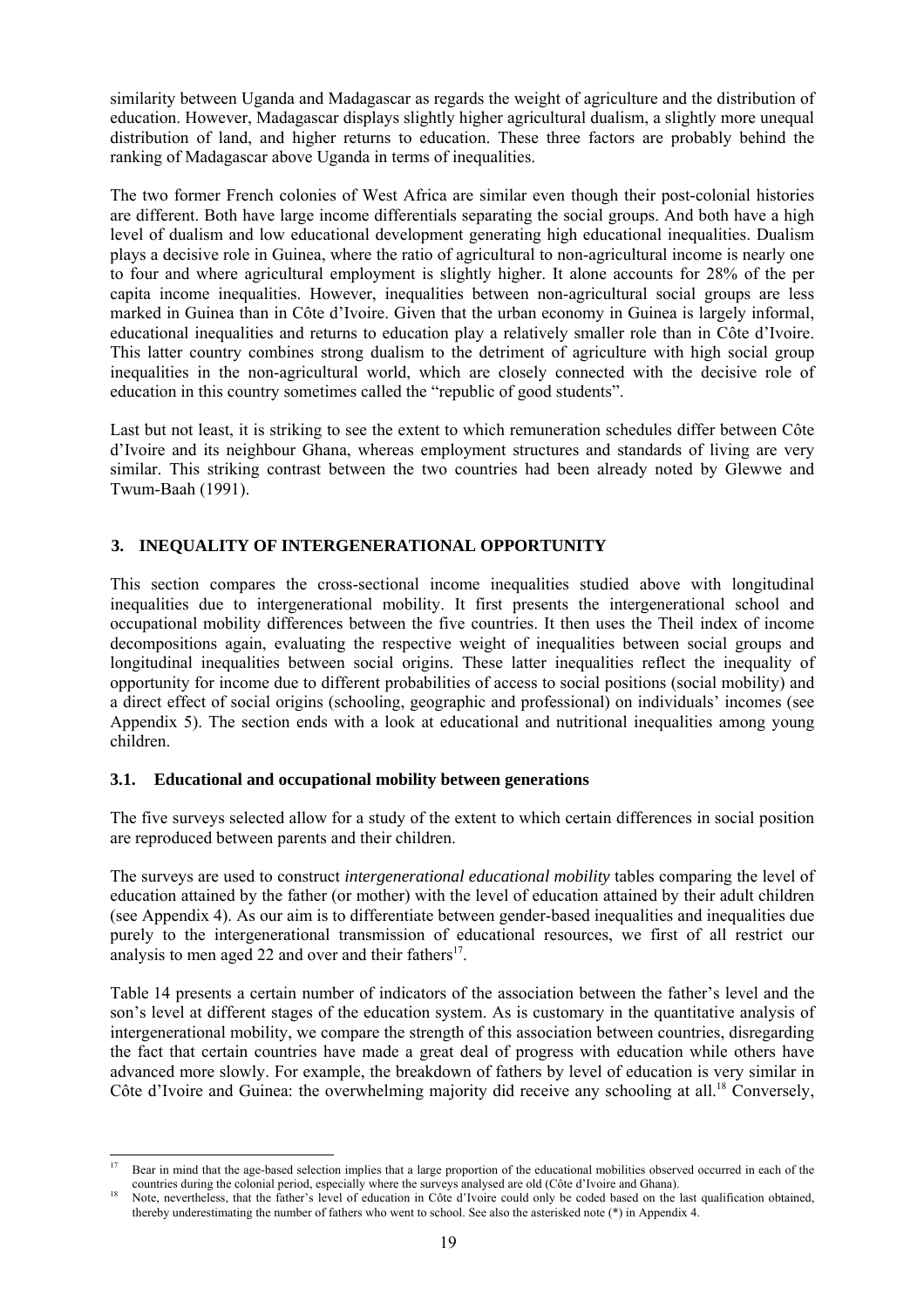39% of the sons attended at least primary school in Côte d'Ivoire compared with just 23% of the sons in Guinea.

We calculate odds-ratio coefficients to eliminate this "structural mobility" factor. These coefficients compare the probabilities of access to the same level of education for two sons with different educational origins (see also the note in Table 14). This exercise shows that the inequality of opportunity for schooling alone is higher in Côte d'Ivoire than in Guinea, even though the statistical confidence intervals for the two odds ratios are not completely clear-cut due to the small number of fathers who attended school in the two countries. The other three countries, where primary education is much more widespread in the rural areas, display less discrimination in access to schooling. Nevertheless, it is worth noting that Ghana in 1988 shows no more inequality from this point of view than Madagascar, even though primary schooling in this country is less frequent.

Uganda in 1992 had the most advanced level of "democratisation" of access to school, although a ratio of 1 to 7 still separated the sons of educated fathers from the sons of uneducated fathers, for access to school alone. In 1992, there were still 23% of Ugandan men born before 1970 who had never been to school, and 70% of these had a father who had never attended school either (see Appendix 4).

The second column of Table 14 presents the odds ratios observed for sons who received primary schooling and the odds of reaching "collège", as middle school is known in French, in the former French colonies and middle school in the former British colonies. To make the odds ratios studied more pertinent, and improve their statistical accuracy, the odds for the son of a father who went to school were compared with the odds for the son of a father who did not attend school. Similarly, the third column compares the odds of attending secondary school for the son of a father who attended at least middle school with the son of a father who did not go any further than primary school. This second series of odds ratios establishes that, in the case whereby some sort of schooling was received, Madagascar presents the most discriminating educational heritage inequalities. The influence of these inequalities carries through to both middle school and secondary school. In the other two former French colonies, where schooling is less developed, the majority of the inequality of opportunity for education is concentrated in initial schooling factors. Lastly, the education systems in the two former British colonies are clearly less selective than the education system in Madagascar, at all levels of schooling.

|               |                |                                        |                        | Intergenerational<br>occupational |  |  |  |  |
|---------------|----------------|----------------------------------------|------------------------|-----------------------------------|--|--|--|--|
|               |                |                                        |                        |                                   |  |  |  |  |
|               |                | Intergenerational educational mobility |                        | mobility                          |  |  |  |  |
|               |                |                                        | At least middle school | Farmer                            |  |  |  |  |
|               | Unschooled     | At least primary                       |                        |                                   |  |  |  |  |
|               |                |                                        | At least secondary     | Non-farmer                        |  |  |  |  |
|               | Schooled       | At least middle school*                | school**               |                                   |  |  |  |  |
| Côte d'Ivoire | 49.6<br>[24.4: | [2.9;<br>4.2                           | 2.5                    | 9.9                               |  |  |  |  |
|               | 100.91         | 6.1                                    | [1.5; 4.0]             | [7.8; 12.6]                       |  |  |  |  |
|               | 9.2            | 2.5                                    | 2.7                    | 5.0                               |  |  |  |  |
| Ghana         | [6.7; 12.7]    | [1.7; 3.6]                             | [2.0; 3.6]             | [4.1; 6.0]                        |  |  |  |  |
| Guinea        | 24.2           | 2.6                                    | 1.8                    | 9.4                               |  |  |  |  |
|               | [18.2; 32.3]   | [2.0; 3.3]                             | [1.3; 2.3]             | [7.7; 11.6]                       |  |  |  |  |
|               | 9.8            | 4.6                                    | 4.2                    | 15.4                              |  |  |  |  |
| Madagascar    | [8.0; 11.9]    | [3.8; 5.5]                             | [3.3; 5.3]             | [13.0; 18.3]                      |  |  |  |  |
|               |                | 3.3                                    |                        | 4.0                               |  |  |  |  |
| Uganda        | [6.1; 8.3]     | [3.0; 3.7]                             | [1.6; 2.3]             | [3.6; 4.5]                        |  |  |  |  |

#### **Table 14 : Intergenerational odds ratios**

Coverage: Men aged 22 and over whose father's education and occupation are known.

\*: The coverage is limited to sons who attended school and the father's education is coded one level below: unschooled/schooled. The fathers' and sons' positions are therefore not symmetrical.

\*\*: The coverage is limited to sons who attended middle school or secondary school and the father's education is coded one level below: unschooled or at least primary/middle school. The fathers' and sons' positions are therefore not symmetrical.

Interpretation: In Côte d'Ivoire, an individual whose father never went to school and an individual whose father attended school have nearly a 50% higher probability of reproducing their father's position than of changing it. Among the individuals who received schooling, an individual whose father never attended school is over four times more likely to go no further than primary school and an individual whose father attended school is over four times more likely to attend at least middle school, compared with the alternative. Among the individuals who attended middle school, an individual whose father did not go further than primary school is more than twice as likely to go no further than primary school and an individual whose father attended middle school is over twice as likely to go at least to secondary school, compared with the alternative. Lastly, sons of farmers and sons of non-farmers are nearly ten times more likely to reproduce their fathers' positions than to change them..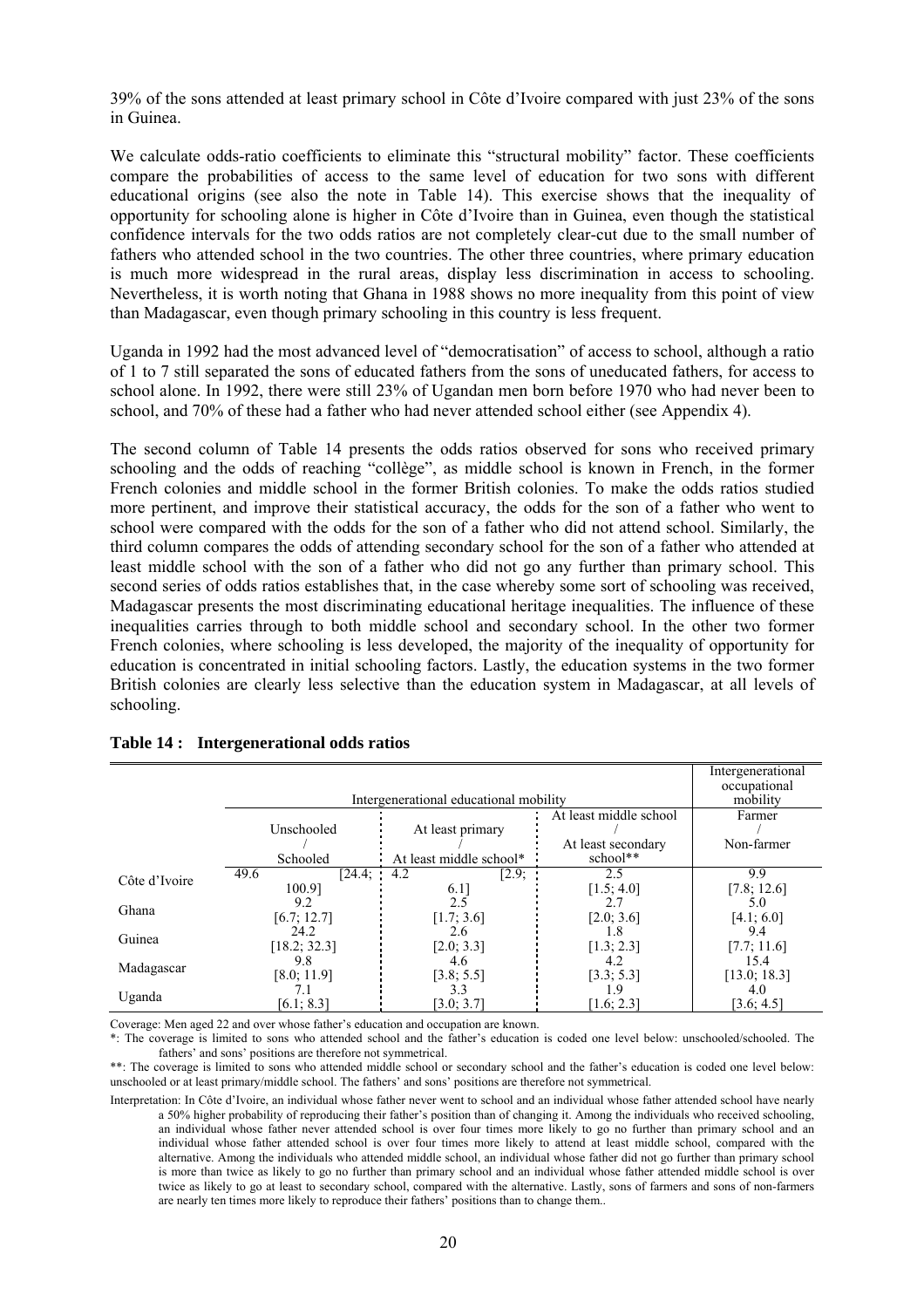The fourth and last column of Table 14 shows that Ghana and Uganda also have greater *social fluidity* from the point of view of intergenerational movements between the occupation of farmer and the other occupations19. In both of these countries, the son of a farmer and the son of a non-farmer are four to five times more likely to reproduce their fathers' positions than to change them. This odds ratio is twice as high (between 9 and 10) in Côte d'Ivoire and Guinea, and climbs to 15 to 1 in Madagascar. Among the former French colonies, the occupational mobility matrices show that it is very rare for sons of non-farmers in Côte d'Ivoire and Guinea to take up agriculture. In Madagascar, sons of farmers rarely leave farming (see Appendix 5).

This first section on longitudinal inequalities therefore gives rise to three main findings. Firstly, it again separates out Ghana, this time not for a particularly egalitarian cross-sectional distribution of income, but for high intergenerational fluidity. Secondly, as regards this latter aspect, it finds close similarities between the two former British colonies of Ghana and Uganda. It is striking to note that the countries with the lowest income dualism are those with the greatest intergenerational mobility between agriculture and other sectors. Thirdly, Madagascar stands out among the three former French colonies for its more widespread schooling in rural areas, but also for a highly selective education system based on social origin and a particularly low rate of exits from agriculture<sup>20</sup>.

The following section seeks to establish a link between these findings and the previous findings for income inequalities between social groups.

#### **3.2. Inequality of opportunity for income**

The social origin of individuals influences their income in two ways. Firstly, it conditions their access to the various levels of education and well-paid occupations. Secondly, it is liable to directly influence income by means of social capital effects and group solidarity effects. The analyses in this section do not attempt to differentiate between what could be called these two direct and indirect channels. Instead, they set out to measure the proportion of inequalities between social origins in cross-sectional income inequality.

Table 15 breaks down the standard-of-living inequalities for men aged 22 and over, using the variables introduced for the study of intergenerational mobility: level of education of sons aged 22 and over and their fathers, and the agricultural or non-agricultural occupation of father and  $\text{son}^{21}$ . Simple linear regression techniques presented in Appendix 6 are used to reconstitute, under certain assumptions, the expected income of each category of sons based on their education and origins. From this, we deduce the proportion of observed standard-of-living inequalities deriving from the inequalities predicted by the sons' levels of education and father's positions or deriving solely from the fathers' positions.

 $\overline{a}$ 19 It is impossible to study occupational mobility in any greater detail due to the lack of accuracy of the occupational classifications available for the fathers.<br>This begs the question as to whether the gradual spread of schooling in Côte d'Ivoire and Guinea has improved or worsened the odds

ratios observed over time. However, tests using the log-linear model did not find any significant change in intergenerational educational mobility in these two countries, when the population was divided into age cohorts. It is only in Ghana and Madagascar that mobility

appears to have risen slightly for the sons of the most recent generations. See Hiller (2005).<br>A cubic polynomial of age is also introduced to take into account income differences due to the life cycle or possibly the birt However, this variable is found to play a very minor role in income inequalities.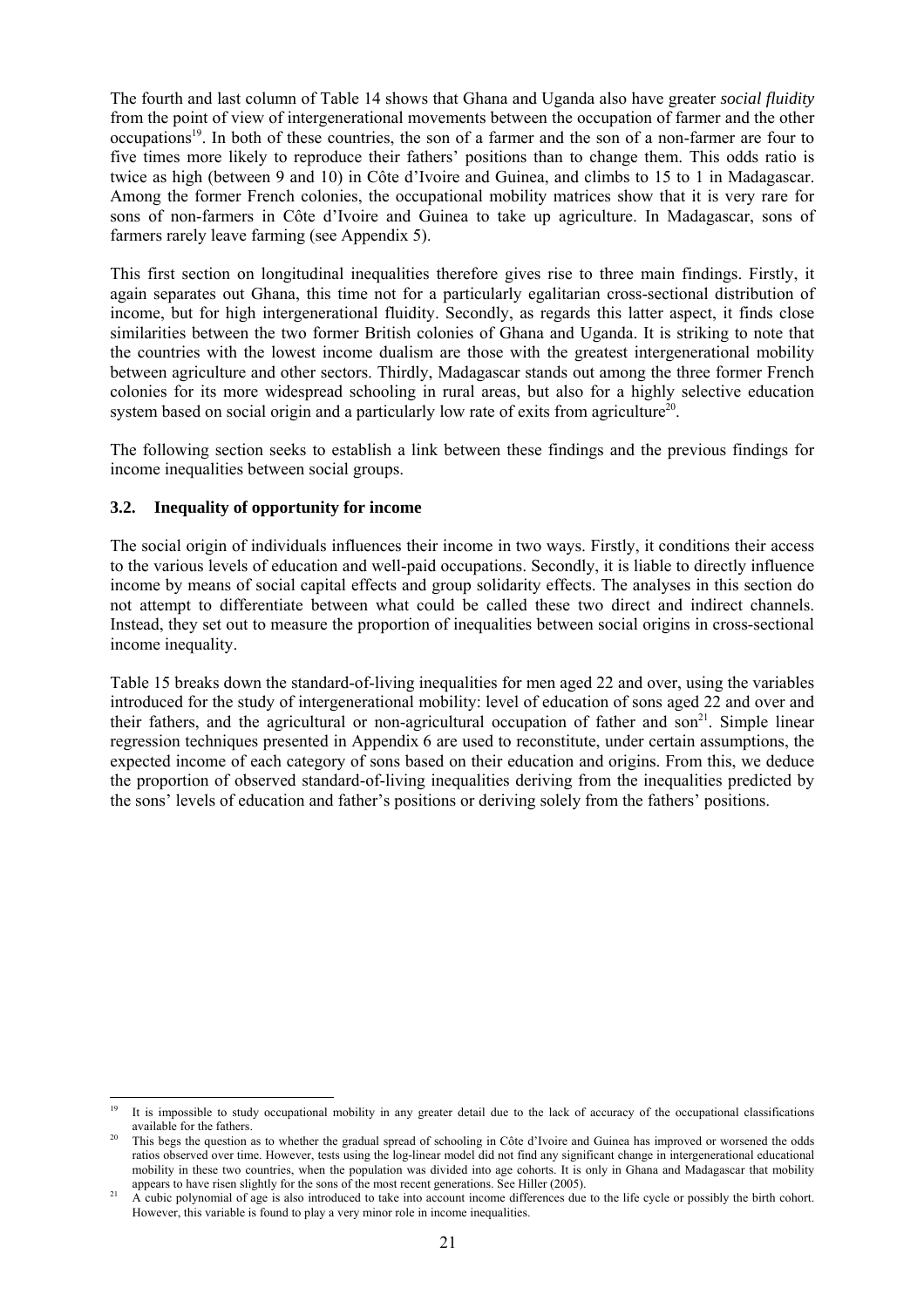|               | A       |           |         | $\%$ |             |     |
|---------------|---------|-----------|---------|------|-------------|-----|
|               | Overall | Positions | Origins |      | $B/A$ $C/A$ | C/B |
|               | Theil   | and       | only    |      |             |     |
|               | index   | origins   |         |      |             |     |
|               |         |           |         |      |             |     |
| Côte d'Ivoire | 0.68    | 0.09      | 0.05    | 13   |             | 52  |
| Ghana         | 0.45    | 0.01      | 0.01    | າ    |             | 58  |
| Guinea        | 0.71    | 0.12      | 0.07    | 16   | 10          | 62  |
| Madagascar    | 0.59    | 0.12      | 0.09    | 20   | 15          | 76  |
| Uganda        | 0.63    | 0.05      | 0.04    | 8    | 6           | 67  |

#### **Table 15 : Decomposition of per capita income inequalities between men aged 22 and over: the role of educational mobility and occupational mobility**

Coverage: Men aged 22 and over.

Method: To obtain the position-based inequalities in column B, the individual's household's per capita income log was forecast by a multiple linear regression including the following *position variables*: age (cubic polynomial), occupation (2 categories: farmer and nonfarmer) and level of education (4 categories : no education, primary, secondary and tertiary), and the following *origin variables*: father's level of education (4) and farmer father (2). A second series of regressions was estimated with only the origin variables in the list of regressors to obtain the origin-based inequalities of opportunity in column C. See Appendix 6 for more details.

The table shows, first of all, that these position and origin variables explain a relatively large proportion of per capita income inequalities between sons, except in Ghana where, as we have already seen, there are particularly small deviations between groups: 8% to 20% for income (merely 2% in Ghana) (columns B and B/A). It also shows that the deviations between social origins are greatest in Madagascar, where they account for 15% of the per capita income inequalities observed between men aged 22 and over (columns C and C/A). They are again lowest in Ghana, where they come to a mere 1% of the Theil index. The other three countries present similar findings of 6% to  $10\frac{\cancel{6}}{2}$ .

Ghana and Madagascar's respective educational and occupational mobility positions are therefore found to be associated with social origin in this first analysis of the inequality of opportunity for income. However, Uganda's greater educational and occupational fluidity appears to be reflected to a lesser extent in the equality of opportunity for income, because social origin in this country plays a greater direct role in income.

Table 16 adds to this preliminary analysis by extending the list of destination categories. In particular, two detailed occupation and job status variables are introduced along with two variables concerning where the individual lives, place of residence (capital, other towns or countryside) and region of residence. The mother's education is also added to the list of origin variables.

|               | A       | в         |           |           | $\%$ |                |                |                |                |
|---------------|---------|-----------|-----------|-----------|------|----------------|----------------|----------------|----------------|
|               | Overall | Positions | Origins   |           | B/A  |                | C/A            |                | C/B            |
|               | Theil   | and       | only      |           |      |                |                |                |                |
|               | index   | origins   | $C1$ :    | $C2$ :    |      | C <sub>1</sub> | C <sub>2</sub> | C <sub>1</sub> | C <sub>2</sub> |
|               |         |           | Without   | With      |      |                |                |                |                |
|               |         |           | education | education |      | A              | А              | B              | B              |
| Côte d'Ivoire | 0.68    | 0.22      | 0.05      | 0.10      | 32   |                |                | 22             | 46             |
| Ghana         | 0.45    | 0.06      | 0.01      | 0.01      | 14   | ∍              |                |                | 19             |
| Guinea        | 0.71    | 0.32      | 0.07      | 0.12      | 45   | 10             |                | 23             | 37             |
| Madagascar    | 0.59    | 0.20      | 0.10      | 0.13      | 33   | 17             | 22             | 51             | 66             |
| Uganda        | 0.63    | 0.14      | 0.05      | 0.07      | 23   | 8              |                | 33             | 46             |

#### **Table 16 : Decomposition of per capita income inequalities between men aged 22 and over: access to detailed social groups**

Coverage: Men aged 22 and over.

Method: To obtain the position-based inequalities in column B, the individual's household's per capita income log was forecast by a multiple linear regression including the following variables: age (cubic polynomial), detailed level of education (5), detailed status (9) and detailed occupation (8), place and region of residence, and the following origin variables: father's level of education (4), mother's level of education (4) and farmer father (2). A second series of regressions was estimated with just the origin variables in the list of regressors in order to obtain the origin-based inequalities of opportunity in column C. See Appendix 6 for more details.

l 22 In the case of current consumption, the (unreported) proportions explained by the position and origin variables are higher. This is due to smaller measurement errors and irrelevant random components (transitory earnings). Nevertheless, the country rankings are not affected by this.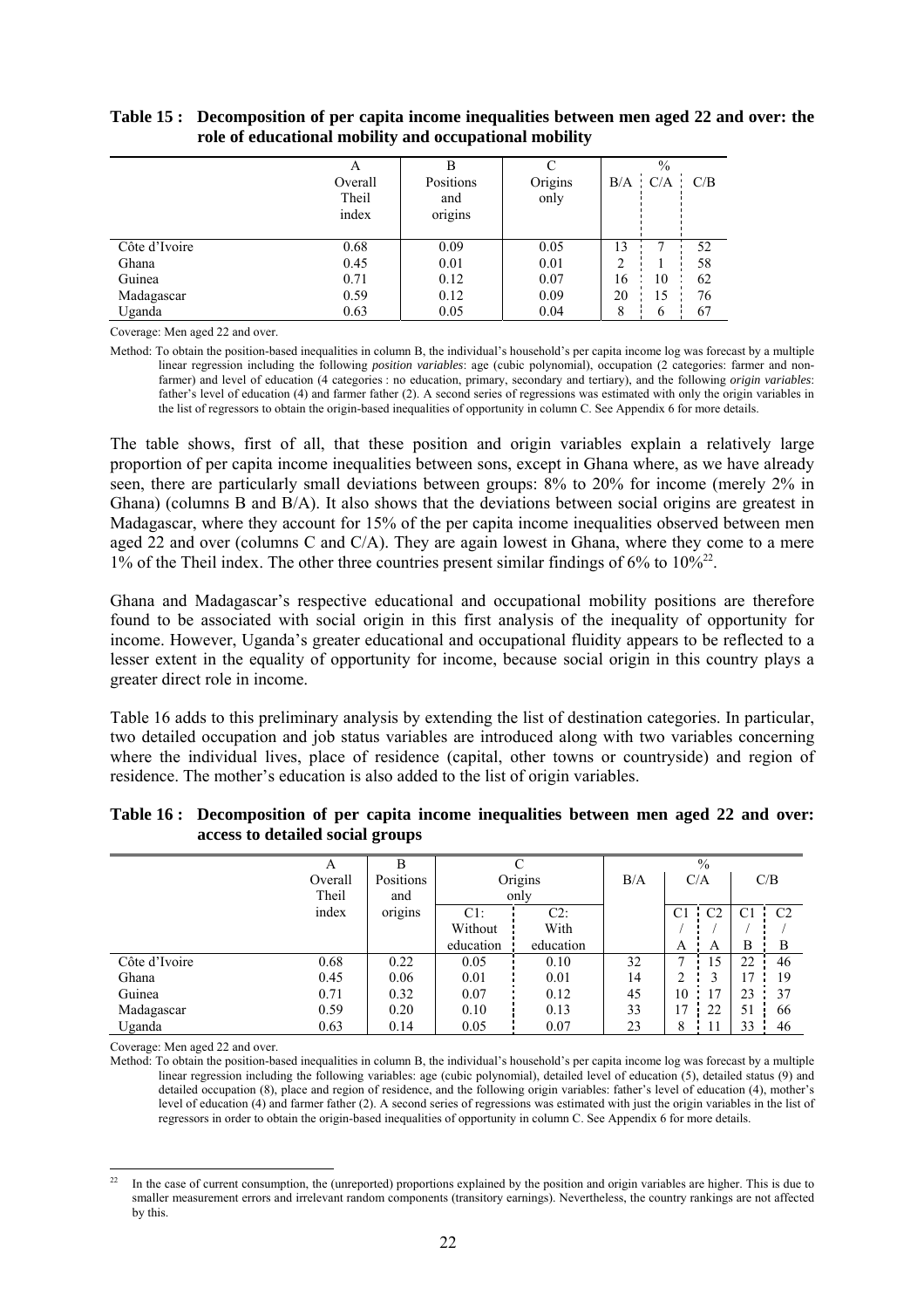The detail of the categories means, first of all, that a larger proportion of the overall income inequalities (columns B and B/A) can be reconstituted: for the four countries excluding Ghana, 23% to 45% of total income inequality. In Ghana, however, inequalities between social groups, even when defined at a highly detailed level, never explain more than 20% of the income inequalities observed. This ties in with the second section's observations concerning cross-sectional inequalities.

As regards the social origin variables, taking into account the mother's education only marginally changes the absolute and relative extents of inequality of opportunity for income associated with parental resources (columns C1 and C1/A). Yet when the individual's education is included in the list of origin variables, which are hence defined as variables set before the individual reaches adulthood, the share of inequality attributable to this list rises sharply, especially in Côte d'Ivoire (columns C2 and C2/A). Nevertheless, Madagascar maintains its position as the country with the highest inequality of opportunity while Ghana remains the country with the lowest inequality of opportunity<sup>23</sup>.

Table 17 uses the same methodology as Table 16, adding just one last variable to the list of individuals' origin variables: the region of birth (which is unfortunately not available in the Ugandan survey). This table hence isolates the effect of this variable, which is often cited as an essential factor in the structuring of African societies by ethnic origin<sup>24</sup>. Yet this variable adds only marginally to the explanation of inequalities by origin variables, save in the case of per capita income inequalities in Côte d'Ivoire where it raises the (C/A) proportion from 7% to 12%.

| Table 17: Decomposition of per capita income inequalities between men aged 22 and over: the |
|---------------------------------------------------------------------------------------------|
| role of geographic mobility                                                                 |

|               | А<br>Overall<br>Theil | Positions<br>and | Origins<br>only |      | $\%$<br>$B/A$ $C/A$ $C/B$ |      |
|---------------|-----------------------|------------------|-----------------|------|---------------------------|------|
|               | index                 | origins          | without         |      |                           |      |
|               |                       |                  | education)      |      |                           |      |
| Côte d'Ivoire | 0.68                  | 0.23             | 0.08            | 33   | 12                        | 36   |
| Ghana         | 0.45                  | 0.07             | 0.02            | 16   |                           | 30   |
| Guinea        | 0.71                  | 0.33             | 0.09            | 46   | 13                        | 28   |
| Madagascar    | 0.59                  | 0.20             | 0.11            | 33   | 19                        | 58   |
| Uganda        | 0.63                  | (0.11)           | (0.05)          | (23) | (8)                       | (33) |

Coverage: Men aged 22 and over

Method: Idem Table 16, with the addition of the region of birth to the list of origin variables (except for Uganda, for which this variable is not available).

Madagascar, and Côte d'Ivoire if education is included in the origin variables, display the highest inequality of opportunity for income among adult men aged 22 and over, all generations together, whereas Ghana is the country where such inequality is the lowest. Bear in mind that these three countries also differ substantially in terms of educational and occupational mobility, as analysed in the previous section, but also from the point of view of returns to education (see Section 2.3).

l These observations generally hold when the share of origin variables in inequalities between detailed social groups (column C/B) is considered. This last element of corroboration is reassuring in that the previous decompositions might have been sensitive to measurement errors in the consumption and income variables. These measurement errors are purged to some extent by the previously conducted linear regressions (see also Appendix 6). On the other hand, this proportion  $(C/B)$  is more sensitive than share  $(C/A)$  to the list of chosen position variables, as can be seen from a comparison of the corresponding columns in tables 15, 16 and 17 and the variation in percentage (C/B) in Ghana and in Guinea, countries for which the position variables explain respectively very little and a great deal of

the total inequalities.<br>The region of birth provides merely an approximation of ethno-linguistic origin, especially in the countries with high levels of domestic migration (such as Côte d'Ivoire).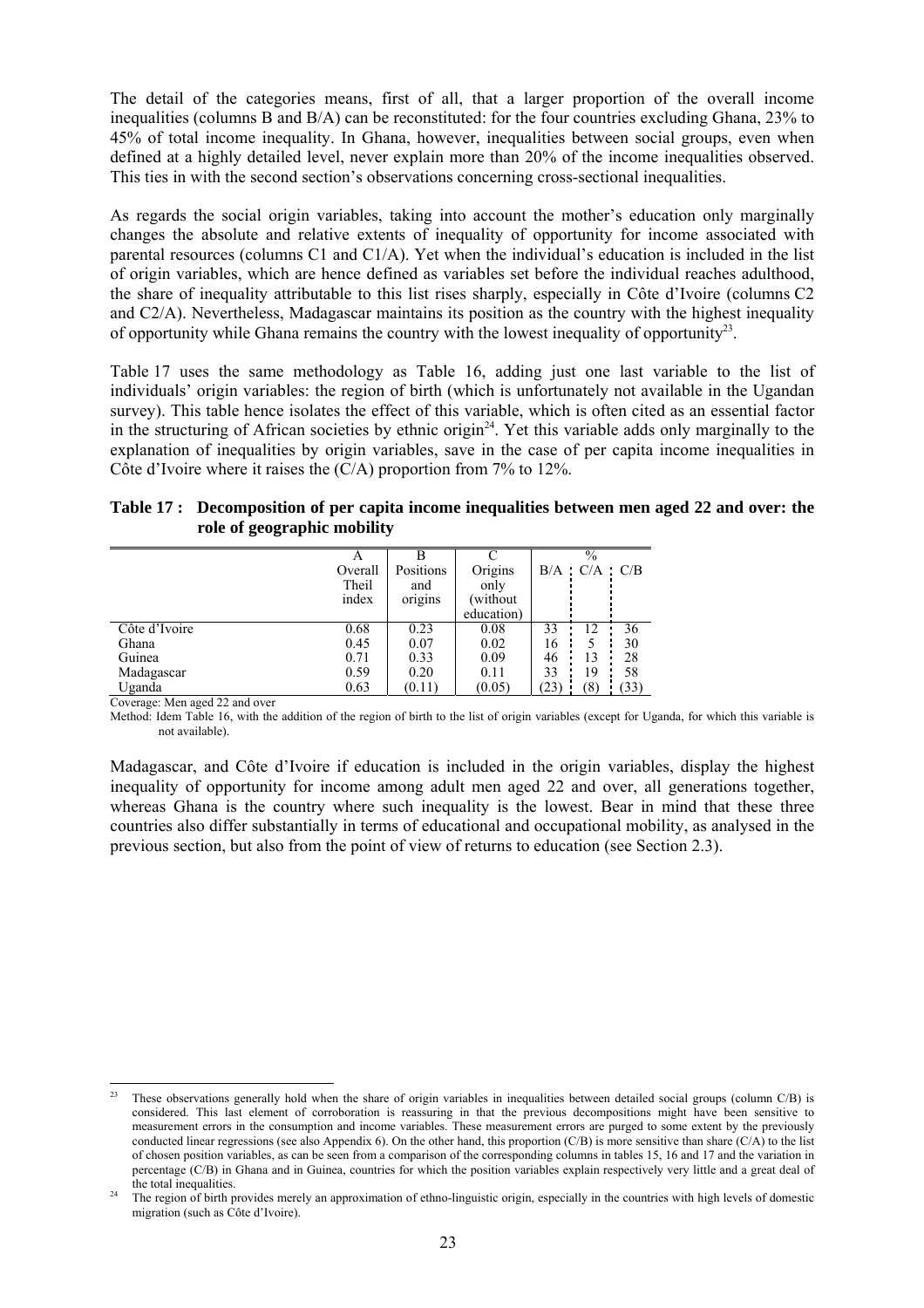|               | $22-29$ vears |      |               | $30-39$ vears |      |      |       | $40-54$ vears |      |       | 55 years & over |               |
|---------------|---------------|------|---------------|---------------|------|------|-------|---------------|------|-------|-----------------|---------------|
|               | Total         |      |               | Total         | P&O  |      | Total |               |      | Total |                 |               |
|               |               |      | $\%$          |               |      | $\%$ |       |               | $\%$ |       |                 | $\frac{0}{0}$ |
| Côte d'Ivoire | 0.65          | 0.08 | 12            | 0.77          | 0.12 | 16   | 0.69  | 0.03          |      | 0.50  | 0.04            |               |
| Ghana         | 0.48          | 0.02 | 4             | 0.43          | 0.03 |      | 0.40  | 0.01          |      | 0.37  | 0.01            |               |
| Guinea        | 0.68          | 0.08 | 12<br>$\perp$ | 0.70          | 0.11 |      | 0.73  | 0.10          | 13   | 0.65  | 0.04            |               |
| Madagascar    | 0.61          | 0.07 |               | 0.58          | 0.10 |      | 0.62  | 0.16          | 26   | 0.70  | 0.17            | 24            |
| Uganda        | 0.54          | 0.06 | 10            | 0.49          | 0.07 |      | 0.64  | 0.03          |      | 0.52  | 0.02            |               |

**Table 18 : Adult per capita income inequalities by cohort** 

Coverage: Men and women aged 22 and over.

Method: Decompositions calculated using the method presented in Appendix 6, with the list of variables used in Table 16 plus gender counted among the origin variables.

Note:  $O =$  Origins (excluding education, but including gender)

To wind up this section, Table 18 adds the population of women aged 22 and over to Table 16's decompositions. This shows that including women's paths does not change the observations hitherto made for the men alone. Including gender in the origin variables does little to change the diagnosis, which is hardly surprising since the analysis here is of household income differentials and not individual outcomes such as education and health where gender-based differences can be huge.

This table also looks at the variation in the weight of origin variables among the different age brackets. It confirms, first of all, that Ghana and Madagascar's respective positions remain the same, regardless of the age bracket considered. It is not possible to come to any conclusion about the variation in inequality of opportunity over time, since each generation is observed at just one point in the life cycle and the comparison does not cover intergenerational mobility and the potential variation in the effect of origin variables throughout the life cycle. Nevertheless, the table does show that Madagascar's inequality of opportunity is similar to the other countries, excluding Ghana, in the two under-forty age brackets born and/or starting work after independence. Yet among the over-forties, Madagascar stands out for a much lower equality of opportunity for income. Income differentials based on social origin are much less marked among men and women aged 55 and over, all born before 1940, in Côte d'Ivoire, Guinea and Uganda than in Madagascar.

Seniority of schooling, whose roots reach back to before French colonisation<sup>25</sup>, plays an important role in Madagascar. The differentiation between the fathers of the eldest individuals is not so striking in the other countries and therefore cannot carry the same weight. Conversely, a slight upturn in intergenerational educational mobility can be seen in both Madagascar and Ghana (Hiller, 2005) in the youngest generations, which explains at least part of the decrease in the weight of educational origins among the under-thirties in this country<sup>26</sup>. At the same time, educational differences between generations of parents and children have widened substantially in Côte d'Ivoire where education pays the most. This explains how equality of opportunity for income in this country could have lost ground without any change in educational mobility.

The following section takes another look at inequality of opportunity for education, this time among the youngest generations.

#### **3.3. Inequalities in primary schooling between children of school age**

We have chosen to approach the effect of circumstances at birth on children's education by analysing the probability of attending school before nine years old. All the countries have long had compulsory school attendance as of six or seven years old. It should therefore be unusual to find children aged nine to eleven who have never been to school. Yet this was the case with 20% of the children in Uganda in 1992 and in Ghana in 1988 and 30% of the children in Côte d'Ivoire in 1985-1988 and in Madagascar

<sup>25</sup> 25 And whose effect can be seen from the intergenerational educational mobility table in Appendix 4 where over 50% of fathers attended school.<br>It could be tempting to relate this solidity of inequality of opportunity factors in Madagascar to the traditional caste system that

distinguishes between individuals descended from the aristocracy (andriny), freeborn commoners (hova) and slaves (mainty or andeva), particularly among the Merina. This old caste system can be seen in particular in the educational differences. See Roubaud (2000), Chapter V. However, the surveys we have used do not contain enough information to be able to go quite this far.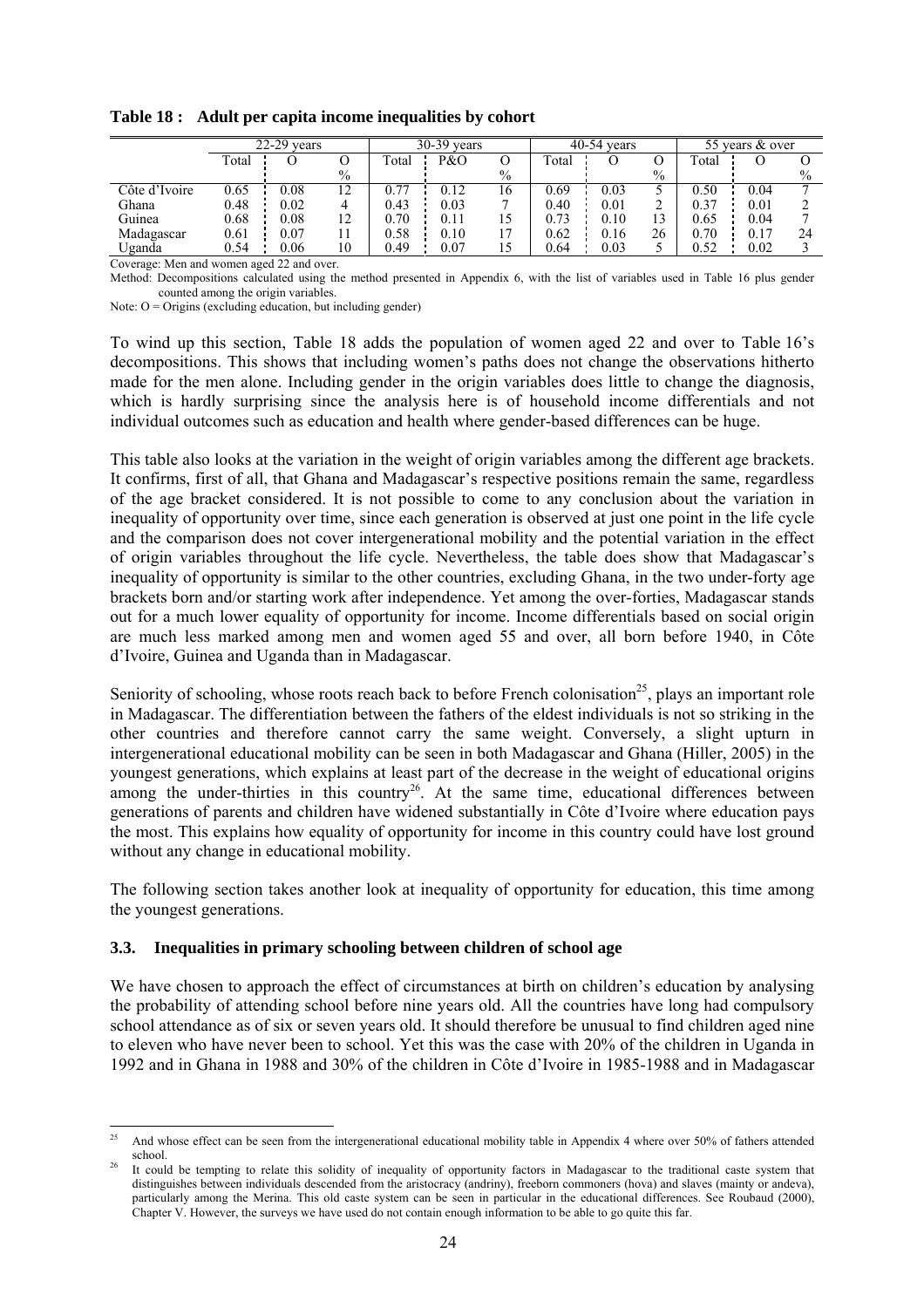in 1993. In 1994, this proportion stood at 64% in Guinea where the failure of the education system is blatantly obvious.

Table 19 presents the findings of a logistic regression analysis of the probability of having attended school before nine years old based on the child's gender, the parents' resources (parents' education and the household's per capita consumption) and place of residence<sup>27</sup>. Marked discrimination against the girls is found in all the countries except Madagascar, where they are more educated or at least start attending school earlier than the boys. The role of combined parental resources appears to be decisive everywhere, without there being a clear country ranking in this regard. Having a farmer father reduces the chances of attending school by 40% to 60%, depending on the country. Last but not least, it is only in Guinea that living outside the capital continues to have a negative effect on school attendance, even once all the variables are taken into account.

|                                                              | Côte d'Ivoire | Ghana    | Guinea   | Madagascar | Uganda   |
|--------------------------------------------------------------|---------------|----------|----------|------------|----------|
| <b>Boy</b>                                                   |               |          |          |            |          |
| Girl                                                         | $0.52**$      | $0.62**$ | $0.43**$ | $1.39*$    | $0.77*$  |
|                                                              |               |          |          |            |          |
| Father did not attend school                                 |               |          |          |            |          |
| Father attended primary school                               | 11.44**       | $2.47**$ | 1.86*    | $2.31**$   | $1.41*$  |
| Father attended secondary school                             | $6.71**$      | $4.82**$ | 5.96**   | $6.62**$   | $1.91**$ |
|                                                              |               |          |          |            |          |
| Mother did not attend school                                 |               |          |          |            | 1        |
| Mother attended school                                       | 1.69          | $3.73**$ | $2.12**$ | $2.94**$   | $3.23**$ |
|                                                              |               |          |          |            |          |
| Non-farmer father                                            |               |          | 1        |            | 1        |
| Farmer father                                                | $0.60**$      | $0.56**$ | $0.51**$ | $0.52*$    | $0.60**$ |
|                                                              | $1.86**$      | 1.19     | $1.94**$ | $1.57**$   | $2.04**$ |
| Per capita consumption log                                   |               |          |          |            |          |
| Capital                                                      | 1             | 1        | 1        | 1          | 1        |
| Other town                                                   | 1.15          | 1.93     | $0.47**$ | 1.45       | 1.93     |
| Rural                                                        | 1.12          | 1.23     | $0.37**$ | 0.64       | 1.79     |
|                                                              |               |          |          |            |          |
| Pseudo- $R^2$                                                | 0.15          | 0.18     | 0.25     | 0.23       | 0.16     |
| Log-likelihood                                               | $-1254$       | $-478$   | $-1039$  | $-781$     | $-1343$  |
| N                                                            | 2451          | 1137     | 2120     | 1626       | 3511     |
|                                                              |               |          |          |            |          |
| <b>ATTENDANCE</b><br><b>RATE</b><br>AT<br>9<br><b>SCHOOL</b> |               |          |          |            |          |
| YEARS OLD                                                    | 70.7%         | 79.7%    | 36.0%    | 68.6%      | 80.3%    |
|                                                              |               |          |          |            |          |

#### **Table 19 : Probability of school attendance before nine years old by gender, parental resources and place of residence**

Coverage: Children aged nine to 11.

\*: Significant at the 5% level; \*\*: Significant at the 1% level

Method: Logistic model of the probability of having attended school.

Interpretation: The coefficients are odds ratios; for given parental resources and place of residence, a girl from Côte d'Ivoire has just over half the probability (0.52) of having attended school as a boy

Figure 3 presents the distribution of school attendance probabilities forecast by the logit model of Table 19 (once these probabilities have been compared with the country's average probability in the last line of the table). The distribution of these probabilities is particularly unequal in Guinea where relative probabilities of over 2 or less than 0.5 are not uncommon. The poor spread of schooling in this country also implies high social and regional inequalities in access to school. Among the four other countries, the highest inequality of opportunity for schooling is found in Madagascar followed by Côte d'Ivoire and then by Ghana and Uganda, which also posts the most widespread schooling of children. Note that, despite Madagascar having a level of schooling equal to Côte d'Ivoire, it still has higher inequality of opportunity.

l Given that the analysis covered 9-11 year olds, children aged ten (resp. 11) who had just started school (resp. who had been at school one year) were considered to have only attended school after the age of nine.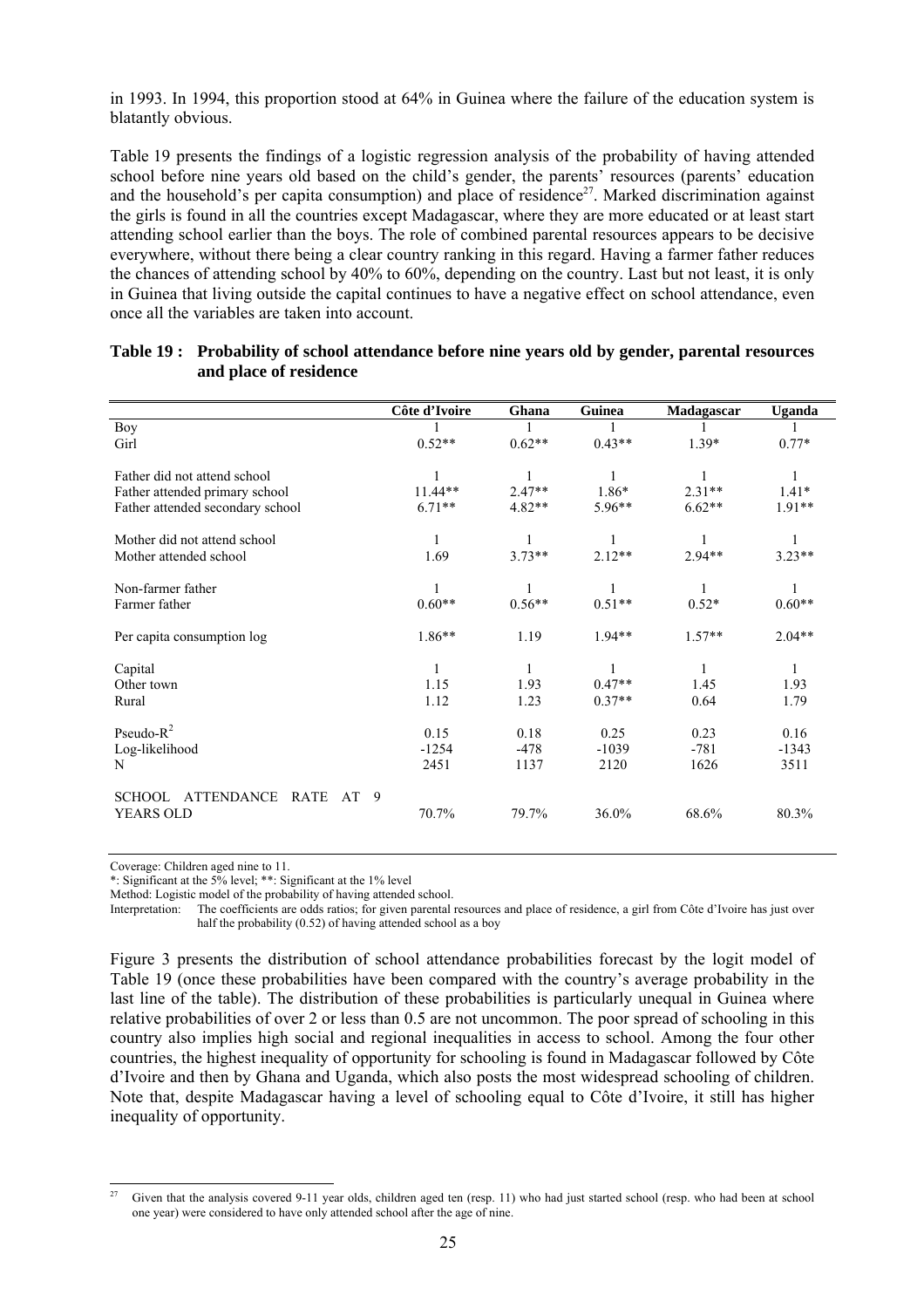The last part of this section looks at preschool-age children and considers the inequality of opportunity for nutrition.



**Figure 3 : Density of probability of schooling as predicted by the origin variables** 

Coverage: Children aged 9 to 11.

Method: Probability density predicted by the Table 12 model compared with the average probability of schooling. Density is estimated by Gaussian kernel smoothing with a bandwidth of 0.4.<br>Interpretation: Although the relative probabilities of schooling

Although the relative probabilities of schooling are concentrated around 1 for Côte d'Ivoire, Ghana and Uganda, they are more dispersed in the case of Madagascar and highly unequal in the case of Guinea..

#### **3.4. Inequality of nutrition among preschool-age children**

Table 20 shows that young children aged 0 to 5 years old have per capita consumption inequality levels similar to the household population as a whole. These inequalities are highest in Guinea and Madagascar. Per capita food consumption inequalities are extremely similar to total consumption inequalities. Note that Côte d'Ivoire, the richest country in the sample, shows no more inequality than Ghana as regards this latter indicator.

#### **Table 20 : Per capita consumption inequalities among young children**

|                   | Côte d'Ivoire | Ghana | Guinea | Madagascar | Uganda |
|-------------------|---------------|-------|--------|------------|--------|
| Total consumption |               |       |        |            |        |
| Gini index        | 0.39          | 0.32  | 0.47   | 0.43       | 0.40   |
| Theil index       | 0.30          | 0.18  | 0.39   | 0.35       | 0.30   |
| Food consumption  |               |       |        |            |        |
| Gini index        | 0.34          | 0.34  | 0.45   | 0.42       | 0.38   |
| Theil index       | 0.21          | 0.20  | 0.36   | 0.32       | 0.25   |

Coverage: Children aged 3 to 59 months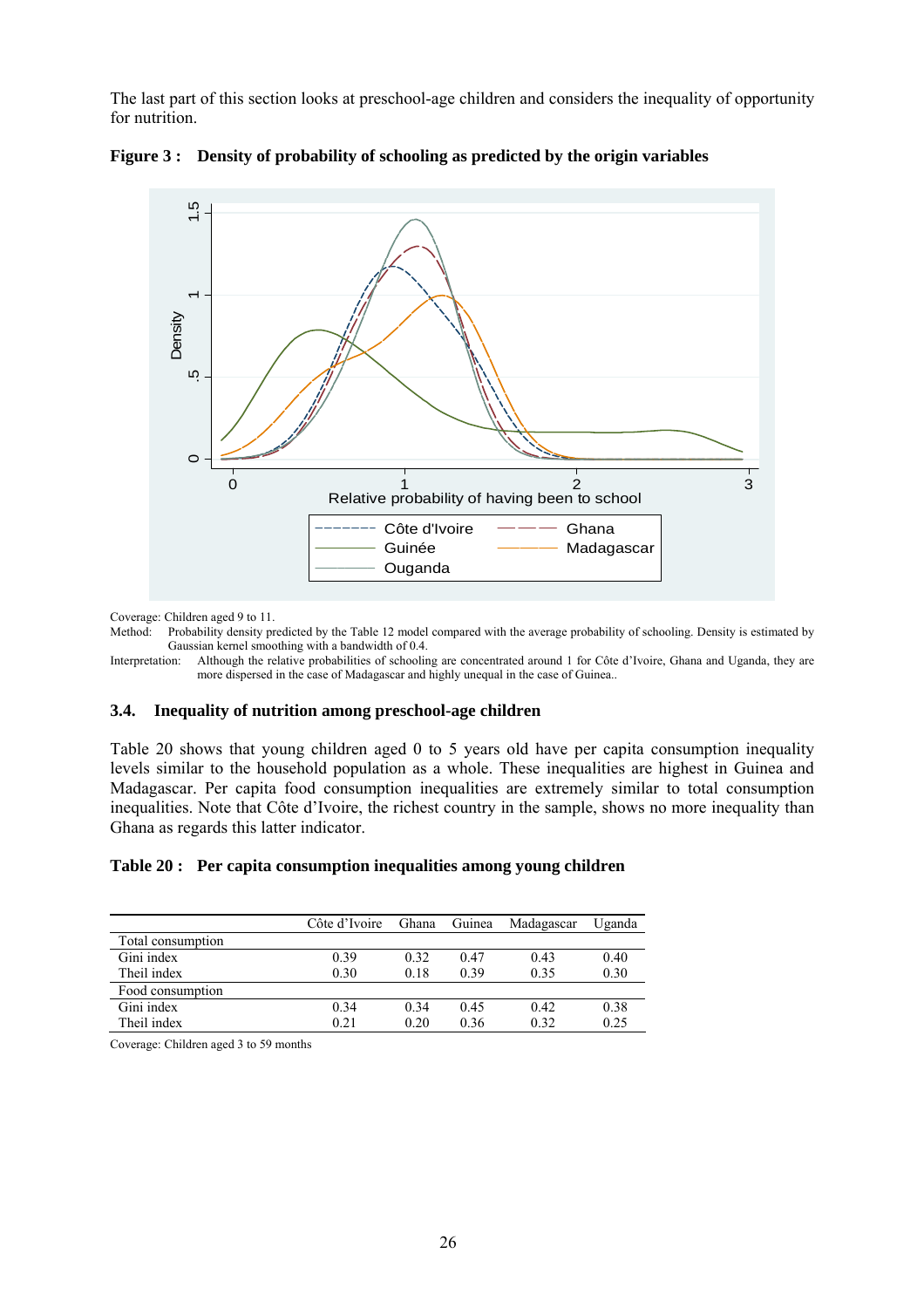Nevertheless, we can directly compare nutritional inequalities among these young children using our  $data^{28}$ 

|               | Years     | Stunting<br>[height for age]<br>$Z-score < -2$ ] |               | Wasting<br>$Z-score < -21$ | [weight for height] | Underweight<br>weight for age<br>$Z-score < -2$ |               |
|---------------|-----------|--------------------------------------------------|---------------|----------------------------|---------------------|-------------------------------------------------|---------------|
|               |           | $\frac{0}{0}$                                    | $\frac{0}{0}$ | $\frac{0}{0}$              | $\frac{0}{0}$       | $\frac{0}{0}$                                   | $\frac{0}{0}$ |
|               |           | Girls                                            | <b>Boys</b>   | Girls                      | <b>Boys</b>         | Girls                                           | Boys          |
| Côte d'Ivoire | 1985-1988 | 18.1                                             | 18.7          | 10.6                       | 10.7                | 14.9                                            | 17.9          |
|               |           | (0.9)                                            | (0.9)         | (0.7)                      | (0.7)               | (0.8)                                           | (0.9)         |
|               | 1988      | 31.5                                             | 32.4          | 7.9                        | 9.3                 | 29.0                                            | 28.9          |
| Ghana         |           | (1.4)                                            | (1.4)         | (0.8)                      | (0.9)               | (1.3)                                           | (1.3)         |
| Guinea        | 1994      | 28.0                                             | 28.0          | 11.4                       | 13.7                | 21.2                                            | 23.1          |
|               |           | (1.1)                                            | (1.1)         | (0.8)                      | (0.9)               | (1.1)                                           | (1.1)         |
|               | 1993      | 48.5                                             | 50.6          | 14.0                       | 16.5                | 44.1                                            | 45.7          |
| Madagascar    |           | (1.3)                                            | (1.3)         | (0.9)                      | (1.0)               | (1.3)                                           | (1.3)         |
|               |           | 37.1                                             | 41.9          | 4.7                        | 5.8                 | 18.4                                            | 22.8          |
| Uganda        | 1992      | (0.8)                                            | (0.9)         | (0.4)                      | (0.4)               | (0.7)                                           | (0.7)         |

#### **Table 21 : Malnutrition indicators in five African countries around the 1990s**

Coverage: Children aged 3 to 59 months

 $\overline{a}$ 

Method: Indicators using the international WHO standards. The Z-score for stunting (resp. underweight) is equal to the height (resp. weight) of the child minus the international median for his or her gender and age group, divided by the international standard deviation for his or her group. The Z-score for wasting is equal to the weight of the child minus the international median corresponding to his or her gender and height, divided by the international standard deviation for the gender and height group. The indicators reported correspond to the proportion of children with a Z-score of less than  $-2.0$ , i.e. more than two international standard deviations below the international median for their group.

Rates of stunting (height for age) among under-fives differ a great deal from country to country (Table 21). Côte d'Ivoire in 1985-1988 had the lowest percentage of stunting, followed by Ghana and Guinea. Uganda and especially Madagascar post very high percentages of stunting. These rates are similar to the rates calculated by the World Bank (*World Development Indicators*) based on the same surveys, and are the same as those reported by Pradhan, Sahn and Younger (2003). The ranking by country is more or less in line with the estimates of per capita GDP and PPP consumption (see Table 2).

The rates of wasting (weight for height) are closer together, which suggests that the differences in malnutrition between the countries are due more to chronic and/or long-standing factors rather than to short-term deviations. However, Madagascar posts the poorest results across both indicators. Ghana and Uganda appear to be in a better position for reasons not as yet determined.

The underweight rates (weight for age) tie in with the above two rates.

Note that, in each country, there is very little significant difference between girls and boys and that, in any event, these differences are not to the detriment of the girls.

We thank André Briend (WHO) for his advice on this section, although the views expressed remain the authors' alone.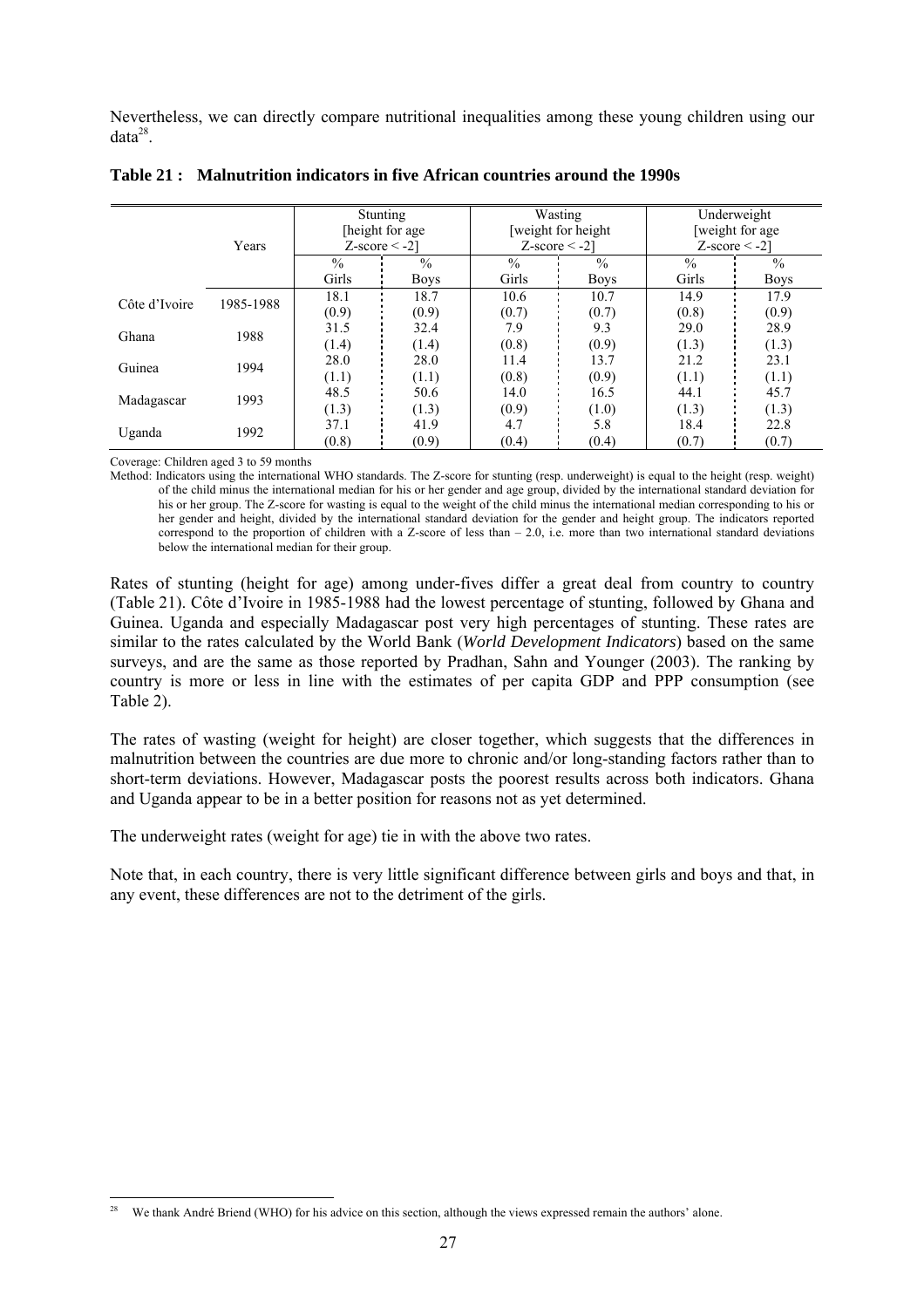**Figure 4 : Pen's parade of standardised height** 



Coverage: Children aged 3 to 59 months

Note: The standardised height corresponds to the height that the child would be if he or she were a two-year-old girl and were the same multiple of standard deviation for two-year-old girls from the mean for two-year-old girls as his or her actual gender and age group..

The height and weight distributions are very similar in the five countries. Côte d'Ivoire and Uganda are slightly, but significantly the most dispersed height distributions. This close similarity in height disparities is typical of the fact that the malnutrition differentials observed are due mainly to a uniform translation of the children's heights rather than to nutritional inequalities (Figure 4). For example, a relatively small two-year-old girl in the first height decile in Côte d'Ivoire is three to four centimetres taller than a relatively small girl by Madagascan standards. A relatively tall girl, in the last height decile, for example, in Côte d'Ivoire is also three to four centimetres taller than a relatively tall girl in Madagascar.

This is a fairly common observation. In poor countries, we now consider that height-for-age differences have to do with factors that are common to a great majority of the population, especially food habits such as the meat content of a meal.

However, little is known about the factors behind within-country heterogeneity in children's growth rates in either developed countries or poor countries. Factors such as education and parental income do not go far towards explaining this phenomenon. For example, in our five countries, the correlation between the Z-score for stunting and per capita consumption never exceeds +0.10, and the same holds true for the father or mother's education. However, a high rate of stunting could be considered to be a specific circumstance that influences, in particular, school backwardness and hence income at adult age (see Schultz, 1999, for the cases of Cote d'Ivoire and Ghana).

#### **CONCLUSIONS**

This study based on a new analysis of large-sample surveys in five comparable Sub-Saharan African countries confirms the prevalence of high levels of inequality among the region's countries, but also considerable differences in the structures of this inequality. Although the majority of the labour force works in agriculture, the countries are not differentiated by inequalities between agricultural households, but by the income dualism between agricultural and other households and the income deviations among non-agricultural households, especially those associated with the remuneration of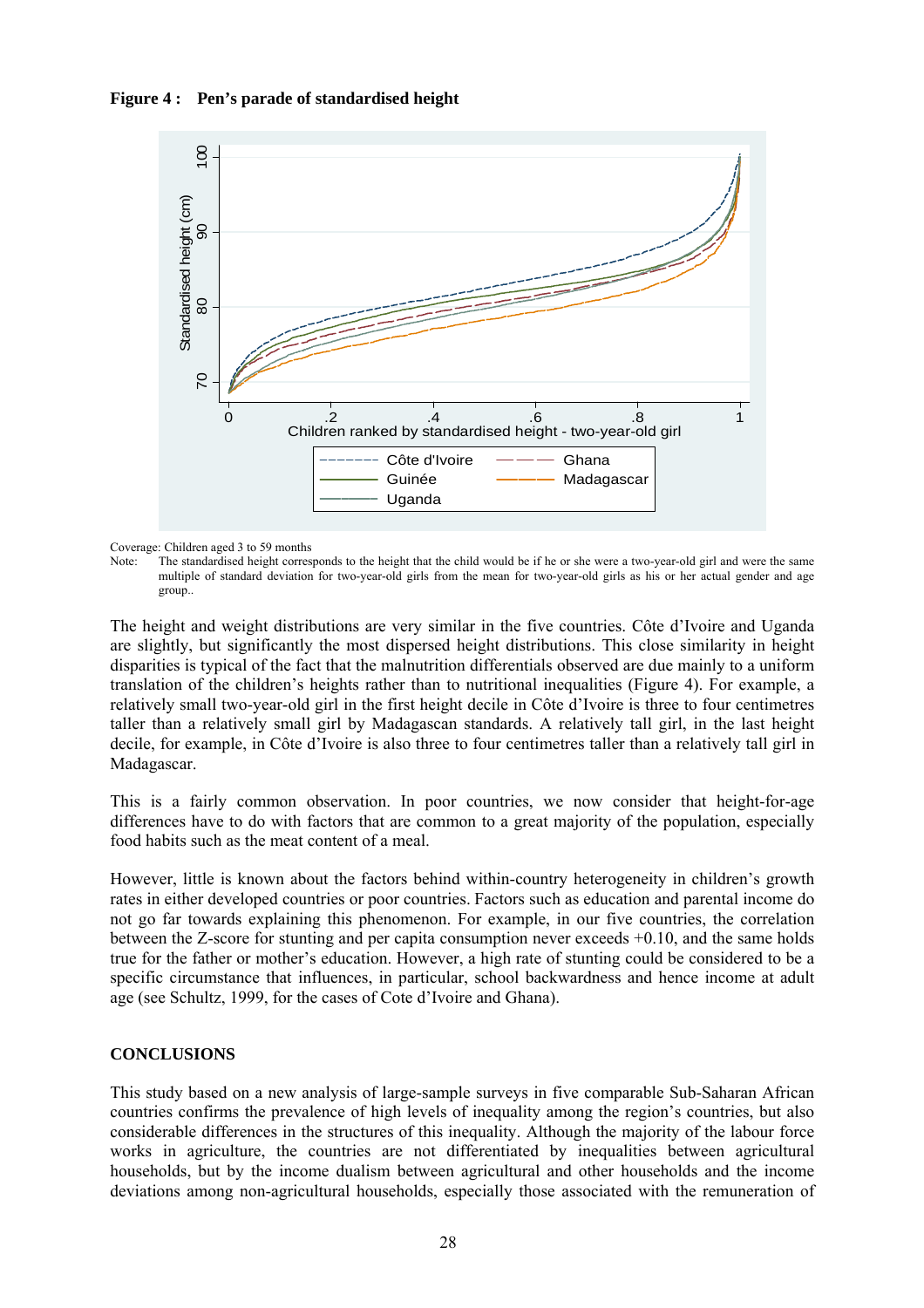education. Ghana stands out as one country with particularly small earnings differentials and fairly small income inequalities. Furthermore, intergenerational educational and occupational mobility, the equality of opportunity for income between social origins are quite definitely greater in countries where income inequality is lower, such as Ghana and Uganda, than in higher-inequality countries such as Côte d'Ivoire, Guinea and Madagascar where intergenerational mobility and equality of opportunity are even more restricted (Figure 5)<sup>29</sup>.





Note : Theil indexes; for global income inequalities (left scale), see Table 2; for between social groups and between social origins inequalities, see respectively Table 13 and Table 16.

However, this descriptive analysis cannot understand in detail the roots and causes of the observed differences. For example, the Ghanaian education system presents a highly atypical breakdown of education with a relatively large number of students taking more than six years of schooling, yet the returns to education are very low in the country. These two potentially linked elements no doubt help reduce income inequalities. Nevertheless, the small remuneration deviations between all occupations can also be explained separately by economic policies that substantially compressed real urban wages in the official economy, especially in the civil service. However, the structural adjustment policies implemented in Ghana in the mid-1980s cannot explain the high intergenerational mobility observed in this country. This mobility could be seen as either a general indication of greater mobility between groups, able to even out status differences, or as a result of smaller cross-sectional inequalities in the parents' generations. Conversely, the question could even be put as to whether the structural adjustment policies advocated by the Bretton Woods Institutions did not find a more fertile ground in the two former British colonies where economic status inequalities were less pronounced.

The pieces of this puzzle can probably only be put together by analysing the long pre-colonial, colonial and post-colonial history of the construction of the economic and social institutions. For example, there is a temptation to find apparently suggestive differences between the two groups of former colonies as regards the reach and running of the education system and the remuneration and status structures. However, the early spread of schooling in Madagascar, Ghana and Uganda can also be associated with the extent of centralisation in the pre-colonial kingdoms. In addition, Ghana and Uganda's post-colonial histories are marked by greater political and macroeconomic instability than found in the other three countries. A beneficial side effect of this could have been a greater social mix and less rigid status inequalities. No doubt it is too soon to be able to put these different, and not necessarily independent, elements of explanation into the context of an as-yet-unwritten general history of inequalities and institutions in Africa.

 $\overline{a}$ 29 This result is in line with the one obtained by Björklund and Jäntti (2001) in the case of Sweden and United States.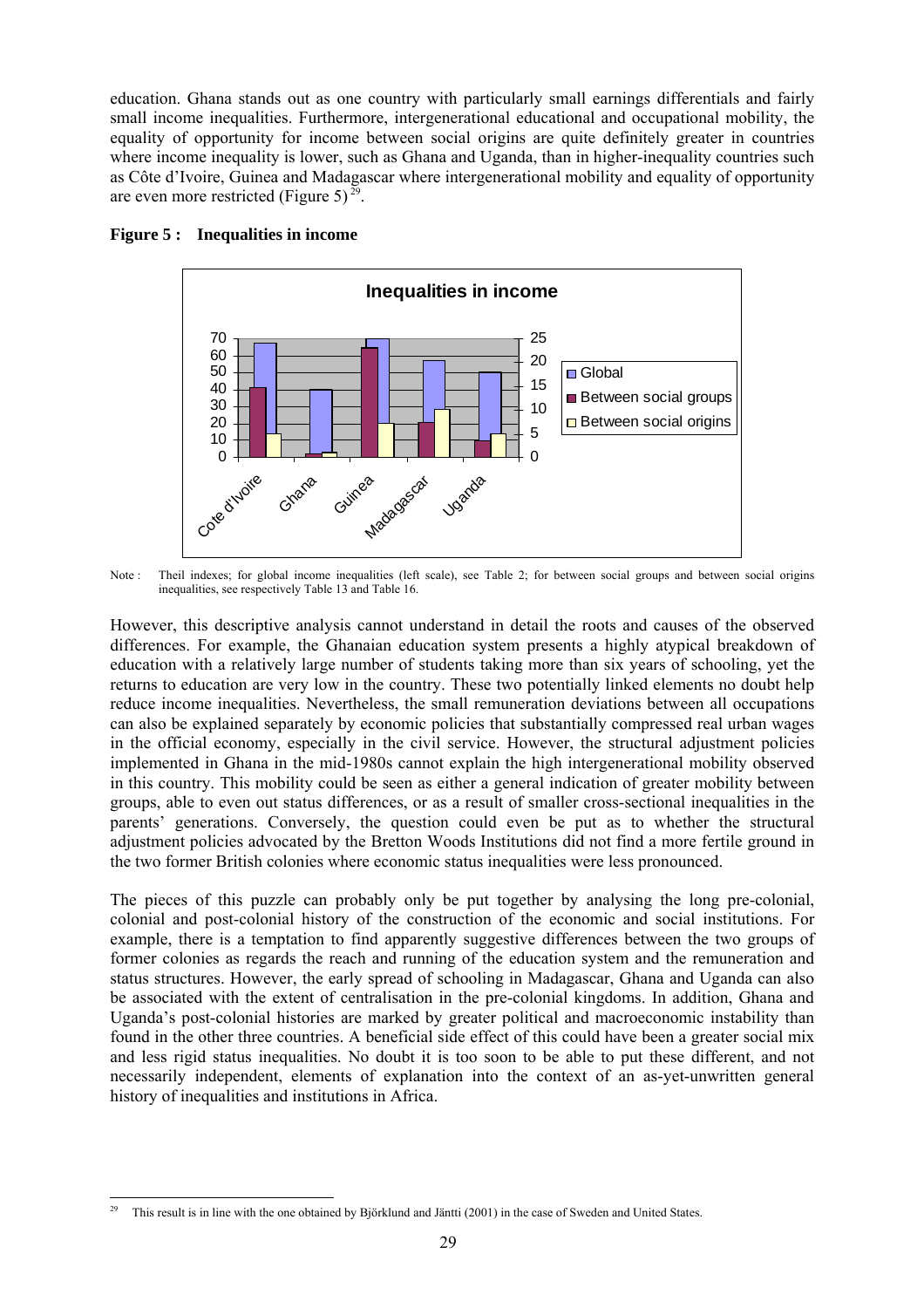#### **REFERENCES**

- Björklund A. et Jäntti M. (2001), « Intergenerational Income Mobility in Sweden Compared to the United States », *American Economic Review*, 87(5): 1009-1018.
- Bourguignon F. et Morrisson C. (1998), « Inequality and Development: The Role of Dualism », *Journal of Development Economics*, 57(2), 233-258.
- Chesher A. and Schluter C. (2002), « Welfare Measurement and Measurement Error », *Review of Economic Studies*, 69, 357-378.
- Cogneau D., Dumont J.-C., Glick P., Razafindrakoto M., Razafindravonona J., Randretsa I. and Roubaud F. (2003), « Madagascar », in Morrisson Ch. (ed.), *Education and Health Expenditure and Poverty Reduction in East Africa: Madagascar and Tanzania,* Paris: OECD Development Centre Studies..
- Cogneau D. (2003), « Colonisation, School and Development in Africa An Empirical Analysis », DT DIAL 2003-01, 49 pp.
- Deininger K. and P. Olinto, 2000. Asset distribution, inequality and growth, Rural Development Research Group Working Paper, World Bank, Washington DC.
- Deininger K. and Squire L. (1996), « A New Data Set Measuring Income Inequality », *The World Bank Economic Review*, 10(3), 565-591.
- Ferranti (de) D., Perry G. E., Ferreira F.G. and Walton M. (2004), *Inequality in Latin America Breaking with History?*, Banque mondiale, Washington DC.
- Frankema E.H.P. (2005), « The Colonial Origin of Inequality: Exploring the Causes and Consequences of Land Distribution », Groningen Growth and Development Centre, University of Groningen, mimeo.
- Glewwe P. and Twum-Baah K. A. (1991), « The Distribution of Welfare in Ghana 1987-99 », LSMS Working Paper n°75, 94 pp.
- Heston A., Summers R. and Aten B. (2002), « Penn World Table Version 6.1 », Center for International Comparisons at the University of Pennsylvania (CICUP).
- Hiller V. (2005), « Comparaisons de mobilité intergénérationnelle », rapport de stage ENSAE, mimeo, 52 pp.
- Maddison A. (2003) *L'économie mondiale : statistiques historiques*. Etudes Centre de Développement, OCDE, Paris.
- Mesplé-Somps S. and Guénard C. (2004), « Measuring Inequalities: Do the Surveys Give the Real Picture? Study of Two Surveys in Côte d'Ivoire and Madagascar », DT DIAL 2004-13 et ECINEQ working paper series No.18 (January 2006), 50 p.
- Pradhan M., Sahn D., and Younger S. (2003), « Decomposing World Health Inequality », *Journal of Health Economics*, 22(2), 271-93.
- Pyatt G., Chen C., and Fei F.C.H. (1980), « The distribution of income by factor components » *Quarterly Journal of Economics*, 95, 451-473.
- Roubaud F. (2000), *Identités et transition démocratique : l'exception malgache ?* L'Harmattan, Paris and Tsipika, Antananarivo.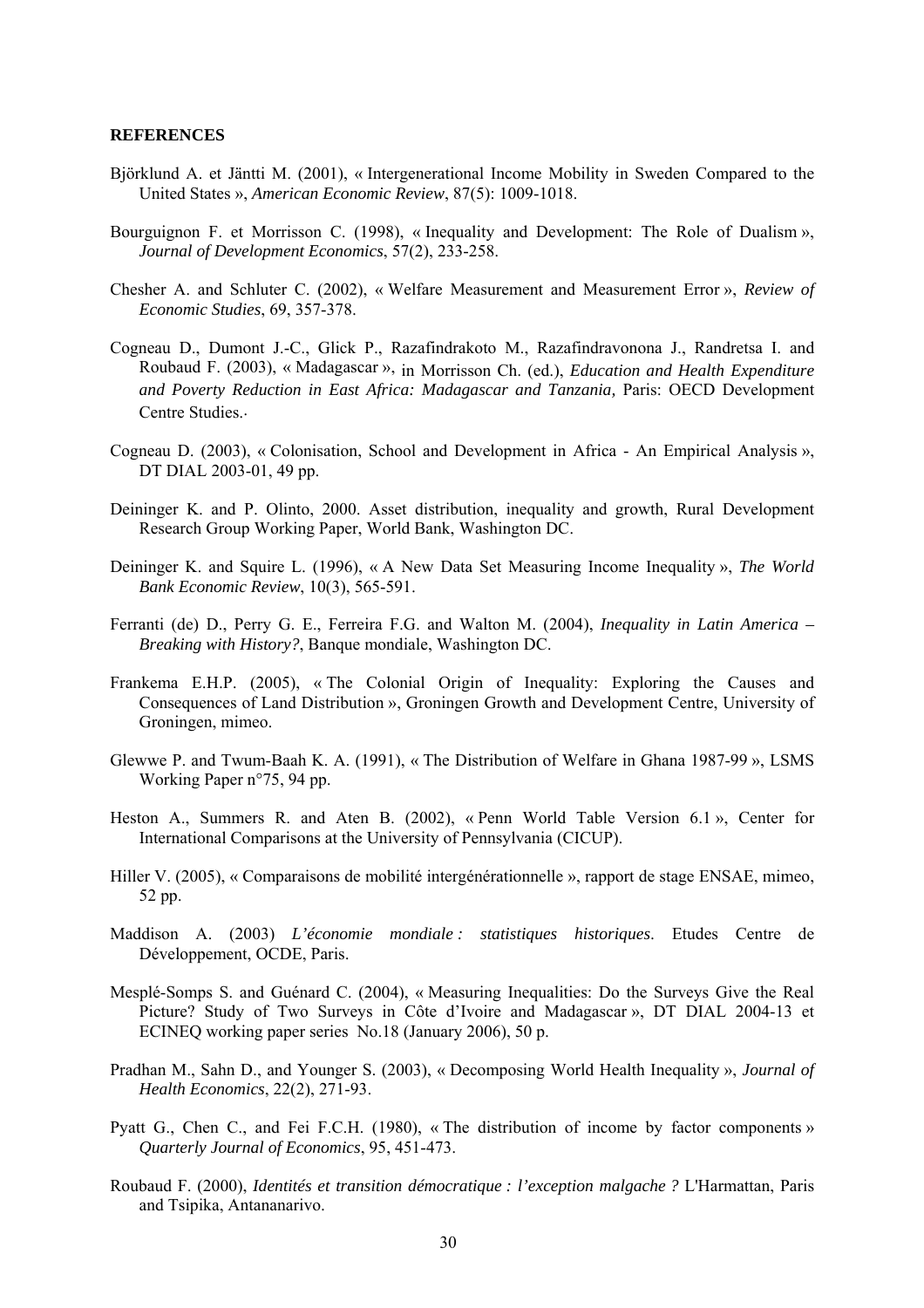- Schultz T. P. (1999), « Health and Schooling Investments in Africa », *Journal of Economic Perspectives*, 13(3), 67-88.
- Van de Gaer D., Schokkaert E. and Martinez M. (2001), « Three Meanings of Intergenerational Mobility », *Economica*, 68(272), 519-38.
- WIDER (2000), UNU/WIDER UNDP World Income Inequality Database WWW Version 1.0, http://www.wider.unu.edu/wiid/wwwwiid.htm
- World Bank, 2005, *World Development Report 2006: Equity and Development*, New York : Oxford University Press.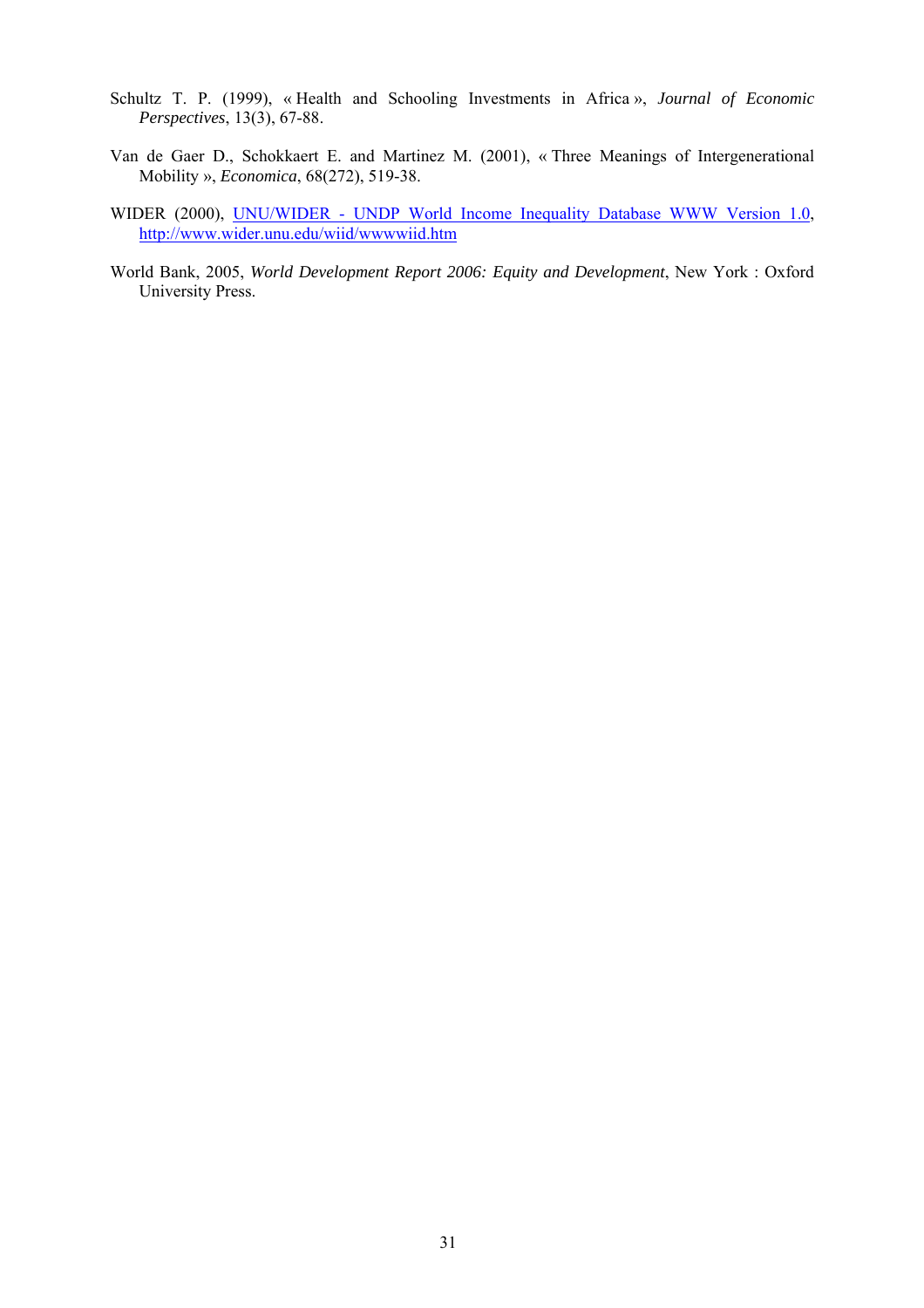#### **APPENDICES**

#### **Appendix 1 : Description of the surveys used**

The surveys used in this paper were based on the World Bank's methodology for the comprehensive LSMS surveys. They were conducted by the national statistics institutes with the assistance of this institution. They cover a wide range of subjects including education, health, housing, employment, migration, income and consumption. They constitute rare examples of this type of survey in Africa and include information on the parents of the respondents, giving rise to a measurement and analysis of intergenerational mobility.

#### **Côte d'Ivoire**

The data come from the four *Enquêtes Permanentes auprès des Ménages* (EPAM) conducted by the Côte d'Ivoire National Institute of Statistics (INS). The first survey (1985) was fielded from February 1985 to January 1986, the second (1986) was carried out from February 1986 to January 1987, the third (1987) was conducted from March 1987 to February 1988, and the fourth (1988) from May 1988 to April 1989. These four surveys were stacked to obtain a database of 3,964 households. As regards the first three years, half of the sample was again interviewed the following year in the form of a panel. We kept only the most recent information on the panel households, such that the final sample contains approximately 800 households observed in 1985, 800 in 1986, 800 in 1987 and 1,600 in 1988.

#### **Ghana**

The first wave of the *Ghana Living Standards Survey* (GLSS1) was conducted by the Ghana Statistical Service (GSS) from September 1987 to July 1988. The database obtained covers 3,113 households.

#### **Guinea**

The *Enquête Intégrale Budget et Consommation* (EIBC) was carried out by the Republic of Guinea's National Statistics Directorate (DNS) from January 1994 to February 1995. The database obtained comprises 4,379 households.

#### **Madagascar**

The *Enquête Permanente auprès des Ménages* (EPM) was fielded by the National Institute of Statistics (INSTAT) from April 1993 to April 1994. The database obtained contains 4,396 households.

#### **Uganda**

The *Uganda National Integrated Household Survey* (IHS) was conducted by the Statistics Department of the Ministry of Finance and Economic Planning from March 1992 to March 1993. The database obtained covers 9,846 households.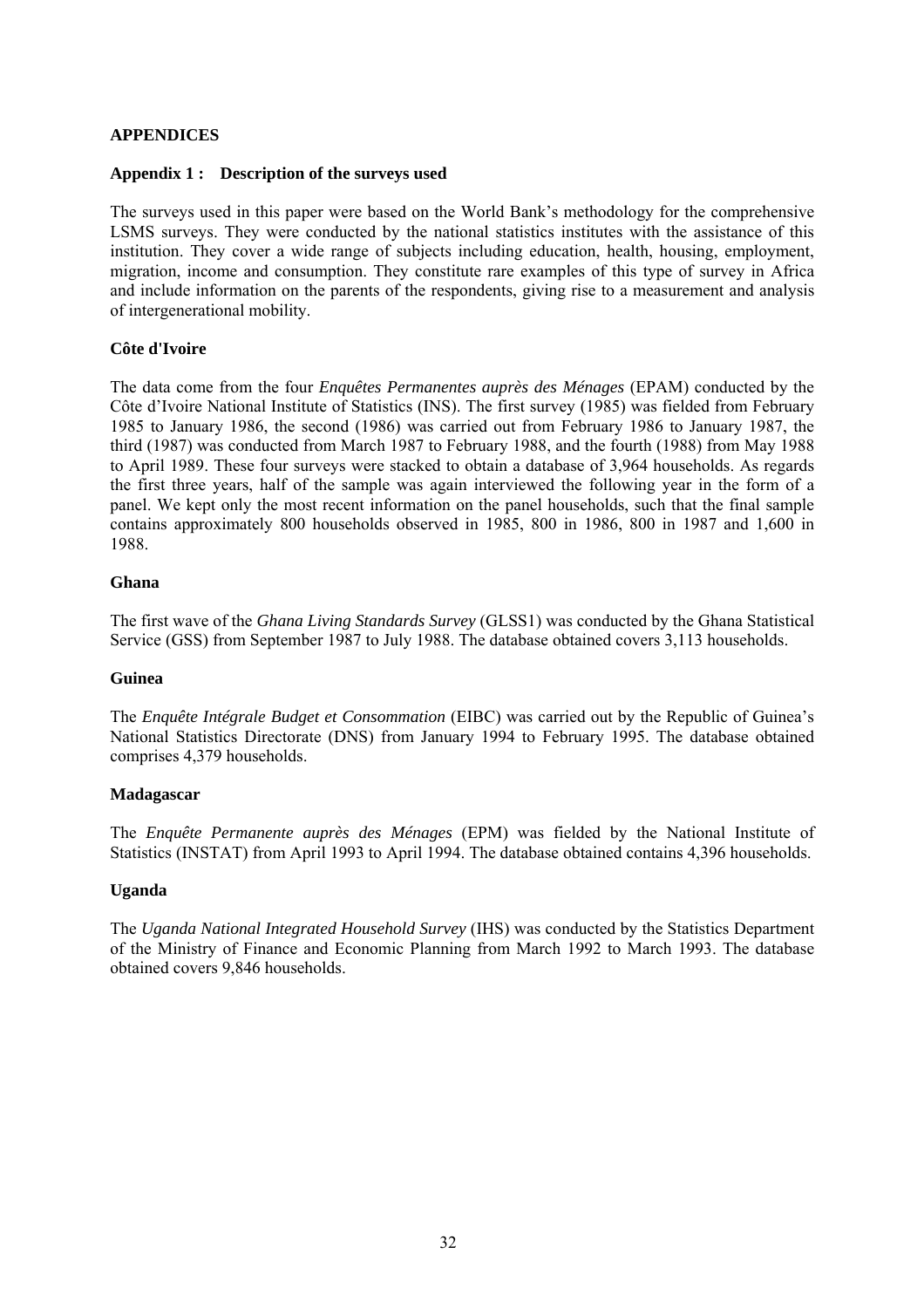#### **Appendix 2 : Sensitivity of inequality levels to the equivalence scale**

|               | Per capita | Oxford scale | Household size |
|---------------|------------|--------------|----------------|
| Côte d'Ivoire | 0.56       | 0.57         | 0.58           |
| Ghana         | 0.46       | 0.47         | 0.48           |
| Guinea        | 0.59       | 0.59         | 0.60           |
| Madagascar    | 0.53       | 0.51         | 0.52           |
| Uganda        | 0.49       | 0.50         | 0.52           |

#### **Table A2 1 : Gini index of household income per equivalent adult**

Note : Income is expressed using the given equivalence scale: either the number of household members, or  $1+0.7$  (Na-1) + 0.5 Ne where Na is the number of members aged 15 and over and Ne is the number of members under 15 years old (Oxford scale), or the cubic root of the household size. The inequalities between households are weighted by the number of equivalent adults.

#### **Appendix 3 : Sensitivity of inequality levels to regional price differentials**

#### **Table A2 2 : Indices of inequalities of income deflated by a regional price level index**

|               | Gini index               |        | Theil index      |        |  |
|---------------|--------------------------|--------|------------------|--------|--|
|               | With<br>Without regional |        | Without regional | With   |  |
|               | prices                   |        | prices           |        |  |
| Côte d'Ivoire | 0.56                     | 0.51   | 0.67             | 0.50   |  |
| Ghana         | 0.46                     | 0.46   | 0.40             | 0.39   |  |
| Guinea        | 0.59                     | (0.57) | 0.70             | (0.64) |  |
| Madagascar    | 0.53                     | 0.51   | 0.57             | 0.53   |  |
| Uganda        | 0.49                     | 0.46   | 0.50             | 0.42   |  |

Note: Per capita income inequalities between individuals (between households weighted by household size).

Method: The regional price differentials chosen for Côte d'Ivoire, Ghana and Uganda derive from the surveys' documentation as far as food consumption is concerned. Non-food consumption is not corrected. In the case of Madagascar, the only available price differentials apply to all consumption. In the case of Guinea for which no deflator was available, we chose the deflator for Côte d'Ivoire in 1988, distinguishing between the capital, the other towns and the countryside. The available price indices distinguish between a few major regions and the urban and rural areas. A specific deflator for each household's income was finally calculated based on the percentage of food consumption in cases where a food deflator was used (for all countries except Madagascar).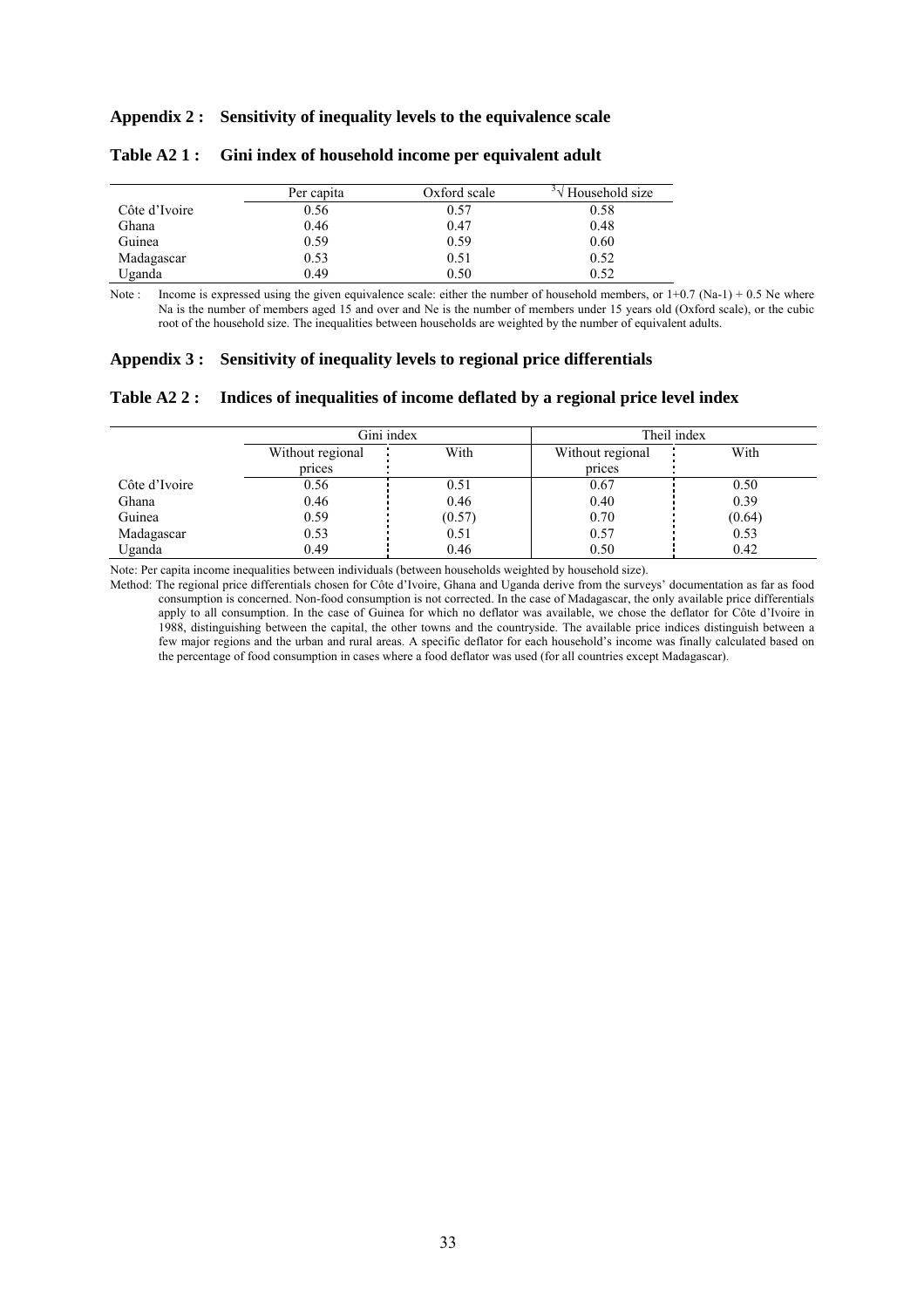| Côte d'Ivoire    |          |              |                  |                         |                    | Ghana            |                                                                    |              |                               |      |                   |
|------------------|----------|--------------|------------------|-------------------------|--------------------|------------------|--------------------------------------------------------------------|--------------|-------------------------------|------|-------------------|
|                  | $\bf{0}$ | $\mathbf{1}$ | $\boldsymbol{2}$ | $\overline{\mathbf{3}}$ | <b>Total</b>       |                  | $\bf{0}$                                                           | $\mathbf{1}$ | $\boldsymbol{2}$              | 3    | <b>Total</b>      |
| $\bf{0}$         | 63.2     | 19.5         | 10.5             | 6.8                     | 96.5%<br>100.0     | $\boldsymbol{0}$ | 49.0                                                               | 8.6          | 36.2                          | 6.2  | 82.3%<br>100.0    |
| $\mathbf{1}$     | 4.3      | 24.4         | 41.3             | 30.0                    | 2.0%<br>100.0      | $\mathbf{1}$     | 14.0                                                               | 7.9          | 64.9                          | 13.2 | 4.2%<br>100.0     |
| 2                | 2.4      | 15.7         | 32.3             | 49.6                    | 1.3%<br>100.0      | $\overline{2}$   | 9.3                                                                | 6.2          | 62.4                          | 22.1 | 10.8%<br>100.0    |
| $\mathbf{3}$     | $0.0\,$  | 8.6          | 28.4             | 63.0                    | 0.2%<br>100.0      | $\mathbf{3}$     | 2.7                                                                | 8.1          | 43.2                          | 46.0 | 2.7%<br>100.0     |
| <b>Total</b>     | 61.1     | 19.5         | 11.4             | 7.9                     | 4873<br>100.0      | <b>Total</b>     | 42.0                                                               | 8.3          | 40.4                          | 9.3  | 2698<br>100.0     |
| Guinea           |          |              |                  |                         |                    | Madagascar       |                                                                    |              |                               |      |                   |
|                  | $\bf{0}$ | $\mathbf{1}$ | $\overline{2}$   | $\overline{\mathbf{3}}$ | <b>Total</b>       |                  | $\bf{0}$                                                           | 1            | $\overline{2}$                | 3    | <b>Total</b>      |
| $\bf{0}$         | 76.7     | 9.1          | 6.5              | 7.7                     | 93.8%<br>100.0     | $\bf{0}$         | 47.9                                                               | 44.7         | 5.4                           | 2.0  | 49.9%<br>100.0    |
| 1                | 17.0     | 22.1         | 18.3             | 42.6                    | 2.4%<br>100.0      | $\mathbf{1}$     | 10.0                                                               | 59.2         | 20.8                          | 10.0 | 41.2%<br>100.0    |
| $\boldsymbol{2}$ | 8.9      | 20.0         | 22.4             | 48.7                    | 1.4%<br>$100.0\,$  | $\mathbf 2$      | 2.0                                                                | 21.9         | 32.7                          | 43.4 | 6.1%<br>$100.0\,$ |
| 3                | 8.7      | 10.9         | 25.0             | 55.4                    | 2.4%<br>100.0      | 3                | 2.1                                                                | 14.1         | 15.0                          | 68.8 | 2.8%<br>100.0     |
| <b>Total</b>     | 72.8     | 9.6          | 7.4              | 10.2                    | 5664<br>100.0      | <b>Total</b>     | 28.2                                                               | 48.4         | 13.6                          | 9.7  | 4322<br>100.0     |
| Uganda           |          |              |                  |                         |                    |                  |                                                                    |              |                               |      |                   |
|                  | $\bf{0}$ | $\mathbf{1}$ | $\mathbf{2}$     | $\mathbf{3}$            | <b>Total</b>       |                  | <b>Rows: Father's education</b><br><b>Columns: Son's education</b> |              |                               |      |                   |
| $\boldsymbol{0}$ | 34.9     | 53.4         | 9.8              | 1.9                     | 58.2%<br>100.0     |                  | 0: Did not attend school                                           |              |                               |      |                   |
| $\mathbf{1}$     | 8.3      | 60.7         | 23.3             | 7.7                     | 30.7%<br>$100.0\,$ |                  |                                                                    |              | 1: Attended primary school*   |      |                   |
| $\overline{2}$   | 4.3      | 39.5         | 40.9             | 15.3                    | 7.9%<br>100.0      |                  | 2: Attended middle school*                                         |              |                               |      |                   |
| 3                | 1.4      | 22.6         | 40.0             | 36.0                    | 3.2%<br>100.0      |                  |                                                                    |              | 3: Attended secondary school* |      |                   |
| <b>Total</b>     | 23.2     | 50.6         | 17.4             | 5.8                     | 7934<br>100.0      |                  |                                                                    |              |                               |      |                   |

#### **Appendix 4 : Matrices of intergenerational educational mobility**

Coverage: Men aged 22 and over whose father's education is known.

\*: To be more precise, the last year successfully completed was at this level. In the case of Côte d'Ivoire, only the last qualification obtained is known for the fathers. We therefore had to code as 0 the fathers who had not passed the basic exam sat at the end of primary education, as 1 those who had passed it, as 2 those who had passed the school certificate at middle school, and 3 those with the *baccalauréat* or a higher qualification. Technical qualifications were coded as 2. This classification underestimates the level of education of fathers from Côte d'Ivoire compared with the other countries and also compared with their sons.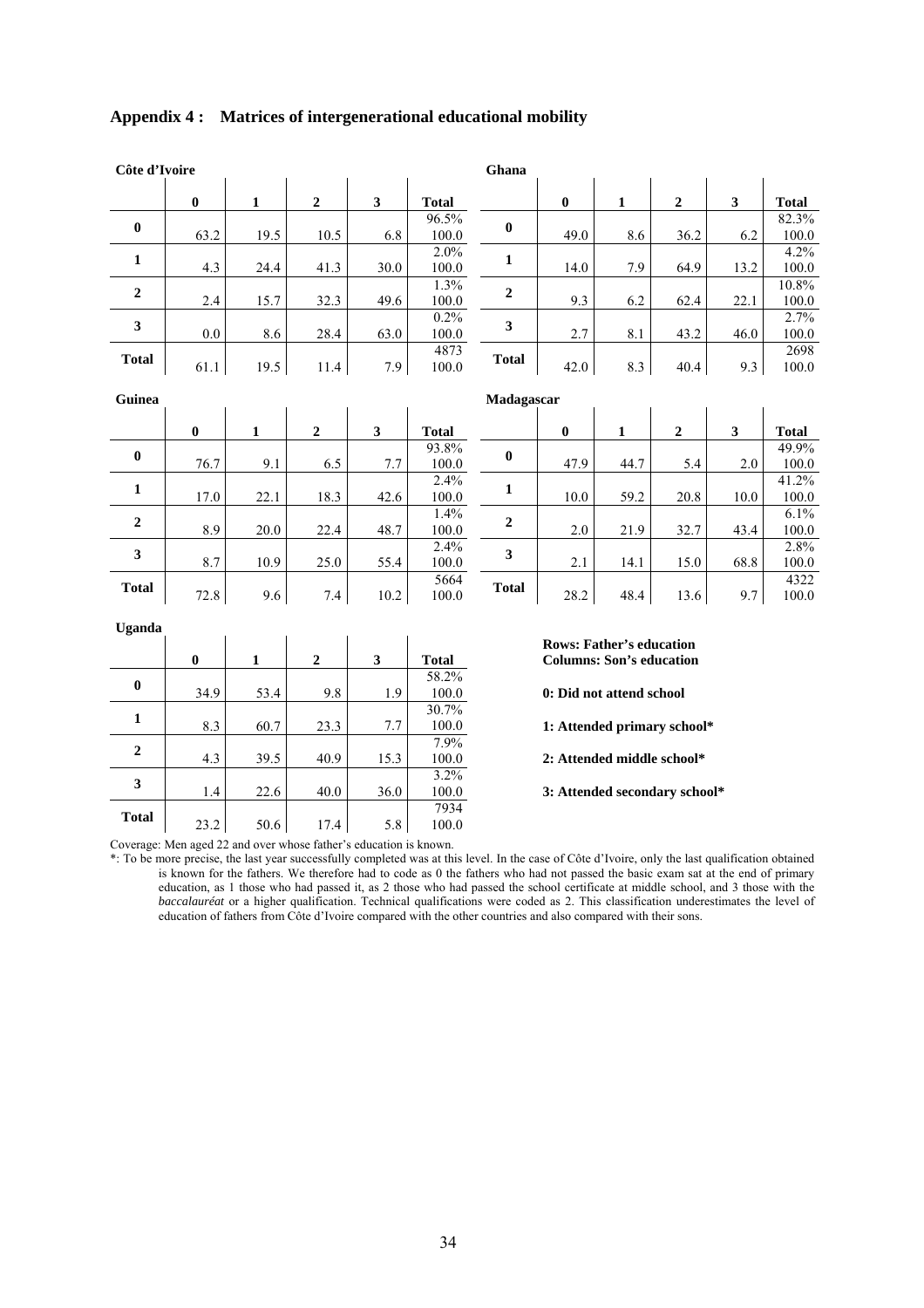| Côte d'Ivoire |              |                      |               | Ghana        |              |                      |               |
|---------------|--------------|----------------------|---------------|--------------|--------------|----------------------|---------------|
|               | Farm.<br>son | Non-<br>farm.<br>son | <b>Total</b>  |              | Farm.<br>son | Non-<br>farm.<br>son | <b>Total</b>  |
| Farm.         |              |                      | 86.5%         | Farm.        |              |                      | 75.3%         |
| father        | 61.6         | 38.4                 | 100.0         | father       | 65.9         | 34.1                 | 100.0         |
| Non-          |              |                      |               | Non-         |              |                      |               |
| farm.         |              |                      | 13.5%         | farm.        |              |                      | 24.7%         |
| father        | 13.9         | 86.1                 | 100.0         | father       | 27.9         | 72.1                 | 100.0         |
| <b>Total</b>  | 55.2         | 44.8                 | 4732<br>100.0 | <b>Total</b> | 56.5         | 43.5                 | 2670<br>100.0 |

### **Appendix 5 : Matrices of intergenerational occupational mobility**

| Guinea       |              | Madagascar           |              |              |              |                      |              |  |  |
|--------------|--------------|----------------------|--------------|--------------|--------------|----------------------|--------------|--|--|
|              | Farm.<br>son | Non-<br>farm.<br>son | <b>Total</b> |              | Farm.<br>son | Non-<br>farm.<br>son | <b>Total</b> |  |  |
| Farm.        |              |                      | 79.8%        | Farm.        |              |                      | 81.9%        |  |  |
| father       | 67.0         | 33.0                 | 100.0        | father       | 84.4         | 15.6                 | 100.0        |  |  |
| Non-         |              |                      |              | Non-         |              |                      |              |  |  |
| farm.        |              |                      | 20.2%        | farm.        |              |                      | 18.1%        |  |  |
| father       | 17.7         | 82.3                 | 100.0        | father       | 26.0         | 74.0                 | 100.0        |  |  |
| <b>Total</b> |              |                      | 5383         | <b>Total</b> |              |                      | 4322         |  |  |
|              | 57.1         | 42.9                 | 100.0        |              | 73.8         | 26.2                 | 100.0        |  |  |

#### **Uganda**

|              | Farm. | Non-<br>farm. |              |
|--------------|-------|---------------|--------------|
|              | son   | son           | <b>Total</b> |
| Farm.        |       |               | 78.9%        |
| father       | 70.7  | 29.3          | 100.0        |
| Non-         |       |               |              |
| farm.        |       |               | 21.1%        |
| father       | 37.0  | 63.0          | 100.0        |
|              |       |               |              |
| <b>Total</b> |       |               | 8326         |
|              | 63.7  | 36.3          | 100.0        |

Coverage: Men aged 22 and over whose father's occupation is known.